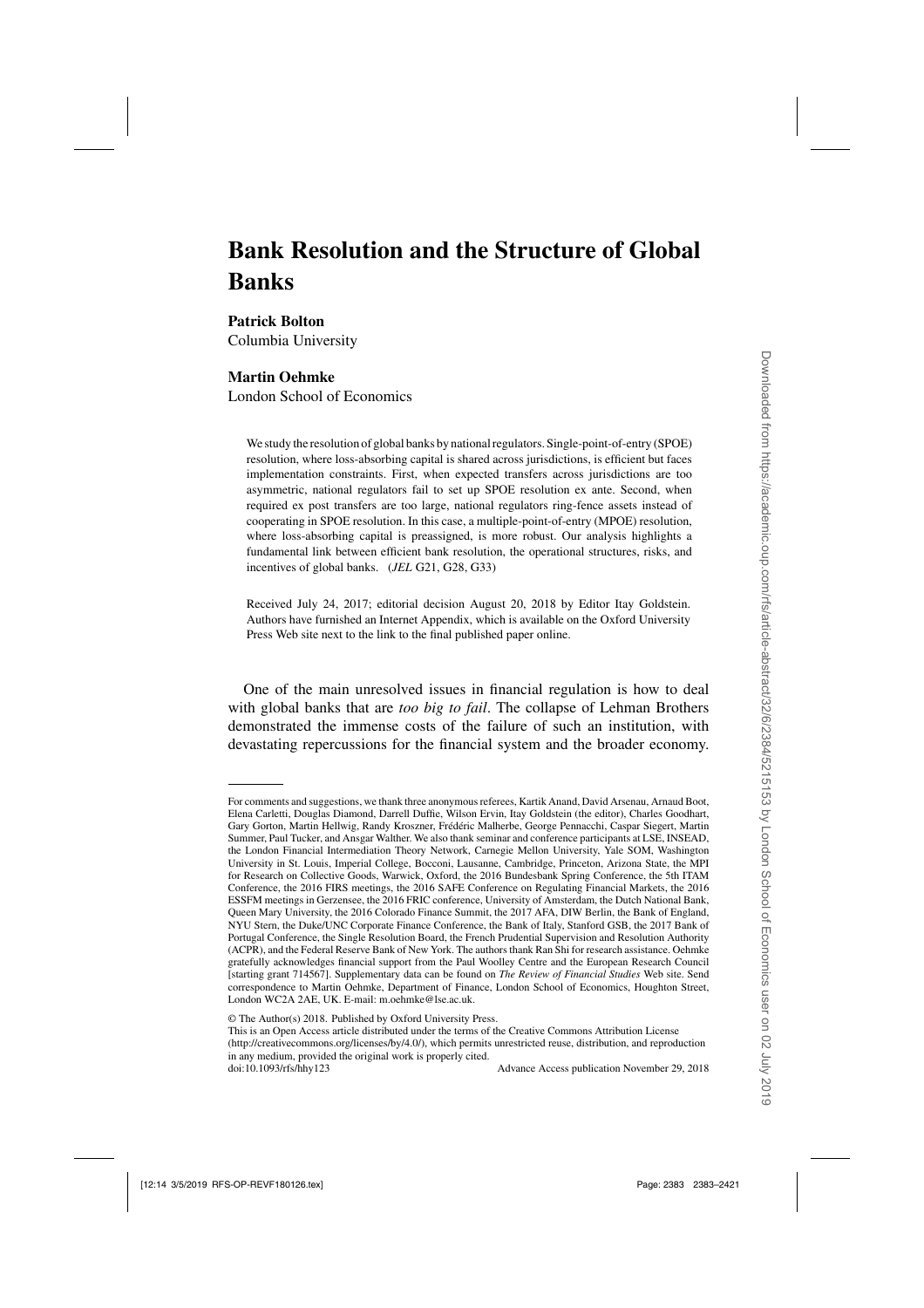Yet bailouts and public guarantees that would prevent such failures also involve costs, creating moral hazard and incentives for financial institutions to grow ever larger and more complex. The proposed solution to this dilemma is bank resolution. Both Title II of the Dodd-Frank Act in the United States and the Bank Recovery and Resolution Directive (BRRD) in the European Union call for novel but, as of yet, untested resolution mechanisms for global systemically important banks (G-SIBs). These proposals aim to end too big to fail by providing a credible way to resolve and recapitalize failing G-SIBs with minimal disruption and without taxpayer support.<sup>1</sup>

In this paper we analyze the key trade-offs that arise in cross-border resolution of global banks, taking into account the political constraints faced by national regulators. We show that, although conducting a single, global resolution for an entire multinational bank (a "single-point-of-entry" resolution) is efficient in principle, it is not always compatible with the interests of national regulatory authorities, who may prefer to ring-fence their national banking industries. In that situation, conducting (and planning for) separate resolutions in different jurisdictions (a "multiple-point-of-entry" resolution) is more efficient. Overall, our model highlights that credible G-SIB resolution is not "one size fits all." Rather, resolution should take into account a bank's risk structure and operational complementarities across different jurisdictions.

The challenge in designing resolution mechanisms for G-SIBs is to adapt existing resolution procedures for smaller (i.e., national or regional) banks to the resolution of much larger banks that operate across multiple jurisdictions. Indeed, resolution under Title II of the Dodd-Frank Act is partially modeled after the FDIC receivership procedure used to resolve small- and mediumsized banks. A central element of FDIC resolution is purchase and assumption (P&A), by which a healthy bank purchases assets and assumes liabilities of the troubled bank. For a modest-sized bank, such a resolution and sale can usually be completed over a weekend, such that operations can resume on the following Monday. In contrast, for a failing G-SIB such a swift transfer of assets and liabilities over the course of a weekend is typically not feasible. G-SIBs are simply too large, and their balance sheets far too complex for a quick P&A to be an option. In addition, the resolution of G-SIBs has an inherent cross-jurisdictional component that is not an issue when the FDIC resolves a domestic bank.

The proposed solution to this challenge is to perform a G-SIB resolution through a liabili[ty-side restructuring of the failing institution \(see](#page-37-0) FDIC and Bank of England [2012](#page-37-0); [Financial Stability Board 2014\)](#page-37-0). Specifically, troubled operating subsidiaries of a G-SIB are recapitalized by writing down long-term liabilities known as TLAC ("total loss-absorbing capital" in the form of equity and subordinated long-term debt) issued by a nonoperating holding company.

<sup>1</sup> For an overview of the key features of the resolution proposals in the United States and in the European Union, see [Philippon and Salord](#page-38-0) [\(2017\)](#page-38-0).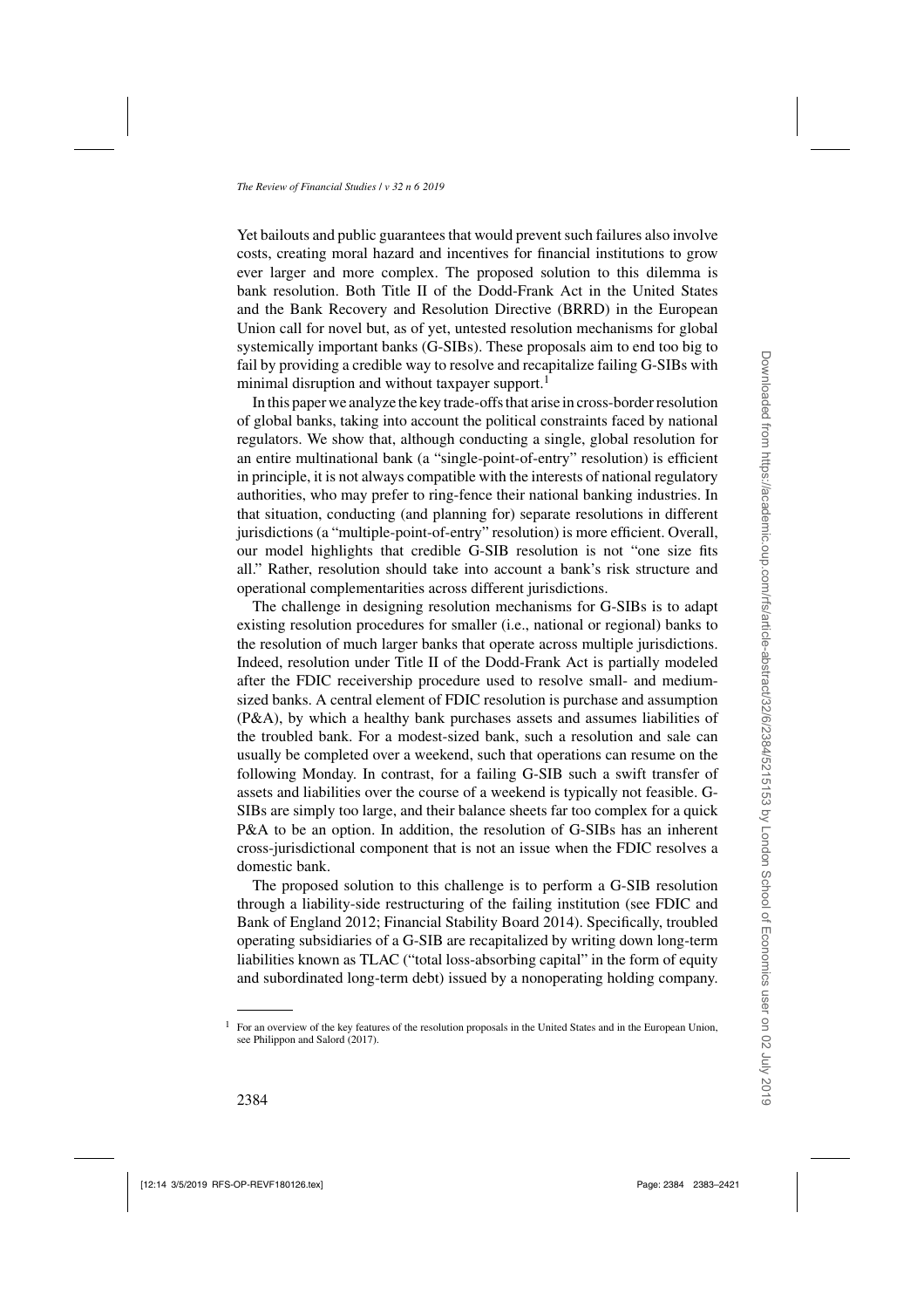<span id="page-2-0"></span>

#### **Figure 1 MPOE and SPOE resolution**

The figure illustrates multiple-point-of-entry (MPOE) and single-point-of-entry (SPOE) resolution. Under MPOE (left panel), loss-absorbing capital, in the form of outside equity and long-term debt, is separately issued by national holding companies in each jurisdiction. In resolution the global bank is split up, and national regulators perform separate resolutions, drawing on the loss-absorbing capital available in each jurisdiction. Consequently, loss-absorbing capital is not shared, and no cross-jurisdictional transfers occur during resolution. Under SPOE (right panel), loss-absorbing capital is issued by a global holding company and is therefore shared across jurisdictions. Because the bank is resolved as a whole, in contrast to MPOE, SPOE allows for cross-jurisdictional transfers during resolution.

Crucially, recapitalization via a nonoperating holding company allows the G-SIB's operating subsidiaries to remain open for business as usual during the resolution and protects the operating subsidiaries' runnable short-term liabilities, thereby preventing destabilizing runs on the G-SIB's operations.

Policy makers have debated two alternative resolution models, which are illustrated in Figure 1: (1) multiple-point-of-entry (MPOE) resolution, under which the global bank is split along jurisdictional lines and national regulators perform a separate resolution, drawing on loss-absorbing capital and liquidity separately held by national holding companies in each jurisdiction and (2) single-point-of-entry (SPOE) resolution, under which a global bank is resolved as a whole through a single global holding company that holds banking subsidiaries in multiple jurisdictions. The key difference is that, under MPOE, loss-absorbing capital is not shared across jurisdictions and no cross-jurisdictional transfers occur, whereas SPOE allows for the sharing of loss-absorbing capital and cross-jurisdictional transfers during resolution.

The contribution of our paper is to characterize the main trade-offs between MPOE and SPOE resolution in the context of a simple model of global banks and national regulators. We first show that bank resolution that is exclusively conducted through an intervention on the liability side—by imposing losses on equity or writing down debt issued by the financial institution's holding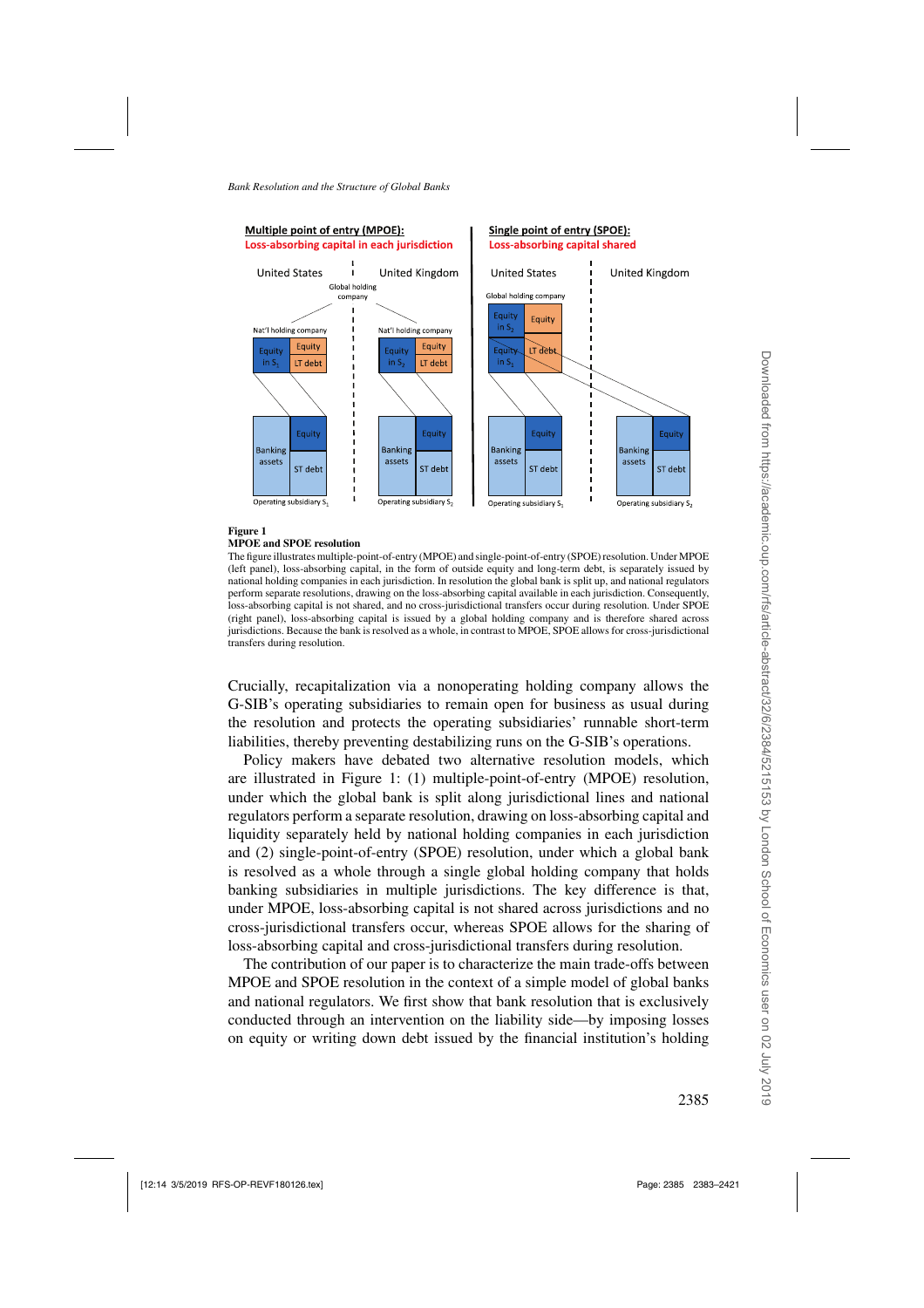company—has to go hand in hand with a regulatory requirement for holding companies to issue a sufficient amount of equity or long-term debt so as to guarantee sufficient loss-absorbing capacity. In our model, asymmetric information about long-term cash flows makes equity and long-term debt expensive relative to short-term debt. Therefore, absent a requirement to issue long-term loss-absorbing securities, financial institutions may choose to rely excessively on short-term debt as a source of funding. Because runnable shortterm debt cannot credibly be written down, an orderly resolution then becomes impossible. Like in the fall of 2008, this would leave a disorderly liquidation via a bank run or a tax-funded bailout as the only remaining options.

We then show that, for global financial institutions that operate in multiple jurisdictions, SPOE is the efficient resolution mechanism in a benchmark setting in which regulators maximize joint surplus and can commit to cooperating in the middle of a crisis, thereby emulating the actions of a benevolent supranational regulator. Because SPOE resolution allows regulators to transfer resources between operating subsidiaries in different jurisdictions, a successful SPOE resolution regime can be achieved with a lower amount of required loss-absorbing capital than would be possible under separate national MPOE resolution schemes. As a result, for the same level of risk acceptable to regulators, SPOE resolution allows global financial institutions to provide more socially beneficial banking services than would be possible under MPOE resolution. Moreover, because the bank is resolved as a whole, efficiency gains from global banking are preserved.

However, under the regulatory status quo—in which global financial institutions are resolved by national regulators—it may be difficult to realize the benefits of a global SPOE resolution. First, whenever expected crossjurisdictional transfers are sufficiently asymmetric, the national regulator that makes the larger expected transfer has an incentive to opt out of a globally efficient cross-jurisdiction SPOE resolution and to set up a national resolution scheme instead. From an ex ante perspective, the creation of an efficient SPOE resolution regime is therefore feasible only if the expected cross-jurisdictional transfers are sufficiently symmetric.

Second, SPOE resolution may not be implementable ex post, even when agreed upon ex ante. When the cross-jurisdictional transfer required for a successful SPOE resolution is too large, regulators may prefer to ring-fence assets in their own jurisdiction, thereby preventing the required transfers. The planned SPOE resolution breaks down, leading to a disorderly liquidation or a tax-funded bailout.We show that the possibility of such an ex post breakdown of a planned SPOE resolution depends on the risk profile and operational structure of the financial institution at hand. In particular, incentive-compatible SPOE resolution requires operational complementarities across national banking operations, such as those arising from joint cash management or other shared services. The prospect of losing these complementarities incentivizes regulators not to ring-fence assets ex post.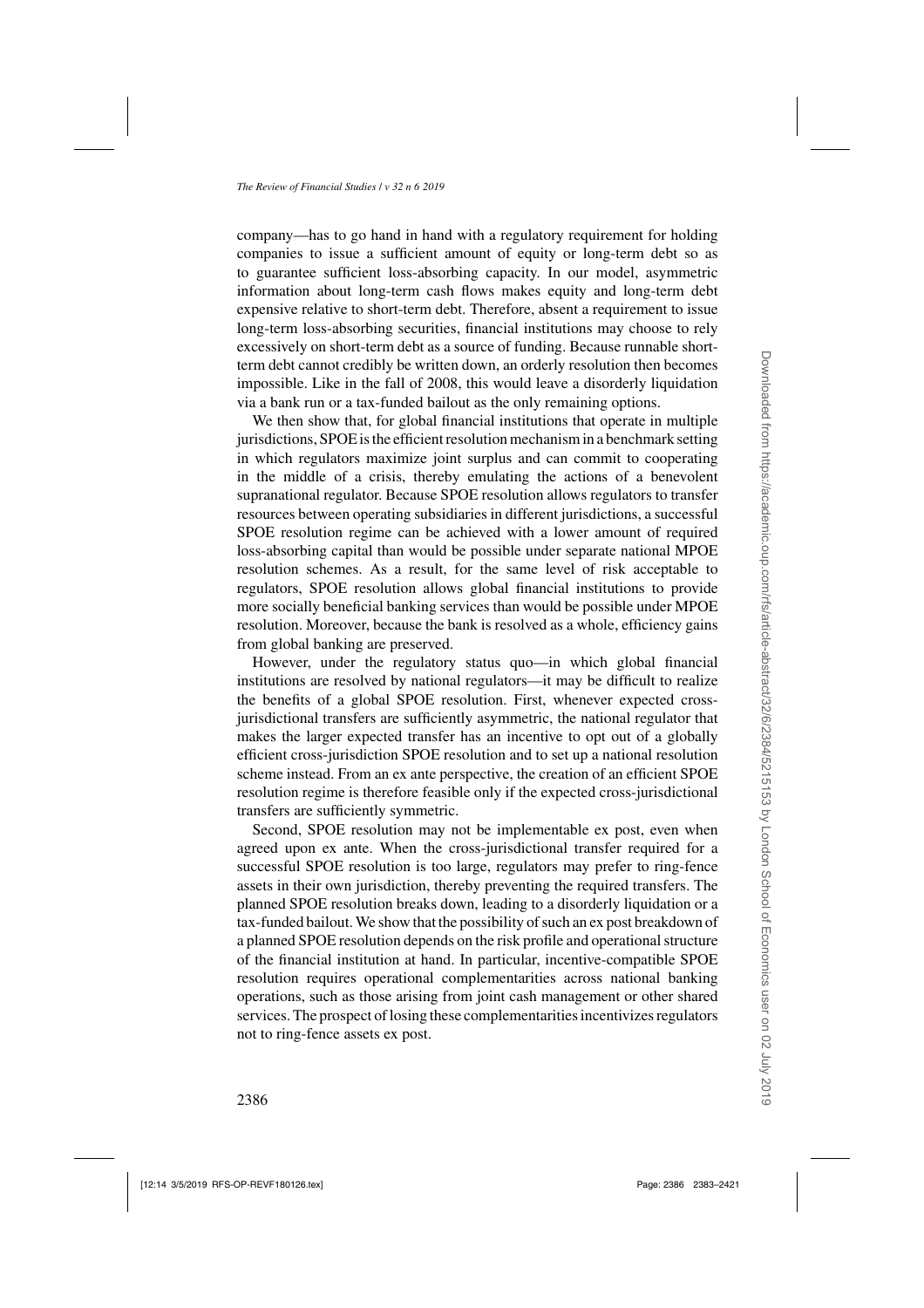When SPOE resolution is not ex post incentive compatible, MPOE resolution, where loss-absorbing capital is held by national holding companies in each jurisdiction, can still support a successful resolution. MPOE resolution eliminates some of the diversification benefits that would be achievable under SPOE, but the absence of cross-jurisdictional transfers implies that MPOE is not subject to ex post incentive compatibility constraints. Accordingly, ex post incentive compatibility generates a link between bank structure and the appropriate resolution model. In particular, for global banks with more decentralized operations and larger required transfers during resolution, a more robust MPOE resolution model is appropriate. More generally, we show that the constrained optimal resolution mechanism in this situation follows a hybrid approach, where an appropriate amount of loss-absorbing capital is preassigned to particular jurisdictions, thereby restoring incentive compatibility while preserving some benefits of resource sharing in resolution. These results shed light on recent proposals for the prepositioning of "internal TLAC" within G-SIBs.

Finally, we investigate how the choice of resolution regime affects the incentives of local operating subsidiaries. We first show that, under SPOE resolution, the local operating subsidiaries only exert effort to produce cash flows that generate diversification benefits across jurisdictions if resolution is sufficiently unlikely. Effectively, cross-jurisdictional transfers result in a statecontingent debt overhang problem that reduces incentives to generate cash flows that generate diversification benefits. When incentives to generate these cash flows cannot be sustained in equilibrium, SPOE resolution loses some of its appeal and an MPOE approach can become more appropriate.We then provide a more general comparison of incentives under MPOE and SPOE. Here we show that the operating subsidiaries' incentives to produce the cash flows depend on the net effect of two forces. On the one hand, SPOE dampens incentives relative to MPOE because cash flows generated in one jurisdiction can be transferred to plug a hole in the other jurisdiction. On the other hand, because it economizes on loss-absorbing capital, SPOE resolution can allow the bank to offer larger (inside) equity stakes to affiliate managers, providing stronger incentives to generate cash flow. In addition, we show that TLAC composition affects incentives under both SPOE and MPOE. Whereas under SPOE a larger fraction of TLAC in the form of debt always improves incentives, under MPOE it is possible that incentives are maximized under all-equity TLAC. For the hotly debated issue of TLAC composition, our model therefore indicates that the right debt-equity mix depends on the adopted resolution model.

Despite the ongoing policy debate (see, in particular, [Tucker 2014a,b\)](#page-38-0), almost no formal economic analysis of the trade-offs between MPOE and SPOE resolution exists. One exception is [Faia and Weder di Mauro](#page-37-0) [\(2016\)](#page-37-0), who analyze how the losses that regulators impose on domestic and foreign bondholders under MPOE and SPOE resolution depend on a bank's mix of domestic and foreign assets and liabilities. Another exception is [Ervin](#page-37-0) [\(2017\)](#page-37-0),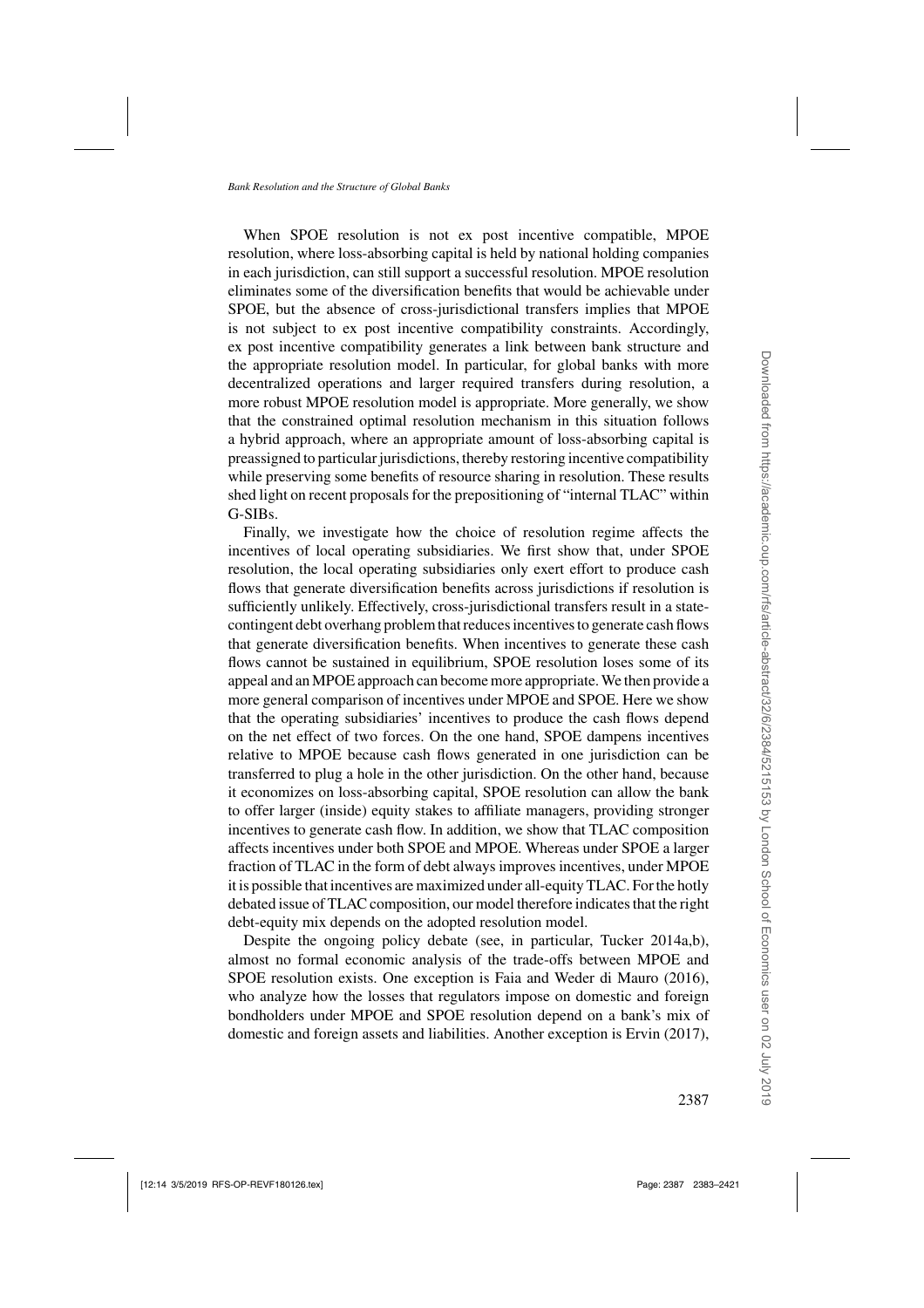who provides a quantitative analysis of the loss of diversification and greater risk of failure, for the same amount of aggregate capital, that results from the elimination of a flexible central capital reserve under MPOE resolution. Several related papers investigate other aspects of bank resolution: Jackson and Skeel [\(2012\)](#page-37-0) and [Skeel](#page-38-0) [\(2014\)](#page-38-0) compare resolution under Dodd-Frank with the alternative of restructuring a failed G-SIB through bankruptcy; [Duffie](#page-37-0) [\(2014\)](#page-37-0) discusses the resolution of failing central counterparties, which, like G-SIBs, are likely to be too big to fail; [Walther and White](#page-38-0) [\(2017](#page-38-0)) provide a model of bank resolution in which regulators may be too soft during a resolution, for fear of spooking market participants; and [Beck, Todorov, and Wagner](#page-36-0) [\(2013\)](#page-36-0) analyze how incentives for national regulators to intervene depend on foreign asset h[oldings and equity ownership of the bank in question.](#page-37-0) Colliard and Gromb [\(2018](#page-37-0)) study how bank resolution affects banks' incentives to privately restructure outside of resolution, whereas [Segura and Vicente](#page-38-0) [\(2018\)](#page-38-0) analyze the design of a public backstop in a banking union. The cross-jurisdictional focus of our analysis relates to the literature on transnational bankruptcy for nonfinancial [institutions. In particular, consistent with our analysis,](#page-36-0) Bebchuk and Guzman [\(1999\)](#page-36-0) argue that the territoriality rule in bankruptcy law is inefficient and dominated by the universalism rule. Nevertheless, political economy considerations often lead national bankruptcy courts to inefficiently implement national bankruptcy proceedings.

A number of papers explore the supervision (but not resolution) of multinational banks. [Dell'Ariccia and Marquez](#page-37-0) [\(2006](#page-37-0)) characterize the tradeoff between internalizing externalities and loss of flexibility inherent in regulatory unions. They show that supranational capital regulation is less likely to emerge when national regulators differ in the extent to which they are capture[d by their domestic financial industries. In a similar spirit,](#page-36-0) Beck and Wagner [\(2016\)](#page-36-0) find that the benefits from supranational regulation increase with cross-border externalities [but decrease with country heterogeneity.](#page-37-0) Carletti, Dell'Ariccia, and Marquez [\(2015](#page-37-0)) show that some of the benefits of centralized supervision may be offset by inferior information collection by national regulators. [Calzolari and Lóránth](#page-37-0)[\(2011](#page-37-0)[\),](#page-36-0) [Colliard](#page-37-0)[\(2017](#page-37-0)[\), and](#page-36-0) Calzolari, Colliard, and Lóránth [\(forthcoming](#page-36-0)) study the incentives of regulators to monitor multinational banks and investigate how national or supranational supervision interacts with banks' legal structures and their decisions to expand abroad. [Lóránth and Morrison](#page-38-0) [\(2007](#page-38-0)) consider a model of a multinational bank that has excess risk-taking incentives driven by insured deposits. They argue that bank shareholders prefer to set up foreign subsidiaries rather than bank branches because this organizational structure gives rise to a less diversified portfolio, which is more attractive to risk-seeking shareholders. Our analysis complements these studies by exploring the supranational aspects of bank resolution (as opposed to supervision). More generally, the idea of resolving banks and preventing bank runs by imposing losses on long-term creditors is related to recapitalization via contingent convertible securities (CoCos). For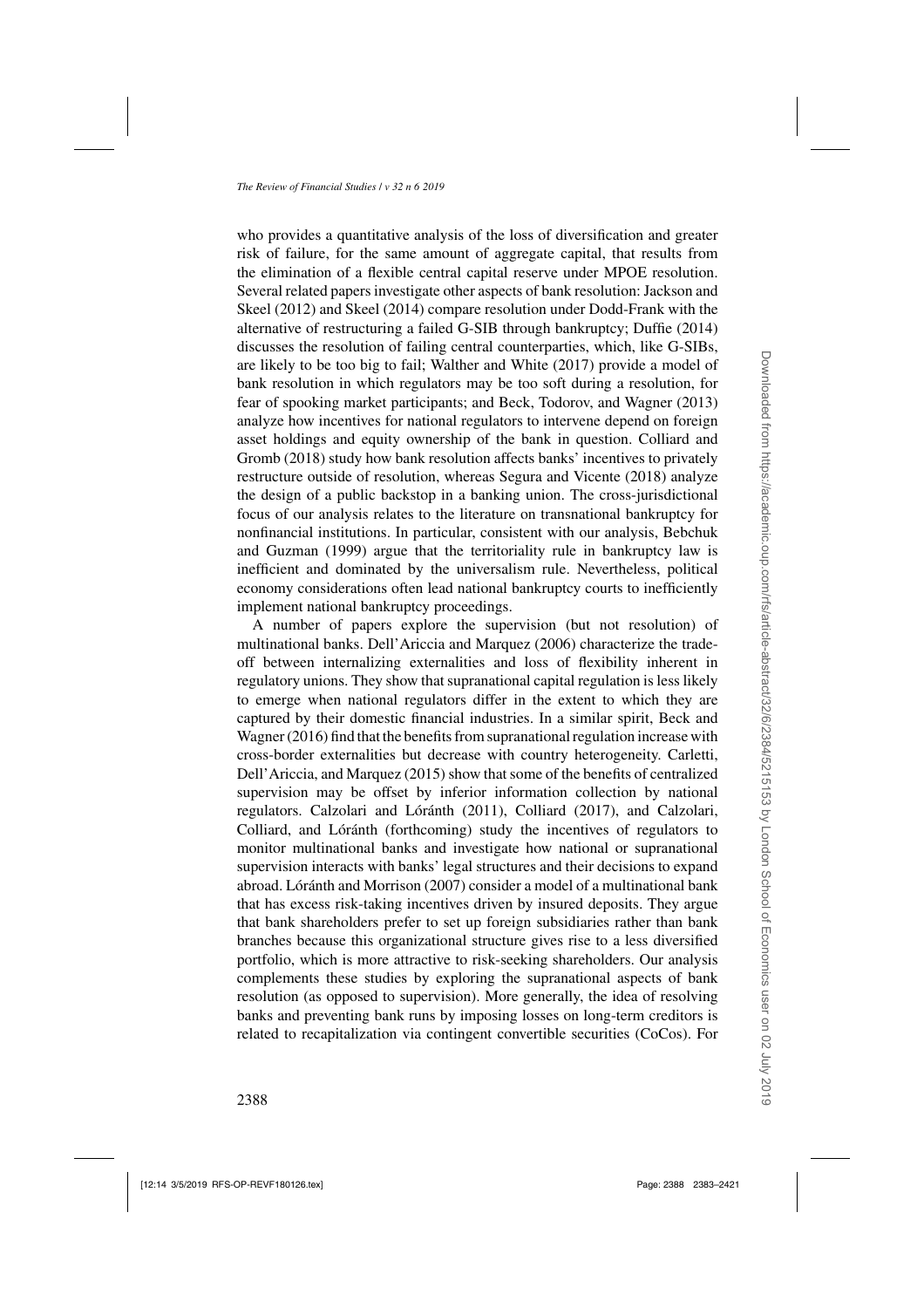a survey of this literature, see [Flannery](#page-37-0) [\(2014\)](#page-37-0). Finally, whereas our analysis focuses on loss-absorbing capital on the liability side, [Diamond and Kashyap](#page-37-0) [\(2016\)](#page-37-0) explore the role of liquidity requirements on the asset side in preventing bank runs.

# **1. Model**

We consider a model with three dates,  $t = 0, 1, 2$ . The model features two types of players: (1) a multinational financial institution that operates in two jurisdictions and (2) two national regulators with resolution authority in their respective jurisdictions.

### **1.1 The global bank**

A multinational financial institution operates two subsidiaries, each located in a different jurisdiction,  $i = 1, 2$ , say, the United States and the United Kingdom.<sup>2</sup> Each operating subsidiary runs its own stylized banking operation, which we model as follows. At date 0, each subsidiary raises a fixed amount  $F$ , which it invests in the provision of banking services. This investment is funded through a combination of short-term debt with face value  $R_1$  due at date 1 (e.g., demand deposits, wholesale funding, certificates of deposit, short-term commercial paper), long-term subordinated debt with face value  $R_{LT}$  due at date 2, and an outside equity stake  $\alpha_0$  that is issued at date 0. We assume that outside equity and long-term subordinated debt are issued by a holding company that owns the equity of the operating subsidiaries, as illustrated in Figure [1.](#page-2-0) Under this arrangement, operating subsidiary losses are automatically passed up to the holding company and absorbed by the holders of the TLAC securities (equity and long-term) debt issued by the holding company. Issuing lossabsorbing securities at the holding company level implies that these securities are structurally subordinated to the short-term debt claims that are issued by the operating subsidiaries. During a resolution, when time is of the essence, it is then straightforward to determine which claims will absorb losses, allowing for a speedy resolution.<sup>3</sup> Moreover, issuing subordinated claims at the holding company level potentially allows for the sharing across jurisdictions of the loss-absorbing capacity provided by these securities.

To capture the benefits of banking activity and liquidity provision, we assume that each dollar of safe short-term debt issued by the bank yields a liquidity benefit  $\gamma > 0$  over and above the cash flows backing this claim. This assumption

<sup>2</sup> In line with current resolution proposals, we focus our analysis on subsidiary structures. In Section [6.4,](#page-31-0) we provide a discussion of the choice between branch and subsidiary structures in the context of bank resolution. Moreover, in practice, global banks usually have multiple operating subsidiaries within the same jurisdiction. We abstract from this consideration to focus on the international aspect of resolving global financial institutions.

<sup>&</sup>lt;sup>3</sup> In addition, to guarantee structural subordination, the holding company is generally required not to have any operations of its own (i.e., it is a nonoperating or "clean" holding company).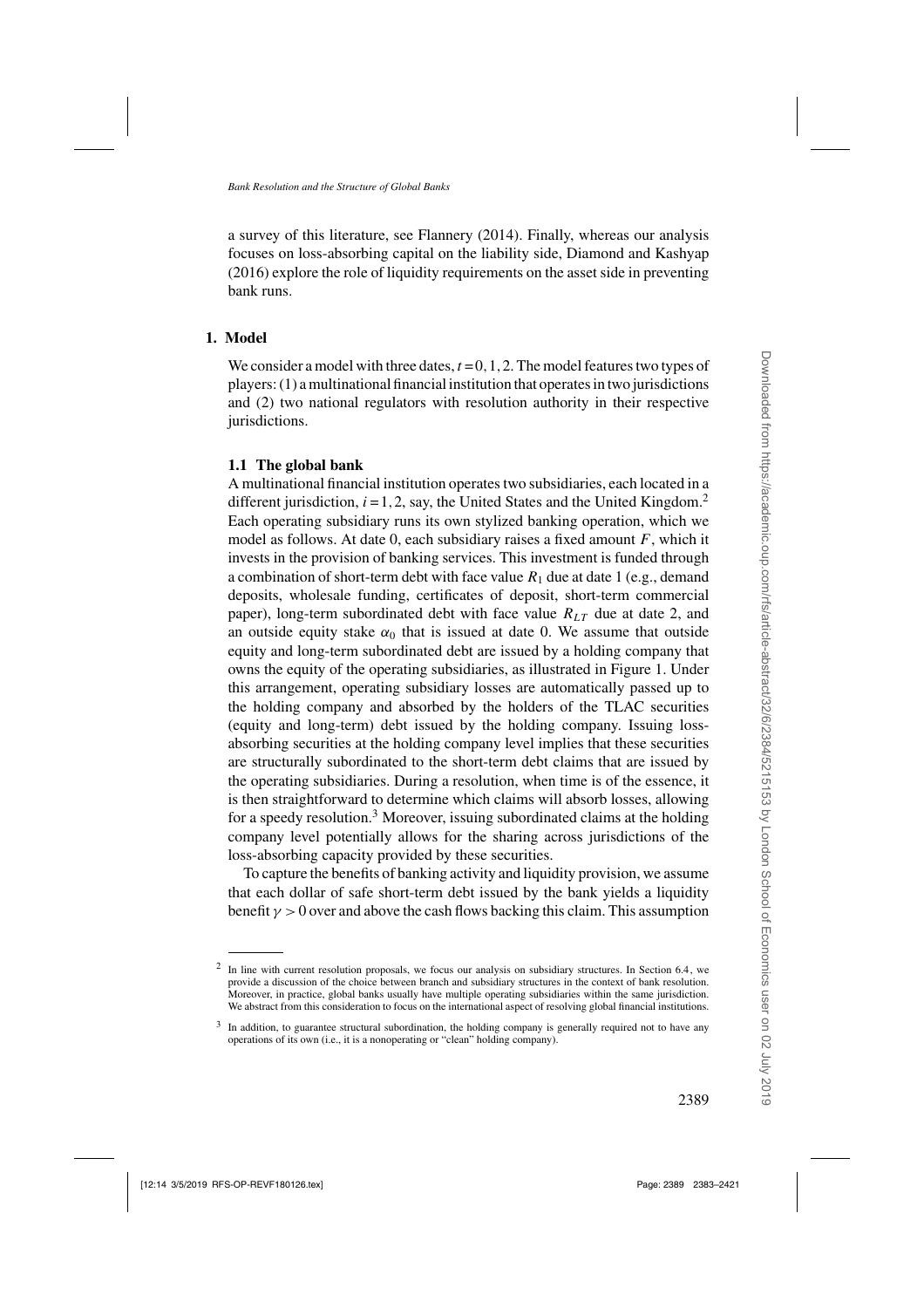captures, in reduced form, the benefits from maturity transformation performed by banks<sup>4</sup> and the nonpecuniary liquidity services obtained from safe moneylike securities issued by banks.<sup>5</sup>

Banking operations yield cash flows at dates 1 and 2. Two aggregate states are possible at date 1. With probability  $p_1$ , the high aggregate state occurs, and both operating subsidiaries receive a high cash flow  $C_1^H$ . With probability  $1-p_1$ , the low aggregate state is realized, and both subsidiaries receive the low cash flow  $0 < C_1^L < C_1^H$ . The aggregate state captures undiversifiable cash-flow risk that both operating subsidiaries are exposed to. For simplicity, we assume that the two operating subsidiaries have the same exposure to the aggregate shock.

In addition to this aggregate cash-flow risk, the operating subsidiaries are also exposed to diversifiable cash-flow risk at date 1. Specifically, we assume that one of the two banking subsidiaries receives an additional cash flow of  $\Delta > 0$ . This additional cash flow  $\Delta$  is received by the operating subsidiary in jurisdiction *i* with probability  $\theta_i$ , where  $\theta_1 + \theta_2 = 1$ . Therefore, even though  $\Delta$  is risk-free from a global perspective, it is a risky cash flow from the perspective of each individual operating subsidiary.<sup>6</sup> We assume that the bank cannot easily hedge this risk.<sup>7</sup> We assume that  $C_1^H$  is sufficiently high that both operating subsidiaries can meet their short-term liabilities in the high cash-flow state, regardless of who receives  $\Delta$ . When  $C_1^L$  is realized, on the other hand, the banking subsidiaries will not necessarily have sufficient funds to repay or roll over their short-term debt obligation  $R_1$ , thereby creating a need for bank resolution.

The cash flow at date 2 summarizes the continuation (or franchise) value of the two subsidiaries. We assume that with probability  $p_2^i$  the operating

See [Diamond and Dybvig](#page-37-0) [\(1983\)](#page-37-0), [Calomiris and Kahn](#page-36-0) [\(1991\)](#page-36-0), and [Diamond and Rajan](#page-37-0) [\(2001\)](#page-37-0).

<sup>5</sup> When safe short-term debt issued by the bank functions as money (e.g., deposits), the interest paid by the bank on these claims is lower than the market interest rate, reflecting the demand for money, like in [Klein](#page-38-0) [\(1974](#page-38-0)) (see also [Li 2017;](#page-38-0) [Donaldson and Piacentino 2018\)](#page-37-0). As pointed out by [Nagel](#page-38-0) [\(2016](#page-38-0)), the available evidence suggests that demand deposits pay between one-third and half of the market interest rate. For claims that are close money substitutes (e.g., repos, short-term commercial paper), the interest paid by the bank is reduced by the premium on near-money assets. [Krishnamurthy and Vissing-Jorgensen](#page-38-0) [\(2012\)](#page-38-0) and [Greenwood, Hanson, and Stein](#page-37-0) [\(2015\)](#page-37-0) document a prem[ium for near-money assets of around 40–70 bps. Sunderam \(2014\) and](#page-38-0) Krishnamurthy and Vissing-Jorgensen [\(2015](#page-38-0)) show that the financial sector reacts to capture this premium by issuing safe short-term debt.

<sup>6</sup> This cash-flow structure captures the diversification benefits arising from operations in multiple jurisdictions. Empirically, these diversification benefits can be estimated from the correlation of earnings across jurisdictions. We have chosen the simplest possible representation of these benefits, where  $\Delta$  is of known size and always materializes. It is relatively straightforward to extend our framework to allow for random  $\Delta$  or for uncertainty about whether  $\Delta$  is received at all. We discuss these extensions in more detail in the Online Appendix. They do not lead to major changes in the economic insights of our model.

 $<sup>7</sup>$  In the simplest interpretation, this assumption captures the fact that there may simply be no financial instrument</sup> available for hedging this risk. Even when a hedging instrument is available, it is realistic to assume that this does not allow the bank to hedge this risk in the resolution state, where private contracts can be overruled by resolution authorities. In particular, resolution authorities can generally prevent a transfer of resources from one jurisdiction to the other by ring-fencing assets, as will be discussed in more detail below.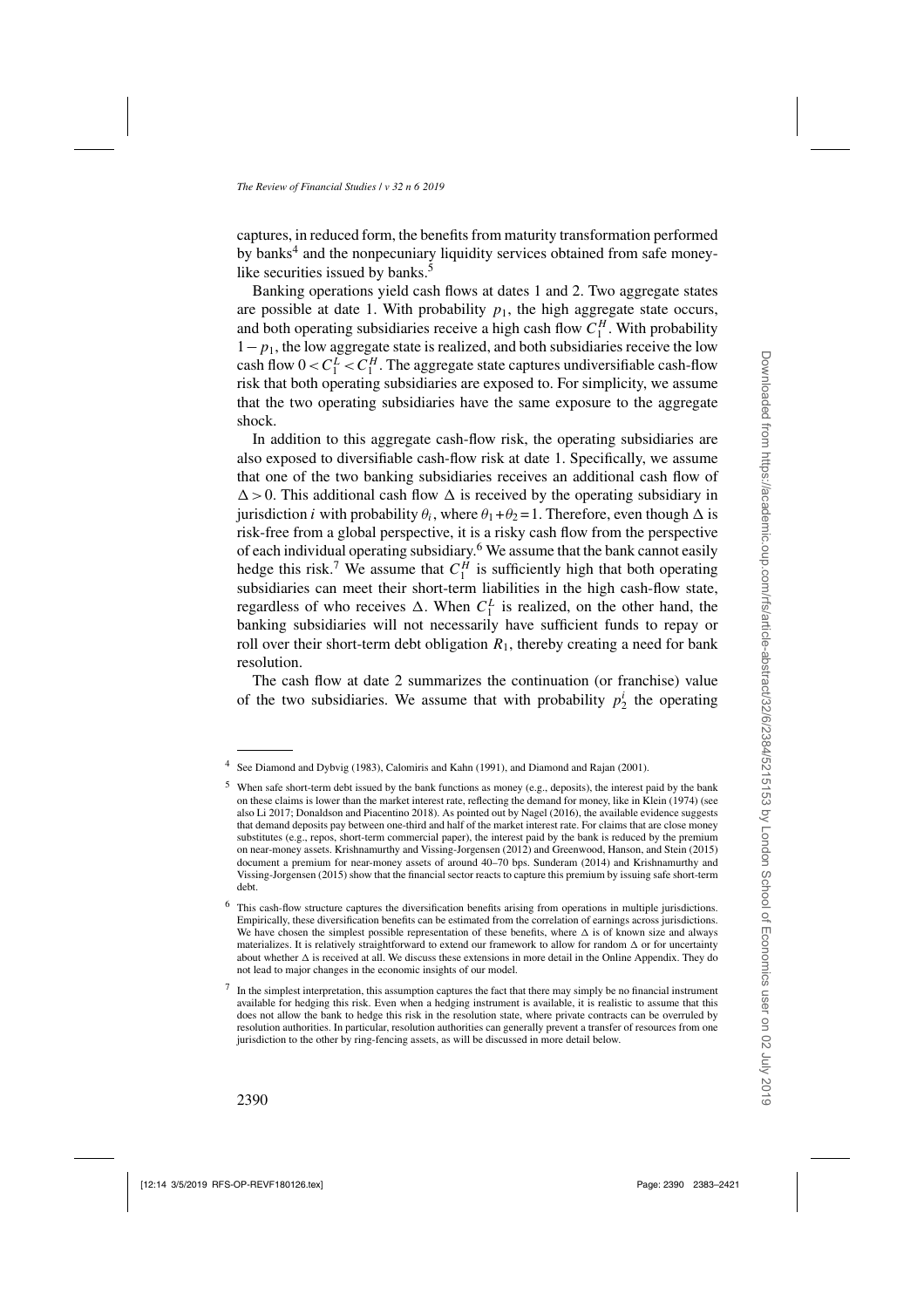subsidiary in jurisdiction *i* receives a positive continuation value of  $C_2 = V^8$ . With probability  $1 - p_2^i$ , the continuation value is zero ( $C_2 = 0$ ). The probability  $p_2^i$  of receiving the continuation value V is private information of the bank, both at date 0 and at date 1. For simplicity, we assume that  $p_2^i \in \{0, 1\}$  and that uninformed investors' belief that  $p_2^i = 1$  is given by  $\overline{p}_2$  (again, both at date 0 and at date 1). Like in [Bolton and Freixas](#page-36-0) [\(2000, 2006\)](#page-36-0), the assumption that  $p_2^i$  is private information implies that it is expensive for a bank with high  $p_2^i$  to raise funds against the continuation cash flows at date 2. This is why long-term debt and equity are expensive funding sources relative to short-term debt.

When an operating subsidiary is unable to repay or roll over its short-term debt at date 1, short-term creditors run on the bank's short-term liabilities and the bank is liquidated at date  $1<sup>9</sup>$  We assume that liquidation is inefficient, in the sense that the liquidation payoff  $L$  is strictly smaller than the market's expected value of the banking franchise,  $L < \overline{p}_2 V$ .

Finally, we model the (potential) benefits arising from global banking activity by assuming that the continuation value  $V$  is contingent on the two subsidiaries continuing to operate within the same global bank after date 1. If the two subsidiaries are separated at date 1 (e.g., because national regulators invoke separate resolution procedures or when one of the two subsidiaries is liquidated), this reduces the continuation value to  $\lambda V$ , where  $\lambda \leq 1$ . This assumption captures the loss of economies of scale and scope that results from the breakup of the global bank. For example, separation of the subsidiaries eliminates efficiency gains arising from joint cash management, common IT systems, and other shared services.<sup>10</sup> If the operating subsidiaries want to prevent the reduction in continuation value that results from splitting up the global bank at date 1, they can do so by setting up redundant systems ex ante (e.g., by making sure that each operating subsidiary has its own independent cash management system). Redundant systems require a higher setup cost  $\widetilde{F} > F$ . However, when a split-up of the global bank is sufficiently likely, it may be more efficient to incur this higher setup cost than lose economies of scope ex post. A key implication of this assumption is that it generates an interaction between the resolution model and the global bank's operational

<sup>8</sup> Without much loss of generality and to reduce the number of subcases to consider, we assume that the date-2 continuation values of the operating subsidiaries in each jurisdiction i are identical,  $V_i = V$ .

More precisely, a run occurs when, at date 1, the sum of the current cash flow and the value of future cash flows that can be pledged to short-term creditors is less than the face value to be repaid to short-term creditors. This means that, for simplicity, we rule out coordination-driven runs.

<sup>&</sup>lt;sup>10</sup> Although the early empirical literature does not find conclusive evidence of economies of scale and scope in banking activity (see, e.g., the survey by [Berger, Hunter, and Timme 1993\)](#page-36-0), more recent papers relying on more recent data and updated methodology document significant economies of scale and scope in banking. For example, [Wheelock and Wilson \(2012](#page-38-0)) find evidence of positive returns to scale for most banks, even the largest ones, over the sample period of 1984–2006[. Hughes and Mester](#page-37-0) [\(2013\)](#page-37-0) find positive returns to scale, with the larg[est estimated scale economies in the largest size categories \(above \\$50 billion in assets\).](#page-36-0) Anderson and Jõeveer [\(2017](#page-36-0)) find efficiency benefits for large, complex banks, stemming particularly from a bank's scope (i.e., the diversity of its business lines). They show that bank scope, in turn, is strongly correlated with being a global bank.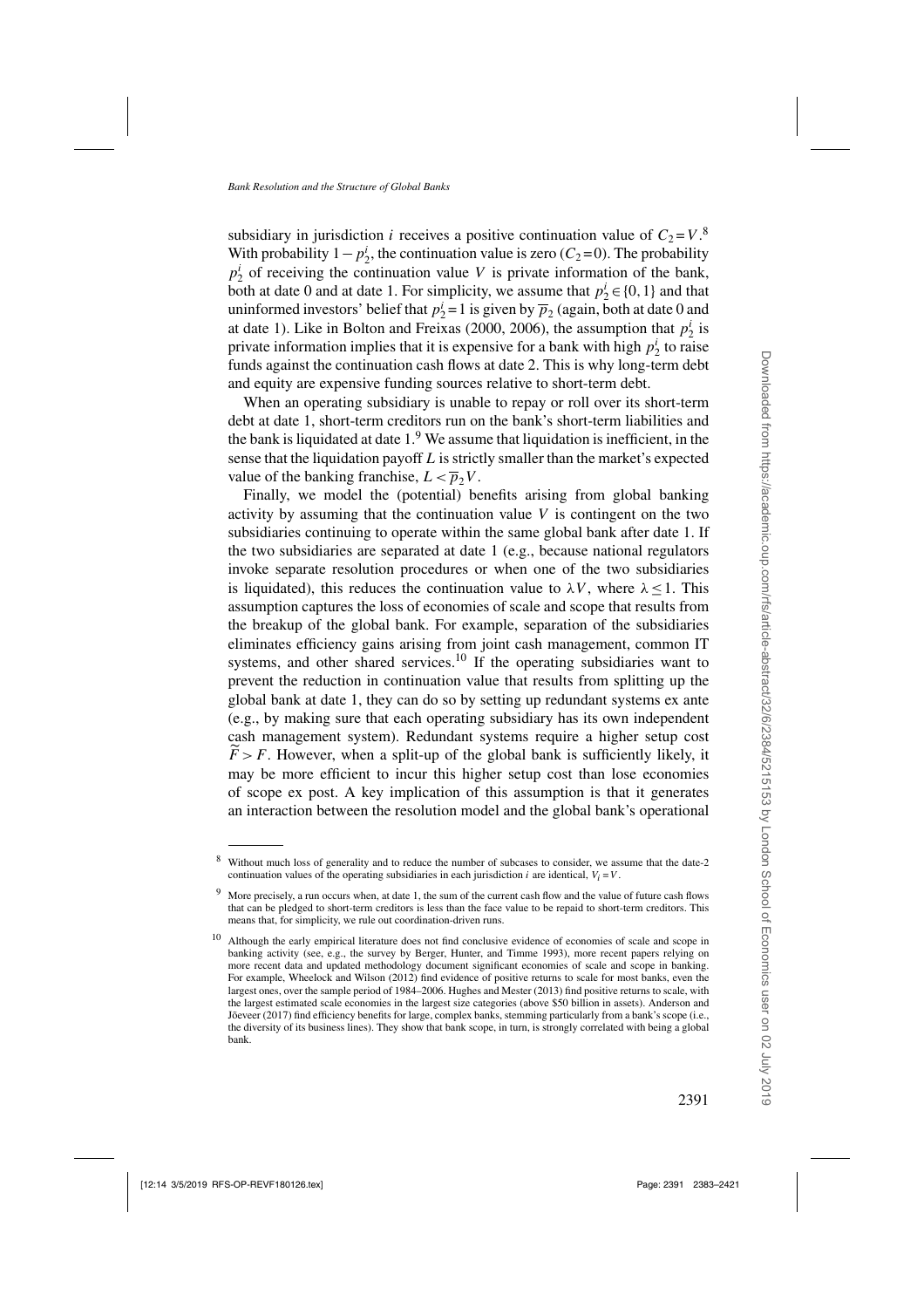structure: SPOE may be better suited to a G-SIB without redundant systems and with large economies of scale and scope, while MPOE may be more appropriate for a G-SIB with redundant systems in place.<sup>11</sup>

# **1.2 National bank regulators**

Whereas the bank is global in its operations, the regulators that act as resolution authorities are national. This assumption, which captures the regulatory status quo, constitutes the key regulatory friction in our model. Specifically, we assume that national regulators follow national objectives and that their sovereignty, combined with the territoriality principle of bankruptcy, allows them to ring-fence assets in their own jurisdiction. In the context of our model, ring-fencing means that the diversifiable cash flow  $\Delta$  can be shielded from being used for cross-jurisdictional transfers by the authorities in the jurisdiction where this cash flow materializes (i.e.,  $\Delta$  can be ring-fenced in the jurisdiction in which it materializes).

In Section [3,](#page-11-0) we first consider a benchmark case in which the two national regulators jointly maximize global welfare and can credibly commit to a resolution plan ex ante, thereby emulating a supranational regulatory authority. In Section [4,](#page-15-0) which contains our main results, we then contrast this benchmark with the more realistic scenario in which regulators cannot credibly commit to a resolution plan and act according to the best interests of their own jurisdiction. This noncommitment case captures the regulatory status quo because, in the absence of an international treaty on bank resolution, sovereignty makes it impossible for regulators to credibly commit to cooperating with other regulators in a G-SIB resolution. Therefore, when push comes to shove, regulators will act in their own national interest, and regulatory incentive constraints become key to successful resolution.<sup>12</sup> While in our model national interests are simply assumed, they arise naturally from political economy considerations. In particular, national regulators are likely to be reluctant to share resources with other jurisdictions in resolution, unless doing so improves the resolution outcome in their own jurisdiction.<sup>13</sup> To capture this in the simplest

 $11$  The assumption on scale economies implies that, in our framework, a banking structure with two national banks is always dominated by initially setting up a global bank that then sometimes may be split during an SPOE resolution. Intuitively speaking, it is better to lose economies of scale only when necessary.

<sup>&</sup>lt;sup>12</sup> Notwithstanding the efforts of the G-20, the Financial Stability Board, and the Basel Accords, a binding treaty on bank resolution that is enshrined in international law is unlikely to emerge anytime soon. In the absence of such an international treaty, regulators and resolution authorities can form supervisory colleges and issue Memoranda of Understanding (MoUs). However, because MoUs are not legally binding, they generally do not solve the problem that regulators will ultimately act in their national interest. As pointed out by [Schoenmaker](#page-38-0) [\(2013](#page-38-0), p. 15): "The last article of a typical MoU specifies that the arrangements discussed are not legally binding and thus preserve the sovereignty of national supervisors."

<sup>&</sup>lt;sup>13</sup> For example, if sharing resources does not improve outcomes in their own jurisdiction, national regulators are likely to prefer to retain those resources as dry powder should the situation in their own jurisdiction worsen. Alternatively, they may want to improve recovery amounts in their jurisdiction. For example, if holders of TLAC securities are predominantly located in the home jurisdiction, then the home regulator may prefer to sacrifice operations in the host jurisdiction to improve recovery for domestic TLAC investors.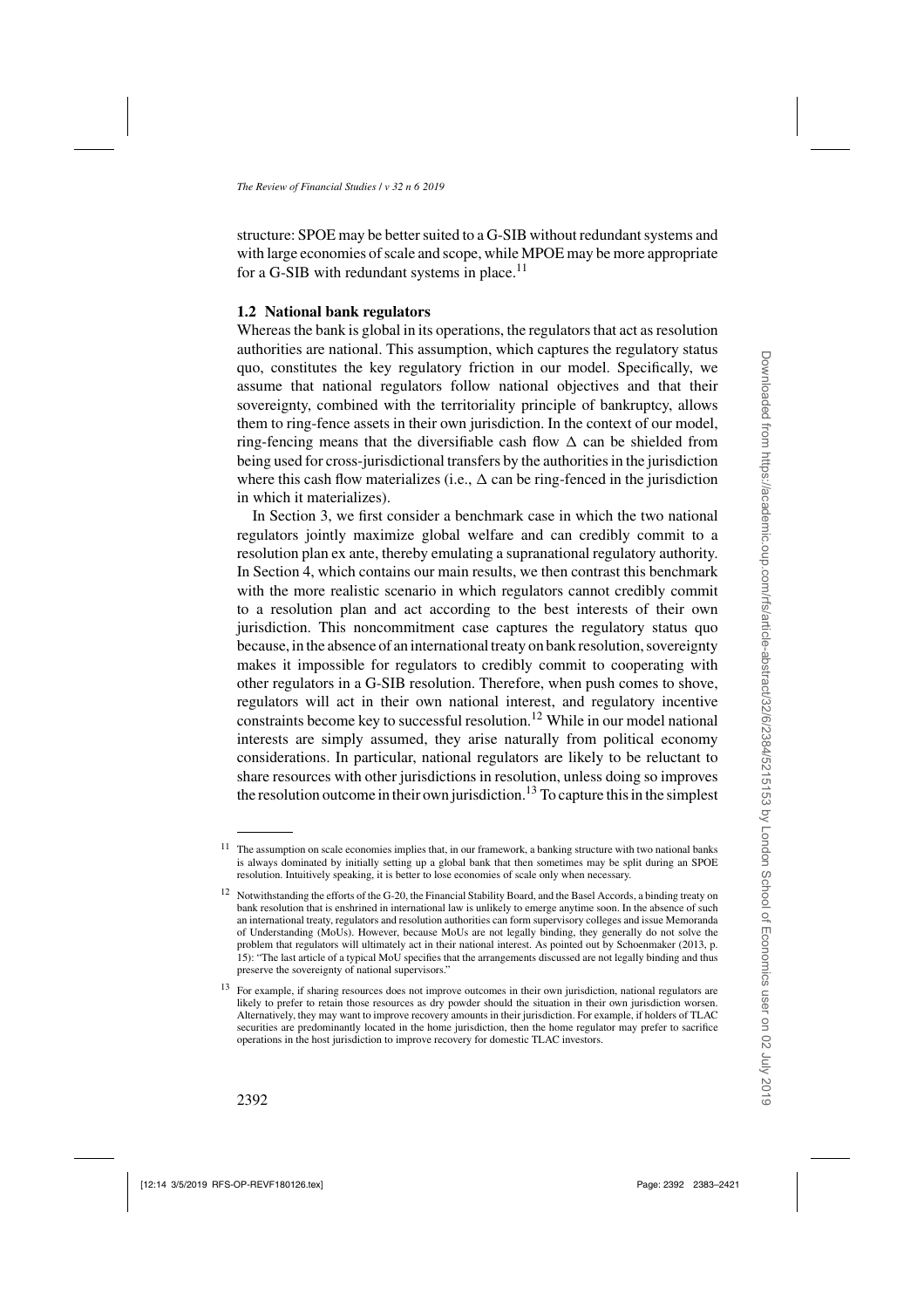<span id="page-10-0"></span>possible way, we assume that, in resolution, each national regulator maximizes value in its own jurisdiction, disregarding outcomes in the other jurisdiction. Of course, assuming this extreme form of national interest is not necessary, all of our results hold as long as the regulator in jurisdiction i applies a discount to cash flows in jurisdiction  $i$ .

# **1.3 Discussion of model ingredients**

The main goal of our analysis is to isolate the key trade-offs involved in choosing between different resolution regimes for global banks. To do this in a transparent fashion, our model is intentionally simple and a number of model features are simply represented in reduced form. The model could be extended to explicitly microfound these ingredients, but, doing so, would result in a more complicated and much less transparent framework.

Of course, the simplicity of our model necessarily implies that some important aspects of bank resolution are not addressed in our framework. For example, our model assumes that it is always feasible to set aside sufficient loss-absorbing capacity to recapitalize a troubled subsidiary. An interesting extension of our analysis would consider what happens when this is not the case. Moreover, the two-period structure of our model does not deal with some important dynamic issues, such as how banks rebuild loss-absorbing capital over time after a resolution. It also precludes a quantitative analysis of the required amount of loss-absorbing capital. These are certainly interesting issues for future research.

# **2. The Need for Minimum Loss-Absorbing Capital Requirements**

A key condition for the proposed G-SIB resolution mechanisms to work is that the bank holding company must have sufficient total loss-absorbing capital (TLAC)—in the form of equity or subordinated long-term debt—to absorb losses of its operating subsidiaries and ensure the safety of their short-term liabilities. Then, even if the operating subsidiary suffers heavy losses, the holding company has sufficient capital to plug the hole. This prevents a creditor run on the operating subsidiaries, which can continue to operate as usual during resolution.

Because the proposed resolution mechanisms rely on sufficient lossabsorbing capital, the first key question in assessing G-SIB resolution is whether the controlling shareholders of the bank holding company will, in fact, find it in their interest to issue a sufficient amount of TLAC. As we show in Proposition [1,](#page-11-0) this is generally not the case. The reason is that asymmetric information about long-term cash flows make equity and long-term debt expensive relative to short-term debt. If the asymmetric information discount is large enough, the shareholders of the holding company find it privately optimal to rely on risky short-term debt financing, even at the risk of a default and ensuing creditor run at date 1. Therefore, a minimum TLAC requirement is an essential complement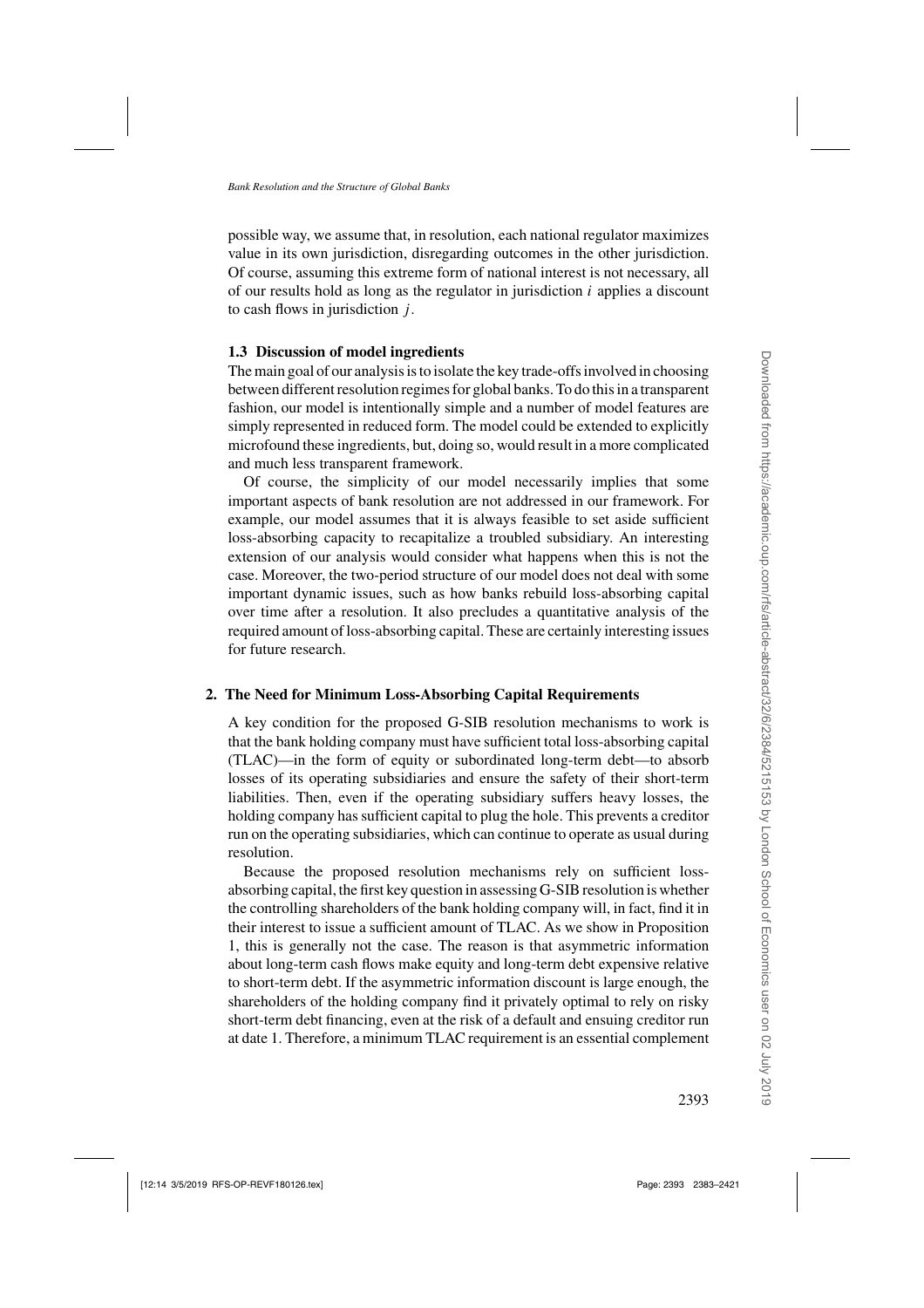<span id="page-11-0"></span>to the proposed G-SIB resolution mechanisms. Proposition 1 summarizes this result. Appendix A provides the detailed derivation of the bank's financing choices and the resultant pooling equilibrium.

**Proposition 1. Minimum TLAC requirement.**In the absence of a minimum amount of required TLAC, the equityholders of the holding company choose to exclusively rely on risky short-term debt financing when  $\bar{p}_2 < \bar{p}_2^*(\gamma,L)$ . Therefore, when  $\overline{p}_2 < \overline{p}_2^*(\gamma, L)$ , a minimum TLAC requirement is necessary as a complement to both SPOE and MPOE resolution.

Proposition 1 shows that when the asymmetric information friction is sufficiently severe, the equilibrium financing choice of the bank holding company is risky short-term debt. Essentially, when  $\overline{p}_2$  is sufficiently low relative to the benefits of safe short-term debt and the bank's liquidation value, the shareholders of a bank with high continuation value  $(C_2 = V)$  find it optimal to risk liquidation at date 1 and lose the benefit of safe short-term debt financing in order to escape the discount associated with long-term financing.<sup>14</sup> From a social perspective, exclusive reliance on short-term debt when  $\overline{p}_2 < \overline{p}_2^*(\gamma, L)$ is inefficient. Risky short-term debt has no social benefit (whenever funding is possible with short-term debt, it is also possible with sufficient loss-absorbing capital). Yet risky short-term debt has a social cost, because it leads to inefficient liquidation in the bad state and eliminates the social value of safe short-term debt securities.<sup>15</sup>

### **3. MPOE and SPOE Resolution under a Supranational Regulator**

In this section, we compare MPOE and SPOE resolution in a benchmark setting in which the resolution is carried out by a benevolent supranational regulator. This benevolent supranational regulator chooses the resolution regime that maximizes the ex ante expected value of the global bank (equivalent to ex ante surplus) and can commit to implement the required ex post transfers across jurisdictions under SPOE resolution. SPOE resolution has two main advantages. First, the ability to make transfers across subsidiaries in different jurisdictions generates coinsurance benefits, which translate into lower required TLAC for the global bank. This, in turn, increases the bank's capacity to provide banking services through short-term debt issuance. Second, under

<sup>&</sup>lt;sup>14</sup> Banks with low continuation value (C<sub>2</sub> = 0) have no choice but to mimic this funding choice. Otherwise, they would be revealed as unprofitable.

<sup>&</sup>lt;sup>15</sup> It is worth pointing out that the unwillingness of owners of the banking operation to issue securities that provide enough loss-absorbing capacity is not driven by an expectation of a bailout at date 1. Even if the government can commit to not bail out banks, the dilution cost associated with claims that provide loss-absorbing capacity implies that the owners of the banking operation may prefer to raise all financing in the form of short-term debt. Of course, if the government faces a commitment problem that could result in ex post bailouts, the incentives to rely on short-term debt are even larger.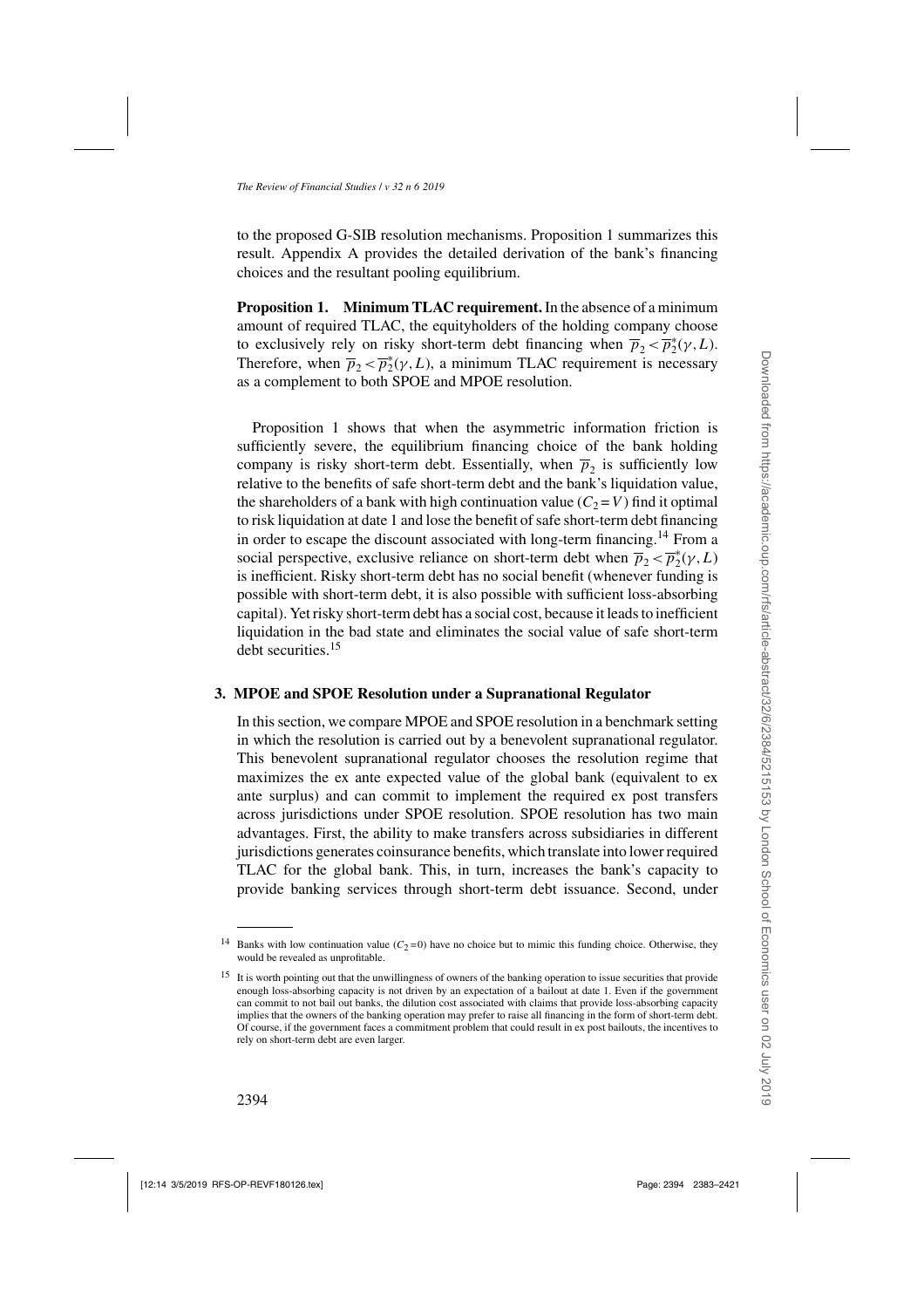SPOE resolution, the two subsidiaries continue to operate as part of the same global bank even after a resolution, allowing the global bank to fully capture economies of scale and scope from shared services.

# **3.1 MPOE resolution**

MPOE involves a separate resolution in each jurisdiction. During this process, the global bank is broken up.<sup>16</sup> In addition, TLAC for each subsidiary is issued by the respective national holding company and is not shared across jurisdictions. Accordingly, TLAC in each jurisdiction must be set such that the operating subsidiary can meet its short-term liabilities  $R_1$  even when it generates only  $C_1^L$  at date 1 and the G-SIB is split up during resolution.

To guarantee a successful resolution, the amount of short-term debt issued by the operating subsidiary must be limited to an amount that can be safely serviced or rolled over during a resolution. The maximum amount of short-term debt that can be rolled over at date 1 (with the resolution authority imposing losses on long-term claims if necessary) depends on whether the G-SIB has redundant systems in place. Without redundant systems, splitting up the bank at date 1 leads to a reduction in expected franchise value to  $\lambda \overline{p}_2 V$ , meaning that the maximum amount of safe short-term debt that can be issued is  $C_1^L + \lambda \overline{p}_2 V$ . In the presence of redundant systems, the expected franchise value is unaffected by the organizational split resulting from MPOE resolution, and the maximum safe short-term debt is  $C_1^L + \overline{p}_2 V$ . It is efficient to set up redundant systems only if the benefits outweigh the additional ex ante investment  $\widetilde{F} - F$ . Such redundancy offers two benefits: (1) increased short-term debt issuance  $\gamma(1-\lambda)\overline{p}_2V$  and (2) no expected separation costs from MPOE resolution  $(1-p_1)(1-\lambda)\overline{p}_2V$ .

Thus, depending on whether redundant systems are set up, the national holding company needs to raise TLAC in the amount of either  $F - (1 + \gamma)(C_1^L +$  $(\lambda \overline{p}_2 V)$  or  $\widetilde{F} - (1 + \gamma)(C_1^L + \overline{p}_2 V)$ . As discussed in detail in Appendix A, it is always in the interest of each national holding company to issue some TLAC in the form of subordinated long-term debt. More precisely, it is privately optimal for each holding company to issue long-term debt with a face value that weakly exceeds the maximum amount of cash that the bank may carry forward from date 1 to date 2. Doing so ensures that all fairly priced (date 1) cash flows are sold to investors, thereby minimizing the amount of financing that has to be raised against  $V$ , which is subject to a lemons problem. The maximum amount of cash the bank has left after repaying short-term debt at date 1 is given

<sup>&</sup>lt;sup>16</sup> The breakup that occurs as part of MPOE resolution is highlighted, for example, by [Tucker](#page-38-0) [\(2013\)](#page-38-0), who notes that under SPOE "[t]he group stays together" whereas "[u]nder multiple-point-of-entry or MPE resolutions, by contrast, a group would be split up into some of its parts." Similarly, the [Financial Stability Board \(2013](#page-37-0), p.13) writes: "Multiple point of entry […] involves the application of resolution powers by two or more resolution authorities to different parts of the group, and is likely to result in a breakup of the group into two or more separate parts." A breakup is usually necessary under MPOE because, for each point of entry, resolution requires the creation of a new legal entity under separate control from group headquarters (usually by putting part of the group into receivership and then forming a bridge institution), which entails breaking up the global group, at least partially.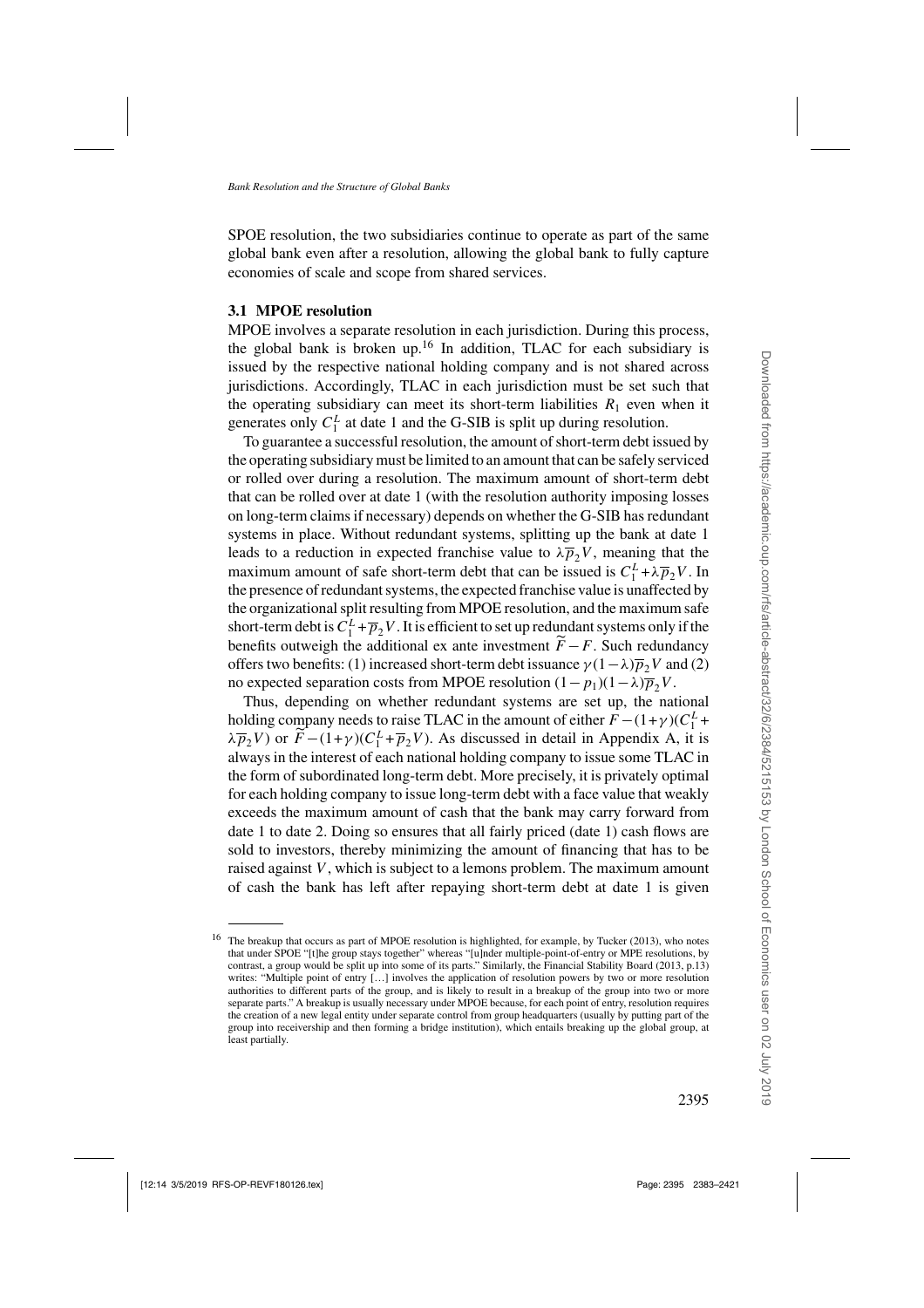<span id="page-13-0"></span>by  $C_1^H + \Delta - R_1$ . Therefore, under MPOE, the bank will set the face value of long-term subordinated debt to  $R_{LT}^{\text{MPOE}} \ge C_1^H + \Delta - R_1 \equiv \hat{R}_{LT}^{\text{MPOE}}$ .<sup>17</sup>

# **Lemma 1. Funding and TLAC under MPOE.**

- 1. When  $\widetilde{F} F \geq (1 p_1 + \gamma)(1 \lambda)\overline{p}_2 V$ , it is not efficient for subsidiaries to set up redundant systems. Each subsidiary issues safe short-term debt with face value  $R_1^{\text{MPOE}} = C_1^L + \lambda \overline{p}_2 V$ . Required TLAC per subsidiary is given by  $F - (1 + \gamma)R_1^{\text{MPOE}} = F - (1 + \gamma)(C_1^L + \lambda \overline{p}_2 V)$  and is raised by the national holding company via a combination of equity and subordinated long-term debt.
- 2. When  $\widetilde{F} F < (1 p_1 + \gamma)(1 \lambda)\overline{p}_2 V$ , it is efficient for subsidiaries to set up redundant systems. Each subsidiary issues safe short-term debt with face value  $R_1^{\text{MPOE}} = C_1^L + \overline{p}_2 V$ . Required TLAC per subsidiary is given by  $\widetilde{F} - (1+\gamma)R_1^{\text{MPOE}} = \widetilde{F} - (1+\gamma)(C_1^L + \overline{p}_2 V)$  and is raised by the national holding company via a combination of equity and subordinated long-term debt.
- 3. In both cases, each subsidiary finds it privately optimal to raise at least  $\hat{R}_{LT}^{\text{MPOE}} = C_1^H + \Delta - R_1^{\text{MPOE}}$  of the required TLAC as subordinated longterm debt so that all fairly priced cash flows are sold to investors.
- 4. The subsidiaries are separated during resolution so that each subsidiary bears an effective redundancy or separation cost of min $[\widetilde{F} - F, (1 - p_1 +$  $\gamma$ ) $(1-\lambda)\overline{p}_2V$ ].

# **3.2 SPOE**

SPOE resolution has two advantages over MPOE. First, the diversifiable cash flow  $\Delta$  can be shared across the two subsidiaries. We initially focus on the case in which the two jurisdictions always share  $\Delta$  equally.<sup>18</sup> In this case, SPOE raises the minimum cash flow received by each subsidiary at date 1 from  $C_1^L$ to  $C_1^L + \Delta/2$ . Second, even without redundant systems, each subsidiary can always roll over an amount  $\overline{p}_2V$  of short-term debt at date 1 since the two subsidiaries are not separated under an SPOE resolution. Hence, under SPOE resolution each subsidiary can issue more safe short-term debt, generating larger benefits from liquidity creation. The maximum face value of safe short-term debt (imposing losses on long-term claims in a resolution, if necessary) of each subsidiary under SPOE is

$$
R_1^{\text{SPOE}} = C_1^L + \Delta/2 + \overline{p}_2 V > R_1^{\text{MPOE}}.
$$
 (1)

TLAC is required if  $F > (1+\gamma)(C_1^L + \Delta/2 + \overline{p}_2 V)$ , which we assume is the case, and is raised by the global holding company through a combination of

<sup>&</sup>lt;sup>17</sup> The bank's preference to issue a certain amount of TLAC in the form of debt has implications for the current discussion on TLAC composition. We discuss these in Section [6.2.](#page-29-0)

<sup>&</sup>lt;sup>18</sup> We discuss the possibility of sharing the diversifiable cash flow asymmetrically at the end of Section [4.2.](#page-17-0)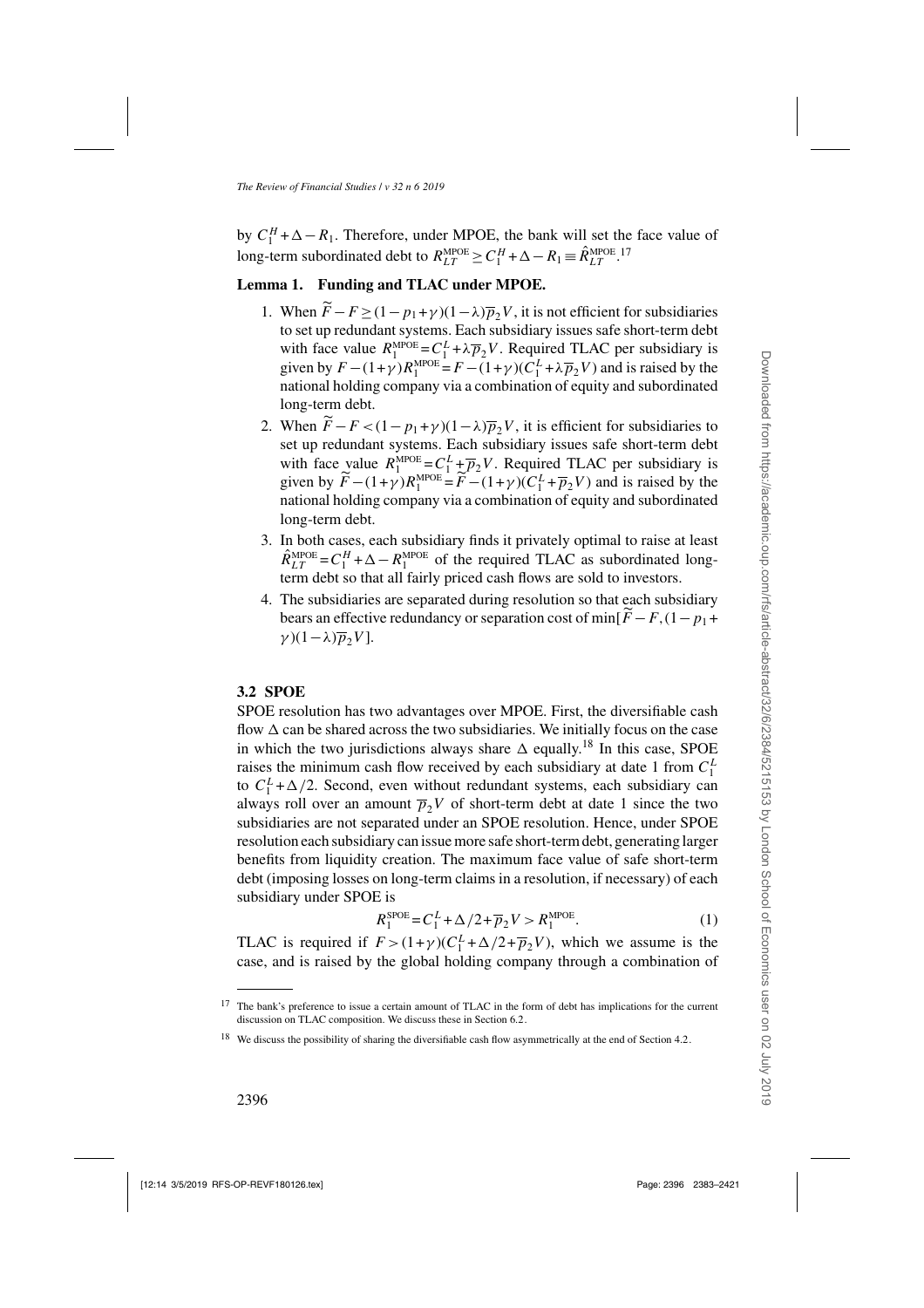<span id="page-14-0"></span>subordinated long-term debt and equity. It is again privately optimal for the global holding company to issue subordinated long-term debt with a face value that is at least as large as the amount of cash that is carried forward by the two subsidiaries when they receive the high cash flow:  $R_{LT}^{SPOE} \ge 2C_1^H + \Delta - 2R_1^{SPOE} \equiv$  $\hat{R}_{LT}^{\text{SPOE}}$ . We summarize the above discussion in the following lemma.

### **Lemma 2. Funding and TLAC under SPOE.**

- 1. Under SPOE resolution, each subsidiary issues short-term debt with face value  $R_1^{\text{SPOE}} = C_1^L + \Delta/2 + \overline{p}_2 V$ . Required TLAC per subsidiary is given by  $F - (1+\gamma)R_1^{\text{SPOE}} = F - (1+\gamma)(C_1^L + \Delta/2 + \overline{p}_2V)$  and is raised by the global holding company via a combination of equity and subordinated long-term debt.
- 2. The global holding company finds it privately optimal to raise at least  $\hat{R}_{LT}^{\text{SPOE}} = 2C_1^H + \Delta - 2R_1^{\text{SPOE}}$  of the required TLAC as subordinated longterm debt.
- 3. Because the subsidiaries are not separated during resolution, no redundancy or separation costs are incurred.

Comparing Lemmas [1](#page-13-0) and 2 establishes our second main result.

**Proposition 2. SPOE dominates under supranational regulation.** In the benchmark case with a supranational regulator, SPOE resolution dominates MPOE resolution. SPOE resolution allows for a larger provision of liquidity services at the same level of risk and allows the two subsidiaries to capture the benefits from global banking, generating a net social benefit (relative to MPOE resolution) of

$$
\underbrace{\gamma \Delta}_{\text{additional liquidity services}} + \underbrace{2 \min[\widetilde{F} - F, (1 - p_1 + \gamma)(1 - \lambda)\overline{p}_2 V]}_{\text{benefits from diversification}}.
$$
 (2)

It is efficient to structure global banks as multinational holding companies with shared services across jurisdictions, with national banking subsidiaries sharing TLAC issued by the global holding company.

Proposition 2 highlights the appeal of SPOE resolution: if regulators can commit to cooperate in the midst of a crisis, then SPOE dominates MPOE resolution. The reason is twofold. First, the ability to make cross-jurisdictional transfers under SPOE resolution lowers the amount of required loss-absorbing capital. Accordingly, under SPOE, the G-SIB can increase its issuance of safe short-term debt by a total amount of  $\Delta$ , resulting in additional surplus arising from liquidity services of  $\gamma \Delta$ . Second, SPOE resolution allows the G-SIB to fully harness economies of scale or scope that result from global banking, because effective SPOE resolution guarantees that the two subsidiaries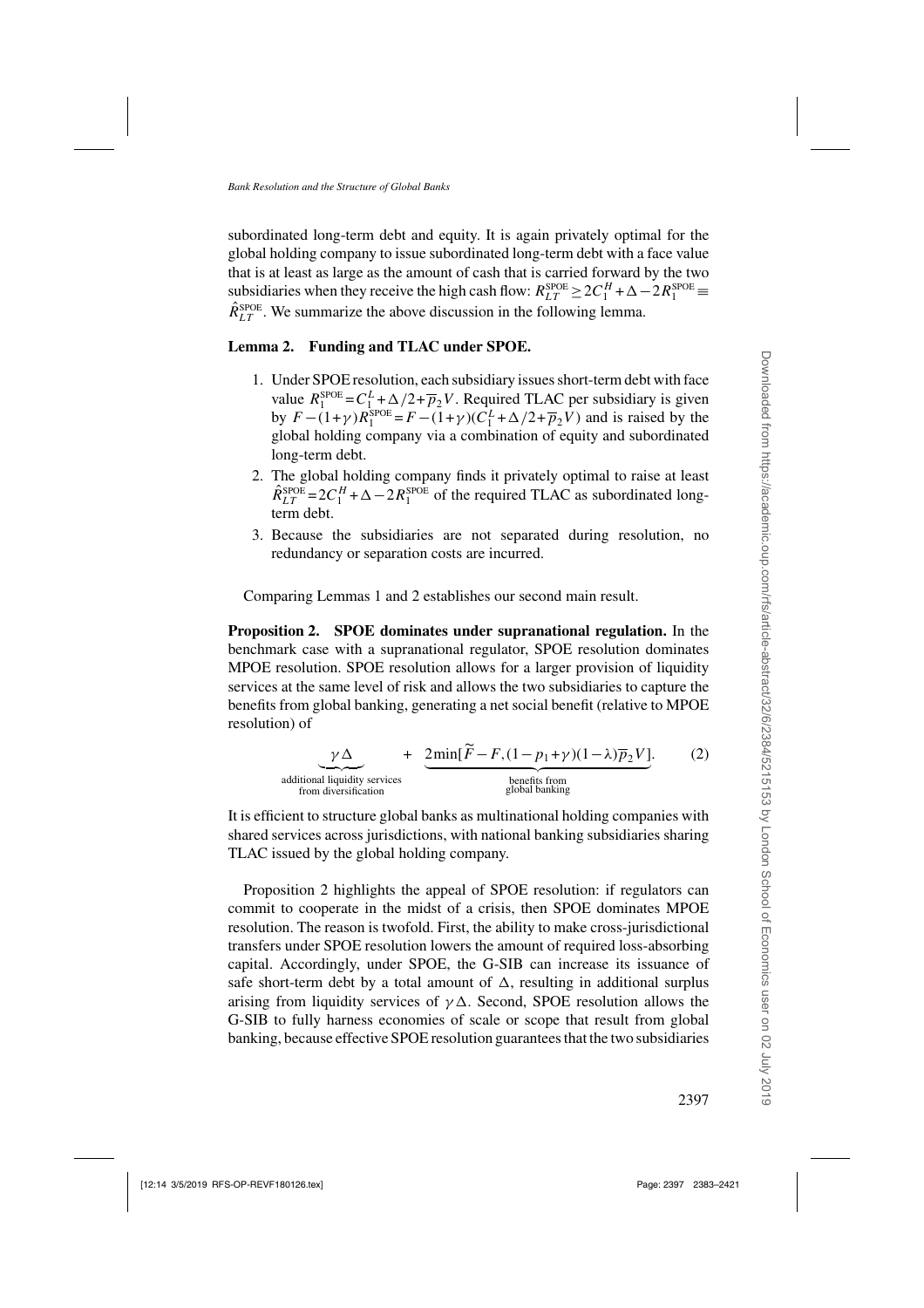<span id="page-15-0"></span>remain integrated in the global bank organization. This means, in particular, that subsidiaries can reap the benefits of shared services (such as joint cash management or IT systems) without risk of incurring separation costs or the cost of setting up redundant systems. As shown in Proposition [2,](#page-14-0) this second channel results in an additional increase in surplus of  $2min[\widetilde{F} - F, (1 - p_1 +$  $\gamma$ )(1− $\lambda$ ) $\overline{p}$ , V]. Note that this second channel is reinforced by the first: Because benefits from global banking are preserved in resolution, the bank can issue safe short-term debt against future banking activities that, under MPOE, would be lost due to the separation of the bank's activities. In short, a higher value of liquidity services  $\gamma$  reinforces the benefit from preserving the global bank, as indicated in the second term of Equation [\(2\)](#page-14-0).

# **4. SPOE and MPOE with National Regulators**

We now depart from the benchmark case of a supranational regulator and enrich the model to reflect the regulatory status quo: bank resolution conducted by national regulators. This section contains the main results of the paper: Ex ante and ex post incentive compatibility constraints significantly limit the applicability of SPOE resolution, despite the conceptual advantages of SPOE resolution discussed in Section [3.](#page-11-0) First, we show that, from an ex ante perspective, national regulators may not find it in their interest to set up a joint SPOE regime. In this case, MPOE resolution is the only viable option. Second, we show that, even if agreed to beforehand, an SPOE resolution that is implemented by national regulators can fail ex post, because regulators may prefer to ring-fence assets in their own jurisdiction rather than go along with the planned SPOE resolution. When this can be anticipated, regulators should plan for a more robust MPOE resolution instead. Overall, the regulatory status quo, in which the resolution of multinational banks is carried out by national regulators, therefore significantly limits the attainable benefits of SPOE resolution.

# **4.1 Ex ante incentive compatibility**

Recall that the objective function of national regulators is to maximize outcomes in their own jurisdictions. We show in this section that this implies, from an ex ante perspective, that national regulators will only agree to set up an SPOE resolution regime if the probabilities of making and receiving transfers are sufficiently symmetric. If one of the two jurisdictions is significantly more likely to make transfers under SPOE resolution, the regulator in that jurisdiction will not agree to put in place an SPOE resolution mechanism, even if this would be efficient in the sense of maximizing overall surplus.

To see this, recall that the additional cash flow  $\Delta$  appears in jurisdiction 1 with probability  $\theta_1$  and in jurisdiction 2 with probability  $\theta_2$ , where  $\theta_1 + \theta_2 = 1$ . Consider first the expected benefits from entering an SPOE resolution scheme. If  $\Delta$  is shared equally and each of the two subsidiaries increases its issuance of safe short-term debt by the same amount, then a move from MPOE to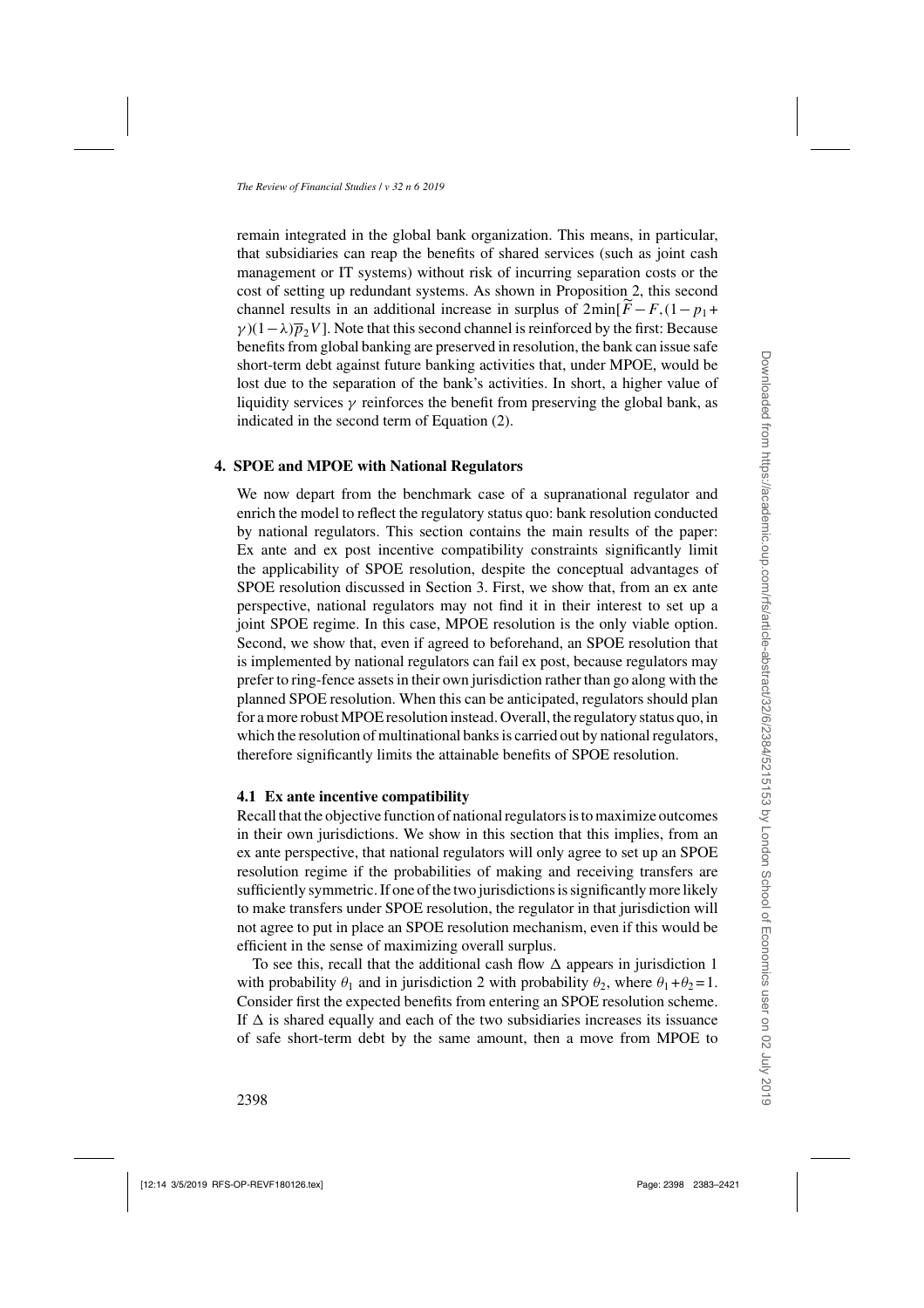<span id="page-16-0"></span>SPOE resolution yields additional liquidity services of value  $\gamma \Delta/2$  in each jurisdiction. Moreover, SPOE resolution allows the bank to capture economies of scale and scope benefits from global banking, which per jurisdiction amount to the lesser of the cost of setting up redundant systems and expected separation costs, min[ $\widetilde{F} - F$ ,  $(1 - p_1 + \gamma)(1 - \lambda)\overline{p}_2 V$ ].

The cost of SPOE resolution, from the perspective of a national regulator, is the expected net transfer that has to be made to the other jurisdiction in the low cash-flow state. Even though this is a pure transfer when looking at the two subsidiaries as a whole, the assumption that regulators follow national objectives implies that, in their eyes, this transfer constitutes a loss for their jurisdiction.<sup>19</sup> Consider the regulator in jurisdiction 1 under SPOE. With probability  $(1-p_1)\theta_1$ , jurisdiction 1 makes a transfer of  $\Delta/2$  to jurisdiction 2. With probability  $(1-p_1)\theta_2$ , jurisdiction 1 receives a transfer of size  $\Delta/2$  from jurisdiction 2. The net expected transfer that jurisdiction 1 makes to jurisdiction 2 is therefore  $\frac{\Delta}{2}(1-p_1)(\theta_1-\theta_2)$ . The regulator in jurisdiction 1 is then willing to enter into an SPOE resolution regime if the benefits from increased liquidity provision and shared services given in Equation [\(2\)](#page-14-0) outweigh the cost in the form of expected net transfers. Because both regulators must agree to set up an SPOE resolution regime, an analogous condition has to hold for the regulator in jurisdiction 2. Combining the ex ante incentive constraints of both regulators, we then arrive at the following proposition.

**Proposition 3. Ex ante incentive compatibility of SPOE resolution.** SPOE bank resolution is ex ante incentive compatible only if the benefit from increased banking activity and the gains from global banking in each jurisdiction outweigh the expected net transfer payments to the other jurisdiction. This requires that cash flows in each jurisdiction are sufficiently symmetric:

$$
|\theta_1 - \theta_2| \le \frac{\gamma}{1 - p_1} + \frac{2}{\Delta} \min\left[\frac{\widetilde{F} - F}{1 - p_1}, \left(1 + \frac{\gamma}{1 - p_1}\right)(1 - \lambda)\overline{p}_2 V\right].
$$
 (3)

Proposition 3 establishes that ex ante implementation of SPOE requires sufficient symmetry in payoffs across jurisdictions. The left-hand side of the ex ante IC constraint (3) states that the probabilities  $\theta_i$  of receiving the diversifiable cash flow  $\Delta$  must be sufficiently symmetric across the two jurisdictions. When one jurisdiction is significantly more likely to make a transfer under SPOE, the regulator of that jurisdiction does not find it in its interest to set up an SPOE resolution scheme. The right-hand side of the ex ante IC constraint (3) states that

<sup>&</sup>lt;sup>19</sup> In our discussion of the ex ante and ex post incentive constraints, we will somewhat loosely refer to transfers that are made from one jurisdiction to the other under SPOE resolution. In practice, making these transfers involves upstreaming  $\Delta/2$  from the operating subsidiary that received  $\Delta$  to the global holding company, and then downstreaming it to the operating subsidiary in need of resources. Crucially, at some point, this process involves moving  $\Delta/2$  across jurisdictional lines, which opens up the possibility of ring-fencing by the regulator required to make the transfer.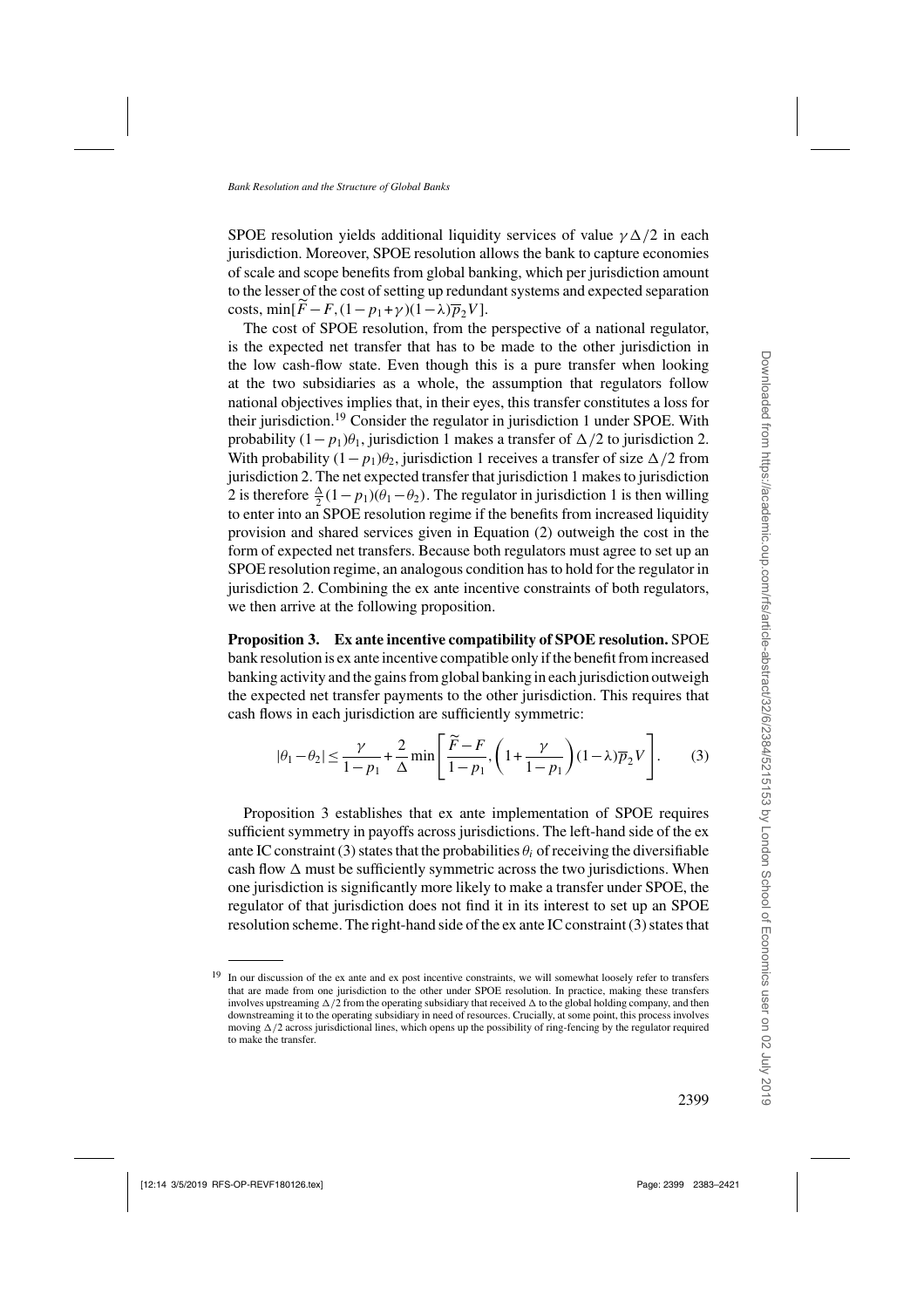<span id="page-17-0"></span>SPOE is more likely to be ex ante incentive compatible when the incremental social benefit from banking activity  $\gamma$  is large and significant returns to scale and scope to global banking are present. A larger benefit from additional banking activity and from returns to scale and scope makes it more likely that nationally minded regulators agree to SPOE, even if for one jurisdiction this means making a net expected transfer to the other jurisdiction. Overall, the implication is that when national regulators are in charge of designing a resolution scheme for multinational banks, they will choose a more efficient SPOE resolution mechanism only if the costs of SPOE resolution are shared sufficiently symmetrically across jurisdictions.

Let us make two brief observations regarding Proposition [3.](#page-16-0) First, the conclusion that asymmetry across jurisdictions can prevent regulators from setting up an efficient resolution regime echoes [Dell'Ariccia and Marquez](#page-37-0) [\(2006\)](#page-37-0), who show that national regulators may not agree on a centralized supranational capital regulation framework when these regulators differ in the extent to which they are captured by their domestic financial industries. Our analysis shows that heterogeneity across jurisdictions is also an obstacle in the context of multinational bank resolution. Second, Proposition [3](#page-16-0) rules out transfer payments between regulators. Our assumption is that such transfer payments are politically infeasible. The protracted discussions about the European deposit insurance scheme illustrate the reality that reaching agreement on such transfers can be extremely difficult. If such transfer payments were possible, then the regulator in the jurisdiction more likely to receive a transfer under SPOE resolution could make an appropriate transfer payment to induce the other regulator to join the resolution mechanism.

# **4.2 Ex post incentive compatibility**

We now shift our focus to ex post incentive compatibility, perhaps the biggest obstacle to a successful SPOE resolution. Assume that the two regulators have agreed to an SPOE resolution. Then the key issue ex post (after the low state has been realized and the global bank has to be resolved) is that sovereignty allows the regulator in each jurisdiction to unilaterally ring-fence assets, thereby preventing the transfer of resources  $\Delta/2$  necessary for a successful SPOE resolution. The question is whether the regulator in the jurisdiction that receives the additional cash flow  $\Delta$  finds it in its own interest to make the required transfer of  $\Delta/2$  to the other jurisdiction.

Our model indicates two ways in which a planned SPOE resolution can break down ex post. First, when the cash flow  $\Delta$  materializes in the jurisdiction in which the global holding company is located (the home jurisdiction), the home regulator may refuse to make the required transfer to the operating subsidiary in the other jurisdiction (the host jurisdiction). This happens when the transfer of  $\Delta/2$  to the host institution is larger than the home jurisdiction's expected loss should the subsidiary in the other jurisdiction face a bank run and be liquidated. This cost consists of the loss of shared services  $(1-\lambda)\overline{p}_2V$ . Second, when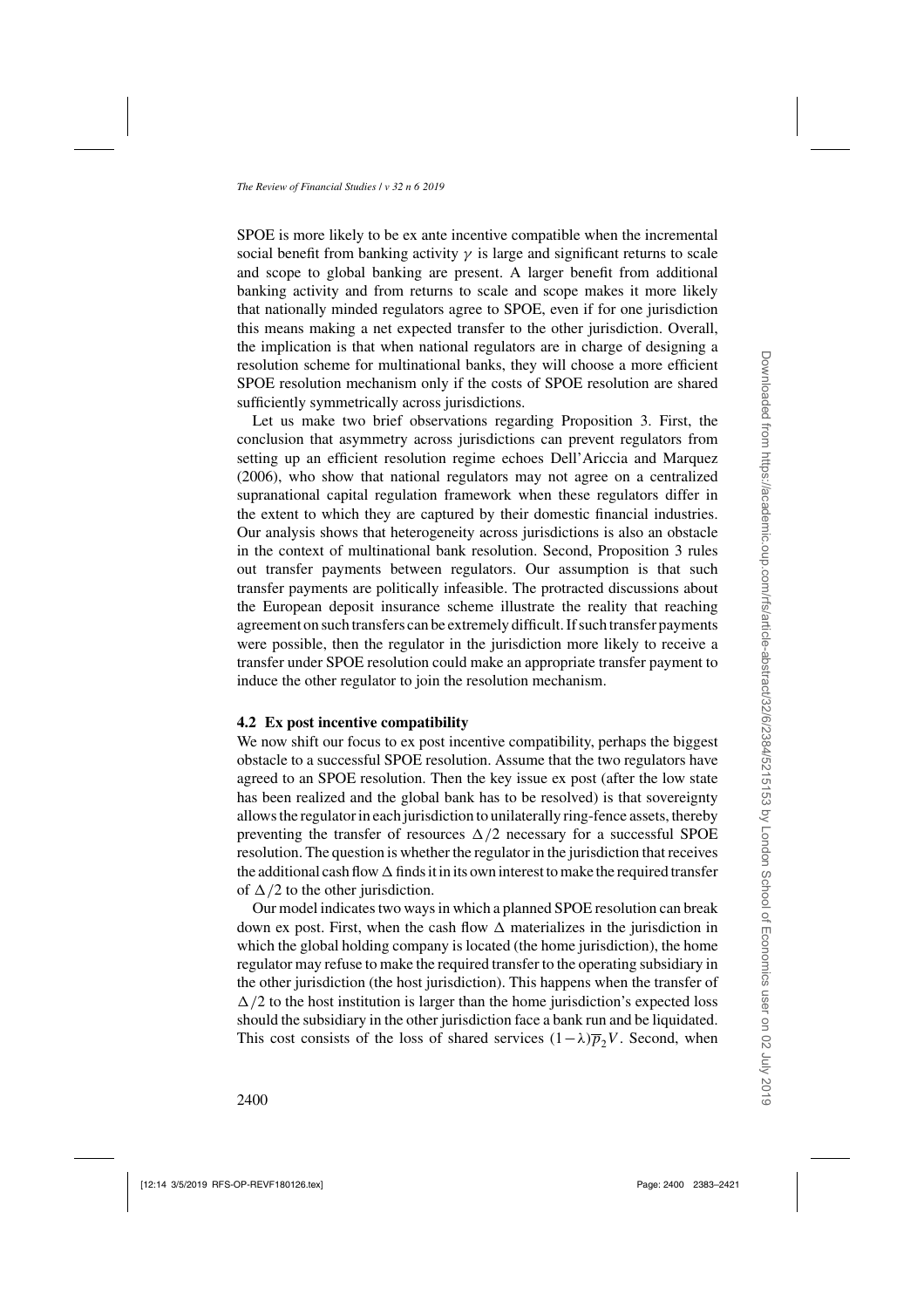<span id="page-18-0"></span>the cash flow  $\Delta$  materializes in the host jurisdiction, the regulator in the host jurisdiction may prefer to ring-fence assets in response to an SPOE resolution in the home jurisdiction. Again, such ring-fencing is privately optimal when the transfer of  $\Delta/2$  to the home subsidiary is larger than the expected loss of shared services  $(1-\lambda)\overline{p}_2V$ . Assuming equal continuation values V in the two jurisdictions, these two cases reduce to the same incentive constraint, as summarized in the following proposition.

**Proposition 4. Ex post incentive compatibility of SPOE resolution.** In the presence of national regulators that cannot commit to ex post transfers, SPOE resolution is not incentive compatible whenever the required ex post transfer across jurisdictions is larger than the loss of global banking benefits that results from unilateral ring-fencing,

$$
\frac{\Delta}{2} > (1 - \lambda)\overline{p}_2 V. \tag{4}
$$

Proposition 4 has two main implications. First, when the cross-jurisdictional transfer that is required under SPOE is too large, the necessary incentive constraint (4) is not satisfied, leading to a breakdown of the SPOE resolution scheme. Such an ex post breakdown of a planned SPOE resolution is, of course, the worst possible outcome: having planned for an SPOE resolution, the ex post unwillingness of regulators to make required transfers leaves no other option but a disorderly liquidation following a bank run or a tax-funded bailout, precisely the scenarios that bank resolution is meant to prevent. Second, Proposition 4 shows that incentive compatible SPOE resolution is facilitated by operational complementarities across jurisdictions that arise from ring-fencing (as captured by a low  $\lambda$ ). It is precisely the loss of complementarities across the two bank affiliates that incentivizes regulators not to ring-fence assets  $ex$  post.<sup>20</sup>

An assumption maintained in the analysis above is that the additional shortterm debt issued under SPOE is allocated symmetrically across jurisdictions. However, Propositions [3](#page-16-0) and 4 also help us shine a light on whether incentives under SPOE could be restored by allocating this additional short-term debt asymmetrically. Indeed, from Proposition [3](#page-16-0) we can see that, by allowing the operating subsidiary in the jurisdiction that is more likely to receive  $\Delta$  to issue more of the additional short-term debt, the ex ante incentive constraint [\(3\)](#page-16-0) can be satisfied in situations where a symmetric allocation of the benefits from additional short-term debt across jurisdictions would not be ex ante incentive compatible. At the same time, however, Proposition 4 shows that this would make the ex post incentive constraint (4) harder to satisfy. In particular,

<sup>&</sup>lt;sup>20</sup> In a dynamic setting, Proposition 4 suggests that making smaller transfers continuously before resolution may allow a G-SIB to efficiently reduce the probability of a large required transfer in resolution. [Ervin](#page-37-0) [\(2017\)](#page-37-0) provides a more detailed discussion of using small transfers to reduce such "misallocation risk."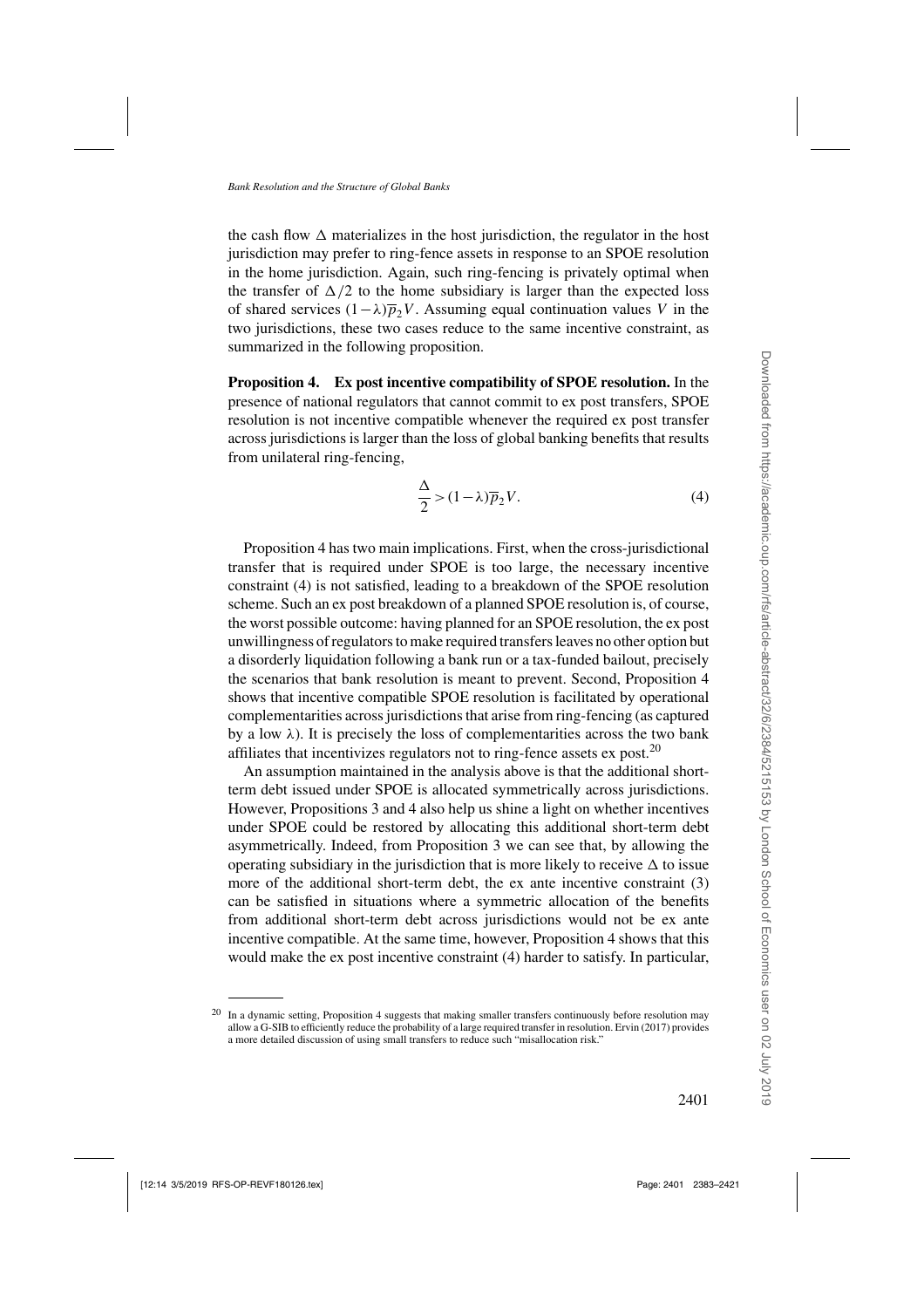<span id="page-19-0"></span>successful resolution is guaranteed only when the ex post IC is satisfied for the maximum necessary transfer. The maximum transfer, however, is larger than  $\Delta/2$  when short-term debt is allocated asymmetrically across jurisdictions.

# **4.3 Bank resolution and the structure of global banks**

Proposition [4](#page-18-0) generates a clear prediction as to which types of global banks can be resolved successfully under SPOE: Cross-jurisdictional complementarities must be large enough to render transfers during resolution incentive compatible. Banks for which the incentive constraint is unlikely to be satisfied, on the other hand, should plan for MPOE resolution. Moreover, banks that opt for MPOE resolution may find it efficient to make an ex ante investment in redundant systems. This is the case whenever the additional cost of setting up redundant systems,  $\widetilde{F} - F$ , is smaller than the expected separation costs under MPOE,  $(1-p_1+\gamma)(1-\lambda)\overline{p}_2V$ . Jointly, the ex post incentive constraint and the ex ante choice to set up redundant system then characterize the link between bank resolution and the risk profile and operational structure of global banks.

# **Proposition 5. Bank resolution and the structure of global banks.**

- 1. When  $\frac{\Delta}{2} \le \overline{p}_2(1-\lambda)V$ , SPOE resolution is ex post incentive compatible and it is efficient for global banks to adopt a multinational holding company structure and maximize reliance on shared services.
- 2. When  $\frac{\Delta}{2} > \overline{p}_2(1-\lambda)V$ , SPOE resolution is not ex post incentive compatible and, therefore, MPOE resolution based on separate national holding companies is preferable.
- 3. Under MPOE resolution, setting up redundant systems that facilitate the separation of banking subsidiaries during a resolution is efficient when  $\widetilde{F} - F < (1 - p_1 + \gamma)(1 - \lambda)\overline{p}_2 V.$

According to Proposition 5, the efficient choice between SPOE and MPOE depends on the structure of a global bank's business risks (captured by  $\Delta$ ) and the size of the complementarities between operating subsidiaries in different jurisdictions (captured by  $\lambda$ ). Therefore, a one-size-fits-all approach to G-SIB resolution is unlikely to be efficient. Rather, a bank's resolution plan should correspond to a bank's cash-flow risk and operational structure.

Figure [2](#page-20-0) illustrates this correspondence. Specifically, banks for which SPOE resolution is ex post incentive compatible should be resolved under SPOE. In the figure, these banks are located above the 45-degree line; they are characterized by relatively large scale or scope economies (i.e., large  $\lambda$ ) and low-to-moderate idiosyncratic cash-flow risk across jurisdictions (i.e.,  $\Delta$  not too large). Because these banks will be resolved as a whole, they should also capitalize on their economies of scale by relying on shared systems, rather than investing in redundant systems. In contrast, banks with modest economies of scale and scope (small  $\lambda$ ) and significant diversifiable cash-flow risk (large  $\Delta$ ) cannot be resolved under SPOE in an incentive compatible fashion. Therefore, these banks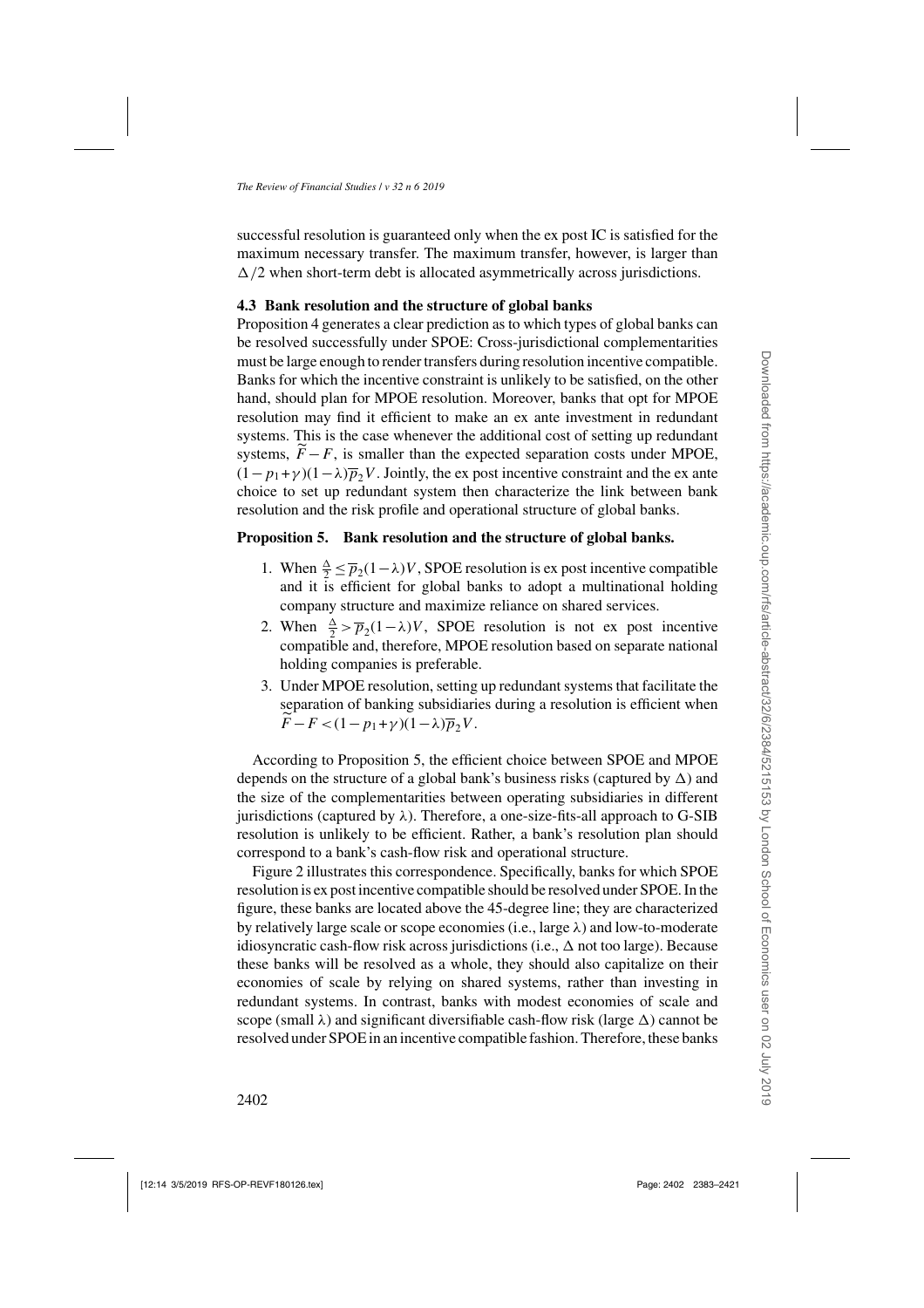<span id="page-20-0"></span>

#### **Figure 2**

#### **Bank resolution (MPOE or SPOE) and bank structure**

The figure illustrates the correspondence between bank resolution and bank structure established in Proposition [5.](#page-19-0) The x-axis plots the required ex post transfer under SPOE resolution  $\Delta/2$ . The y-axis plots the loss of franchise value that results when subsidiaries with shared services are separated as part of an MPOE resolution  $(1-\lambda)\overline{p}_2V$ . The 45-degree line represents the ex post incentive constraint for successful SPOE resolution [\(4\)](#page-18-0). Whenever the ex post incentive constraint is satisfied (i.e., to the left of the 45-degree line), SPOE resolution combined with a bank structure with shared services dominates MPOE resolution. When the ex post incentive constraint is not satisfied (to the right of the 45-degree line) SPOE fails and therefore MPOE resolution is efficient. Under MPOE resolution, bank structure should respond through an ex ante investment in redundant systems when the cost of such an investment is less than the expected separation cost (i.e.,  $\tilde{F} - F < (1 - p_1 + \gamma)(1 - \lambda)\overline{p}_2 V$ ), as illustrated by the dashed line.

should adopt an MPOE resolution plan. In the figure, these banks are located below the 45-degree line. Because these banks will be split up in resolution, setting up redundant systems ex ante, in order to prevent the ex post loss of value that arises when operating subsidiaries are separated in resolution, may be efficient.

To give a concrete example, consider a decentralized G-SIB with small cross-jurisdictional complementarities, such as HSBC or Santander. For these banks, SPOE resolution is unlikely to be incentive compatible, and a more robust MPOE resolution that does not require incentive compatibility across jurisdictions is appropriate. Consistent with this prediction, the [HSBC](#page-37-0) [\(2015](#page-37-0)) annual report states that "[i]t is our view that a strategy by which the Group breaks up at a subsidiary bank level at the point of resolution (referred to as a Multiple Point of Entry) is the optimal approach, as it is aligned to our existing legal and business structure." In the same annual report, HSBC also states a preference for setting up redundant systems: "[W]e are working with our regulators to mitigate or remove critical inter-dependencies between our subsidiaries to further facilitate the resolution of the Group." Therefore, HSBC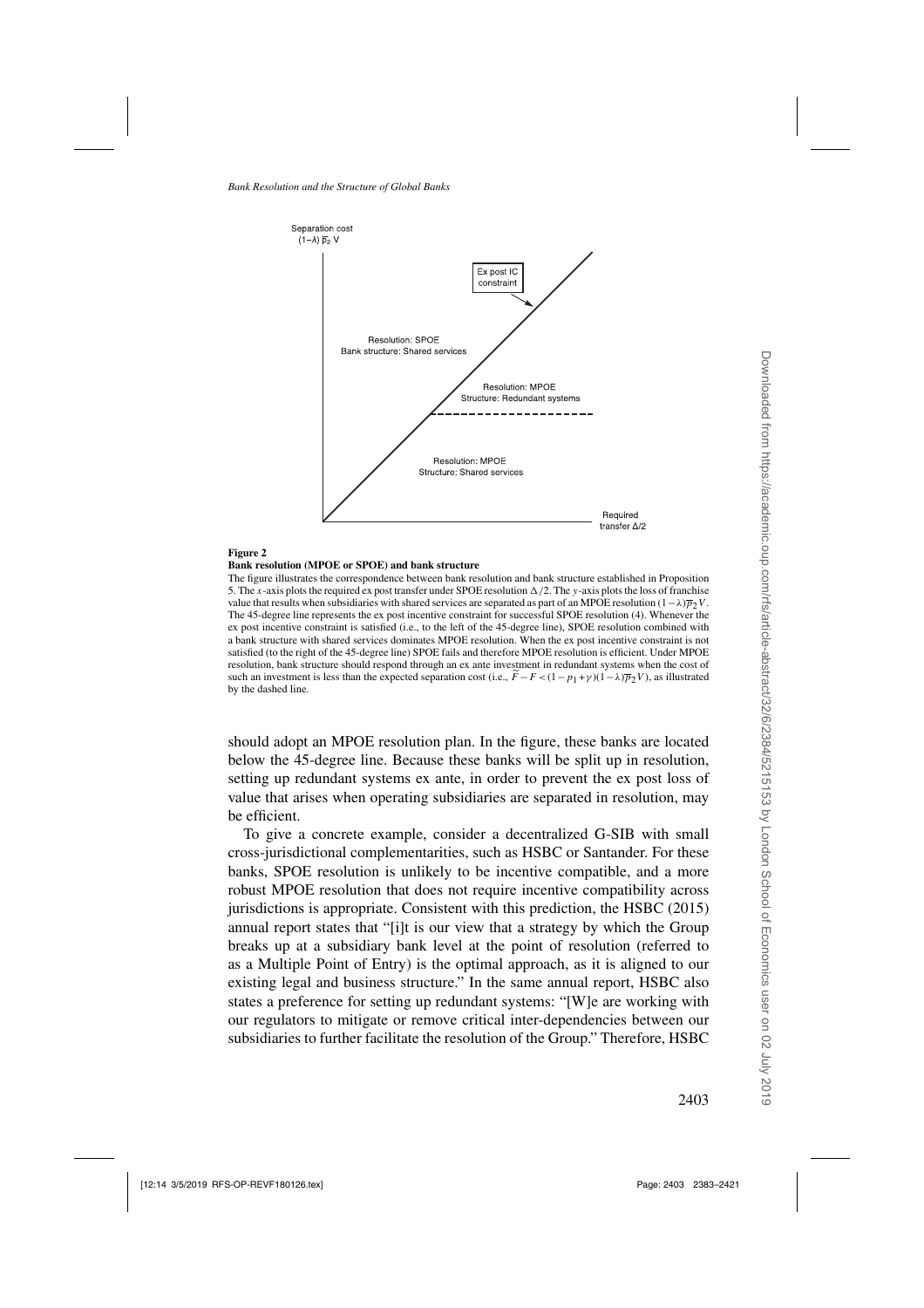<span id="page-21-0"></span>would be located in the top-right region illustrated in Figure [2.](#page-20-0) In contrast, a G-SIB with significant complementarities across jurisdictions, such as JPMorgan Chase, would be located in the top-left region of Figure [2](#page-20-0) and is resolved more efficiently under SPOE. Indeed, in its 2017 resolution plan, JPMorgan Chase states that "[W]e have determined that the best strategy for resolving our firm [...] is a Single Point of Entry resolution strategy."

# **4.4 Optimal ex post incentive compatible resolution: A hybrid approach**

Up to now our analysis focused on a comparison between a pure SPOE resolution (all loss-absorbing capital is shared across jurisdictions) and a pure MPOE resolution (all loss-absorbing capital is issued separately at the national level). We now build on these results to show that, when SPOE is not ex post incentive compatible, the constrained optimal resolution mechanism is a hybrid model. In this hybrid model, some loss-absorbing capital is still shared across jurisdictions, but a sufficiently large amount is effectively preassigned to a particular jurisdiction to guarantee incentive compatibility.

The idea behind this hybrid model is relatively straightforward. As shown above, a pure SPOE resolution breaks down when the transfer that is required during resolution violates the ex post incentive constraint. In this case, a pure MPOE approach can still provide a successful resolution, but it sacrifices all of the benefits from resource sharing across jurisdictions and resolving the bank as a global whole. The constrained optimal model lies somewhere in between: It reduces cross-jurisdictional transfers to an amount that just satisfies the ex post IC constraint (i.e., Equation [\(4\)](#page-18-0) holds with equality). Of course, relative to SPOE, the smaller size of the cross-jurisdictional transfer has to be offset by an increase in loss-absorbing capital in each jurisdiction. The following proposition formalizes this intuition.

**Proposition 6.** Constrained optimal bank resolution. Assume that  $\Delta/2$  $\overline{p}_2(1-\lambda)V$ , so that the ex post incentive constraint for SPOE resolution [\(4\)](#page-18-0) is violated. The constrained optimal resolution scheme limits the amount of shortterm debt issued by each operating subsidiary such that the required transfer in resolution just satisfies the ex post IC constraint,

$$
T^* = \overline{p}_2(1 - \lambda)V,\tag{5}
$$

where  $T^* < \Delta/2$ . This allows each operating subsidiary to issue safe short-term debt of  $R_1^* = C_1^L + \overline{p}_2 V + T^*$ , where  $R_1^{\text{MPOE}} < R_1^* < R_1^{\text{SPOE}}$ .

From a practical perspective, the constrained optimal resolution mechanism characterized in Proposition 6 can be implemented through judicious prepositioning of TLAC in intermediate national holding companies. In particular, loss-absorbing capital that is shared across jurisdictions is issued by the global holding company. Loss-absorbing capital that is not shared across jurisdictions is issued by intermediate national holding companies. The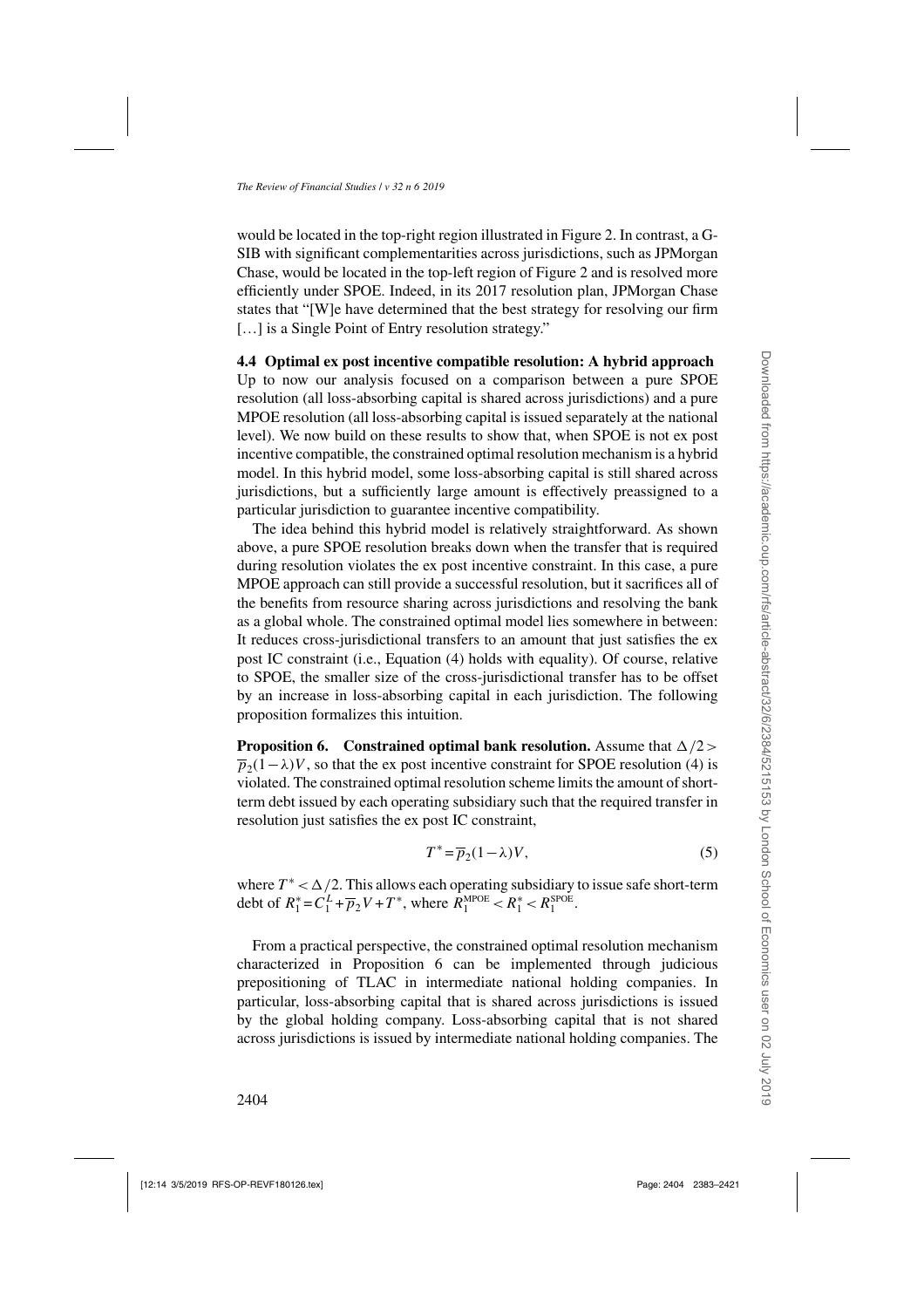presence of this prepositioned TLAC and the associated reduction in short-term debt in each jurisdiction lower the required transfer during resolution to  $T^*$ , so that the ex post incentive constraint is just satisfied. While this hybrid model does not generate the same liquidity benefits as the benchmark case of SPOE under a single supranational regulator, it exploits the advantages of shared lossabsorbing capital and global resolution as much as is incentive compatible under the constraints imposed by national regulators. As we discuss in more detail in Section [6,](#page-27-0) this hybrid resolution model provides a framework to assess the recent policy proposals that have advocated the use of "prepositioned resources" to limit the ex post reliance on "contributable resources" (i.e., transfers that rely on the cash flow  $\Delta$ ).

# **5. Bank Incentives under MPOE and SPOE Resolution**

Under a bank resolution model in which loss-absorbing capital is always sufficient to absorb operating losses, the usual disciplining role of debt is muted. This makes equity-based incentives for management particularly important. Accordingly, an important question is whether MPOE or SPOE resolution results in better incentives for managers running the operating subsidiaries.

In this section, we extend our model to analyze equity-based incentives for managers of the G-SIB's operating subsidiaries. To do so, we introduce a simple managerial effort problem into our model. Specifically, we assume that each subsidiary manager has to exert effort  $e \in \{0,1\}$  to generate the diversifiable cash flow  $\Delta$ .<sup>21</sup> Subsidiary *i* receives  $\Delta$  with probability  $\theta_i$  if its manager exerts effort  $(e=1)$ . On the other hand, if the manager of subsidiary *i* does not exert effort (e=0), this subsidiary receives  $\Delta$  only with a lower probability of  $\theta_i - \epsilon$ . Exerting effort is costly for the manager because it results in the loss of a nonpecuniary private benefit  $B > 0$ . As before, we assume that  $\theta_1 + \theta_2 = 1$ , so that the cash flow  $\Delta$  is generated for sure (in one of the jurisdictions) if both subsidiaries exert effort, but  $\Delta$  is received with probability less than one if at least one subsidiary manager shirks. For ease of exposition, we initially focus on the case in which TLAC takes the form of an outside equity stake  $\alpha_0$ . We then turn to the issue of TLAC composition at the end of the section.<sup>22</sup>

# **5.1 Incentives under SPOE resolution**

As we have seen, the benefits of SPOE resolution stem to a significant extent from the ability to share the cash flow  $\Delta$  across jurisdictions. But will operating

<sup>&</sup>lt;sup>21</sup> We focus on incentives to produce  $\Delta$ , because who receives this cash flow is critically affected by the choice of resolution model. In particular, under SPOE resolution, the operating subsidiary that generates  $\Delta$  loses half of this cash flow as part of the transfer that occurs in resolution. Our model also allows us to study incentives to produce the high aggregate cash flow  $C_1^H$ . We explore this extension in the Online Appendix.

<sup>22</sup> We also abstract from the issue of setting up redundant systems, which is orthogonal to the incentive issues studied in this section.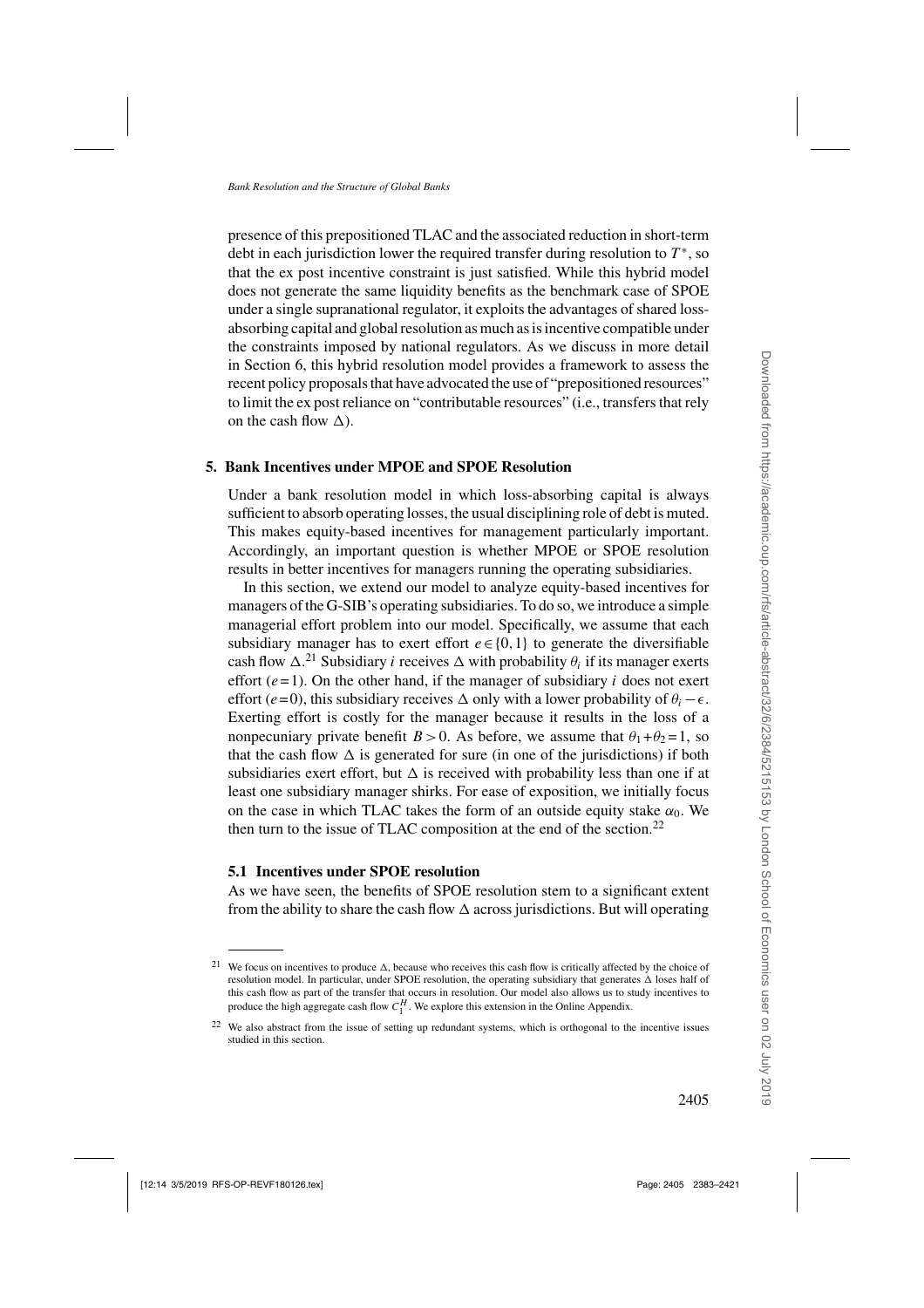<span id="page-23-0"></span>subsidiaries have sufficient incentives to produce this cash flow given the prospect that it may be transferred to the operating subsidiary in the other jurisdiction in a resolution?

To gauge these incentives, we need to make an assumption about how profits are divided between the national banking subsidiaries. The most natural assumption is that the global holding company pays out a fraction  $\alpha_0^{\text{SPOE}}$  of total profits to outside shareholders, and that national operating subsidiaries receive the remaining fraction  $1 - \alpha_0^{\text{SPOE}}$  of the profits that were generated in that particular jurisdiction.

Under SPOE, inside equityholders do not receive a payoff in the low aggregate cash-flow state. In particular, in the low cash-flow state,  $\Delta$  is shared across jurisdictions to repay short-term debt in each subsidiary.<sup>23</sup> Acting in the interest of the inside equityholders of the national operating subsidiaries, the manager of operating subsidiary  $i$  then exerts effort if the payoff given effort is larger than the payoff when not exerting effort and enjoying the private benefit:

$$
p_1(1 - \alpha_0^{\text{SPOE}}) \left[ C_1^H + \theta_i \Delta - R_1^{\text{SPOE}} + p_2^i V \right]
$$
  
\n
$$
\ge p_1(1 - \alpha_0^{\text{SPOE}}) \left[ C_1^H + (\theta_i - \epsilon) \Delta - R_1^{\text{SPOE}} + p_2^i V \right] + B.
$$
 (6)

Collecting terms and simplifying, under SPOE it is optimal for the manager of each national operating subsidiary to exert effort if

$$
(1 - \alpha_0^{\text{SPOE}}) p_1 \epsilon \Delta \ge B. \tag{7}
$$

If the manager exerts effort,  $\alpha_0^{\text{SPOE}}$  satisfies the break-even condition

$$
\alpha_0^{\text{SPOE}} \left[ p_1 (2C_1^H + \Delta - 2R_1^{\text{SPOE}} + 2\overline{p}_2 V) \right] \ge 2 \left[ F - (1 + \gamma) R_1^{\text{SPOE}} \right],\tag{8}
$$

so that sufficient TLAC for both operating subsidiaries is raised. Substituting for  $R_1^{\text{SPOE}} = C_1^L + \overline{p}_2 V + \Delta/2$  yields a minimum required outside equity stake of

$$
\alpha_0^{\text{SPOE}} = \frac{F - (1 + \gamma) \left[ C_1^L + \overline{p}_2 V + \Delta / 2 \right]}{p_1 (C_1^H - C_1^L)}.
$$
\n(9)

Based on the incentive constraint (7) and the equilibrium value of the outside equity stake (9), we then see that resolution has to be sufficiently unlikely (i.e.,  $p_1$  has to be sufficiently high) for the manager to be willing to exert effort to produce  $\Delta$ .

**Proposition 7.** Under SPOE resolution, operating subsidiary managers exert effort to produce  $\Delta$  only if the resolution state is sufficiently unlikely,  $p_1 \geq p_1^* \equiv$  $\underline{p}_1 + \frac{B}{\epsilon \Delta}$ , where  $\underline{p}_1 = \frac{F-(1+\gamma)R_1^{\text{SPOE}}}{C_1^H - C_1^L}$ . If  $p_1 < p_1^*$ ,  $\Delta$  is not always produced and a successful SPOE resolution cannot be guaranteed.

<sup>&</sup>lt;sup>23</sup> In fact, recall that the face value of short-term debt is higher under SPOE, so that  $\Delta$  is always paid out to short-term debtholders.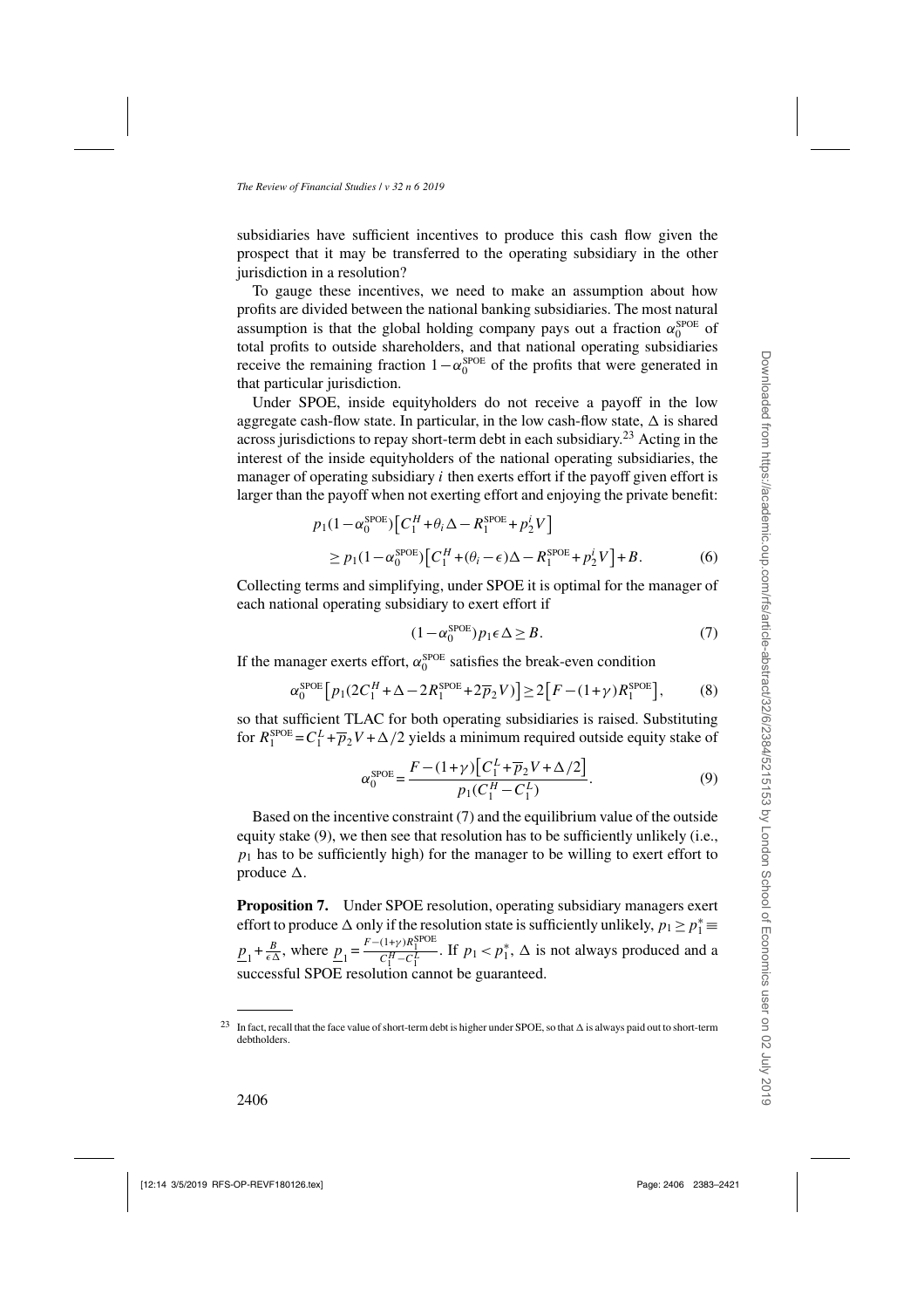To understand the condition in Proposition [7,](#page-23-0) note that  $p_1$  is the minimum value for  $p_1$  such that the bank can raise enough funds with  $\overrightarrow{T}$ LAC securities to fund the initial setup cost F (by setting  $\alpha_0^{\text{SPOE}} = 1$ ). The proposition states that on the nonempty interval  $[\underline{p}_1, p_1^*]$  the moral hazard problem generated by the private benefit  $B$  impedes successful SPOE resolution. In this case, a successful SPOE resolution cannot be guaranteed and it is therefore more efficient to set up a more robust MPOE resolution.

# **5.2 Incentives under MPOE resolution**

SPOE and MPOE differ along two aspects with respect to incentives to produce the diversifiable cash flow  $\Delta$ . The first is that MPOE is designed to be robust with respect to whether  $\Delta$  is available or not. In this sense, whether  $\Delta$  is produced is irrelevant for a successful MPOE resolution. The second aspect is operational efficiency. In particular, the choice of the resolution regime affects the bank manager's incentives to produce the cash flow  $\Delta$ . As we show below, taken together these two forces imply that MPOE resolution often results in a more resilient but potentially less efficient G-SIB.

Let us first briefly point out the key robustness property of MPOE resolution with respect to incentives to produce  $\Delta$ . Since TLAC for each subsidiary is set to cover the shortfall  $R_1^{\text{MPOE}} - C_1^L = \overline{p}_2 \lambda V$ , under MPOE a run on short-term debt can be avoided by writing down claims on the bank's continuation value, regardless of whether  $\Delta$  materializes. Therefore, successful resolution under MPOE does not depend on the presence of adequate managerial incentives to produce  $\Delta$ . Of course, as shown above, this robustness comes at the expense of reducing the amount of liquidity services provided by the G-SIB and reducing scale economies from global banking.

We now show how incentives to produce  $\Delta$  differ between SPOE and MPOE resolution. To do this, we derive the analogue to incentive constraint [\(7\)](#page-23-0) under MPOE resolution. While the payoff in the high cash-flow state can be calculated in analogous fashion, a key difference to SPOE is that, under MPOE, inside equityholders sometimes also receive a payoff in the low cash-flow state. In particular, with probability  $(1-p_1)\theta_i$ , the subsidiary receives  $C_1^L + \Delta$ . In this case, because  $\Delta$  is available to reduce outstanding short-term debt, equityholders are only partially wiped out in resolution. Specifically, the fraction x of equity that is wiped out satisfies  $x\overline{p}_2\lambda V =$  $\overline{p}_2\lambda V - \Delta$ , such that inside equityholders receive an expected date-2 payoff of  $(1-x)(1-\alpha_{0,i}^{\text{MPOE}})p_2^i\lambda V = (1-\alpha_{0,i}^{\text{MPOE}})\frac{p_2^i}{\overline{p}_2}\Delta$ .<sup>24</sup> When the manager does not exert effort (e=0), inside equityholders' payoffs are analogous, except that  $\Delta$  is received only with probability  $\theta_i - \epsilon$ .

<sup>&</sup>lt;sup>24</sup> The cash flow  $\Delta$  is paid out to reduce short-term debt for two reasons. First, the high-type bank strictly prefers to do so, because raising funds against future cash flows is costly as it occurs at a discount. As before, the low-type bank will mimic the high type. Second, legal constraints make it difficult for the bank to effectively pay out a dividend  $\Delta$  just before going into resolution.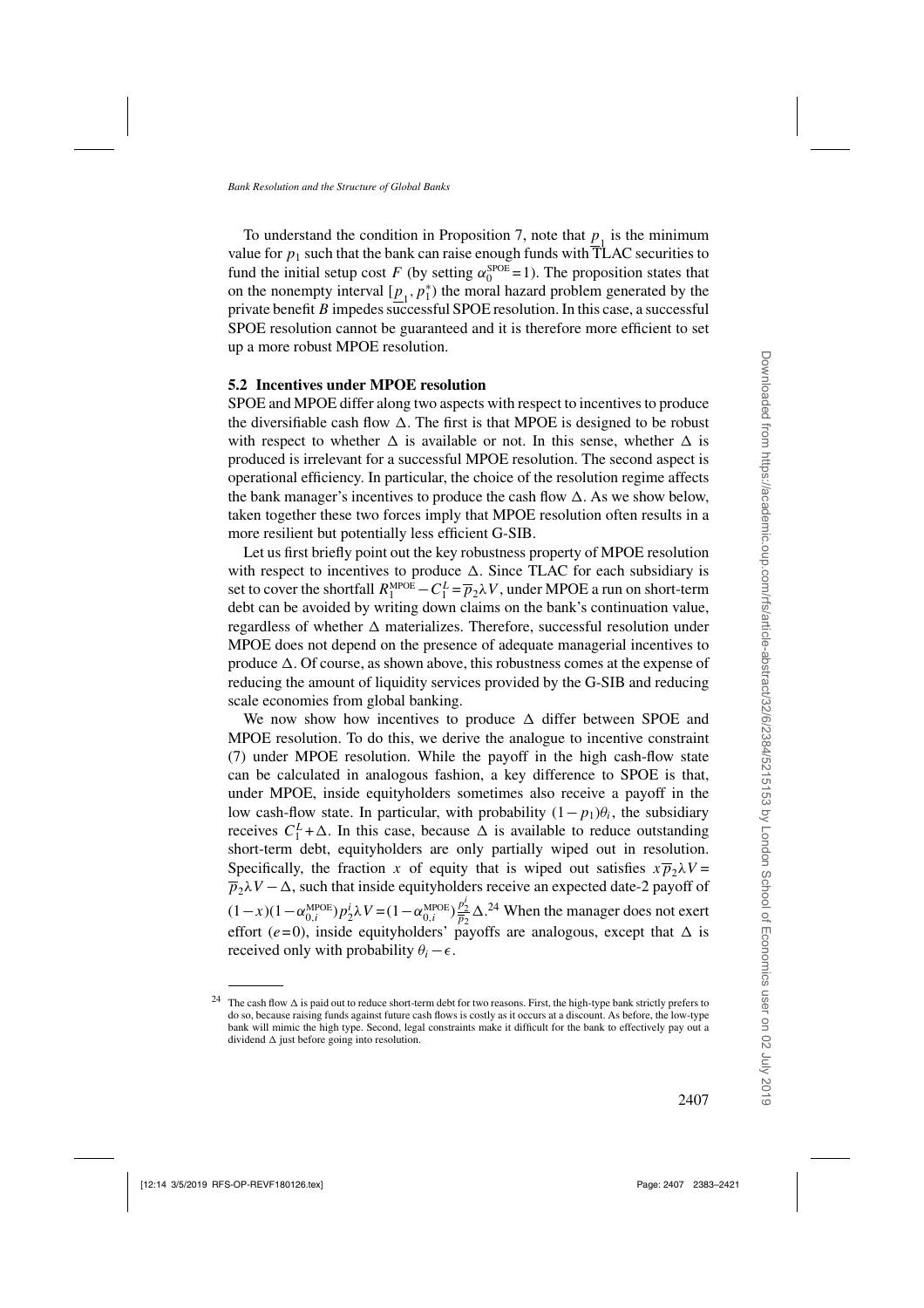<span id="page-25-0"></span>Exerting effort is individually optimal for the manager of subsidiary  $i$  if producing  $\Delta$  with probability  $\theta_i$  leads to a higher payoff for the manager than receiving  $\Delta$  with probability  $\theta_i - \epsilon$  and enjoying the private benefit B. Simplifying terms analogously to the derivation of [\(7\)](#page-23-0), the incentive constraint under MPOE reduces to

$$
(1 - \alpha_{0,i}^{\text{MPOE}}) \left[ p_1 \epsilon \Delta + (1 - p_1) \frac{p_2^i}{\overline{p}_2} \epsilon \Delta \right] \ge B. \tag{10}
$$

To raise sufficient TLAC, the outside equity stake under MPOE must satisfy

$$
\alpha_{0,i}^{\text{MPOE}} \left[ p_1 (C_1^H + \theta_i \Delta - R_1^{\text{MPOE}} + \overline{p}_2 V) + (1 - p_1) \theta_i \Delta \right] \ge F - (1 + \gamma) R_1^{\text{MPOE}}, \tag{11}
$$

where the payoff in the low cash-flow state is the outside equityholders' expectation of the (partially diluted) equity stake  $(1-p_1)\theta_i(1-x)\overline{p}_2\lambda V =$  $(1-p_1)\theta_i$   $\Delta$ . Substituting in for  $R_1^{\text{MPOE}} = C_1^L + \overline{p}_2 \lambda V$ , this yields a minimum required outside equity stake of

$$
\alpha_{0,i}^{\text{MPOE}} = \frac{F - (1+\gamma)(C_1^L + \overline{p}_2 \lambda V)}{p_1 [C_1^H - C_1^L + \overline{p}_2 (1-\lambda) V] + \theta_i \Delta}.
$$
\n(12)

Comparing the incentive constraints [\(7\)](#page-23-0) and (10) reveals that differences in incentives under MPOE and SPOE resolution are driven by two effects. First, incentives under SPOE are muted because the operating subsidiary never receives the cash flow  $\Delta$  in the low cash-flow state. Effectively, the higher amount of short-term debt under SPOE results in debt overhang, reducing the manager's incentive to produce  $\Delta$ . Second, the required outside equity stakes  $\alpha_0$  differ across MPOE and SPOE, as illustrated by Equations [\(9\)](#page-23-0) and (12). Therefore, incentives to exert effort are stronger under SPOE only if the inside equity stake that can be retained under SPOE is sufficiently larger, outweighing the debt overhang effect. The following proposition summarizes these results.

#### **Proposition 8. Incentives under MPOE and SPOE.**

1. Operating subsidiary i has stronger incentives to exert effort to produce  $\Delta$  under SPOE than under MPOE when the retained inside equity stake under SPOE is sufficiently larger than the inside equity stake that can be retained under MPOE,

$$
\frac{1 - \alpha_0^{\text{SPOE}}}{1 - \alpha_{0,i}^{\text{MPOE}}} > 1 + \frac{1 - p_1}{p_1} \frac{p_2^i}{\overline{p}_2}.
$$
 (13)

2. When the probabilities of receiving the additional cash flow  $\Delta$  are symmetric across jurisdictions  $(\theta_1 = \theta_2 = \frac{1}{2})$ , a sufficient condition for better incentives for subsidiary i under SPOE is that

$$
\frac{\Delta}{2} > \frac{(1 - p_1)(C_1^H - C_1^L)}{1 + \gamma} \frac{p_2^i}{\overline{p}_2}.
$$
\n(14)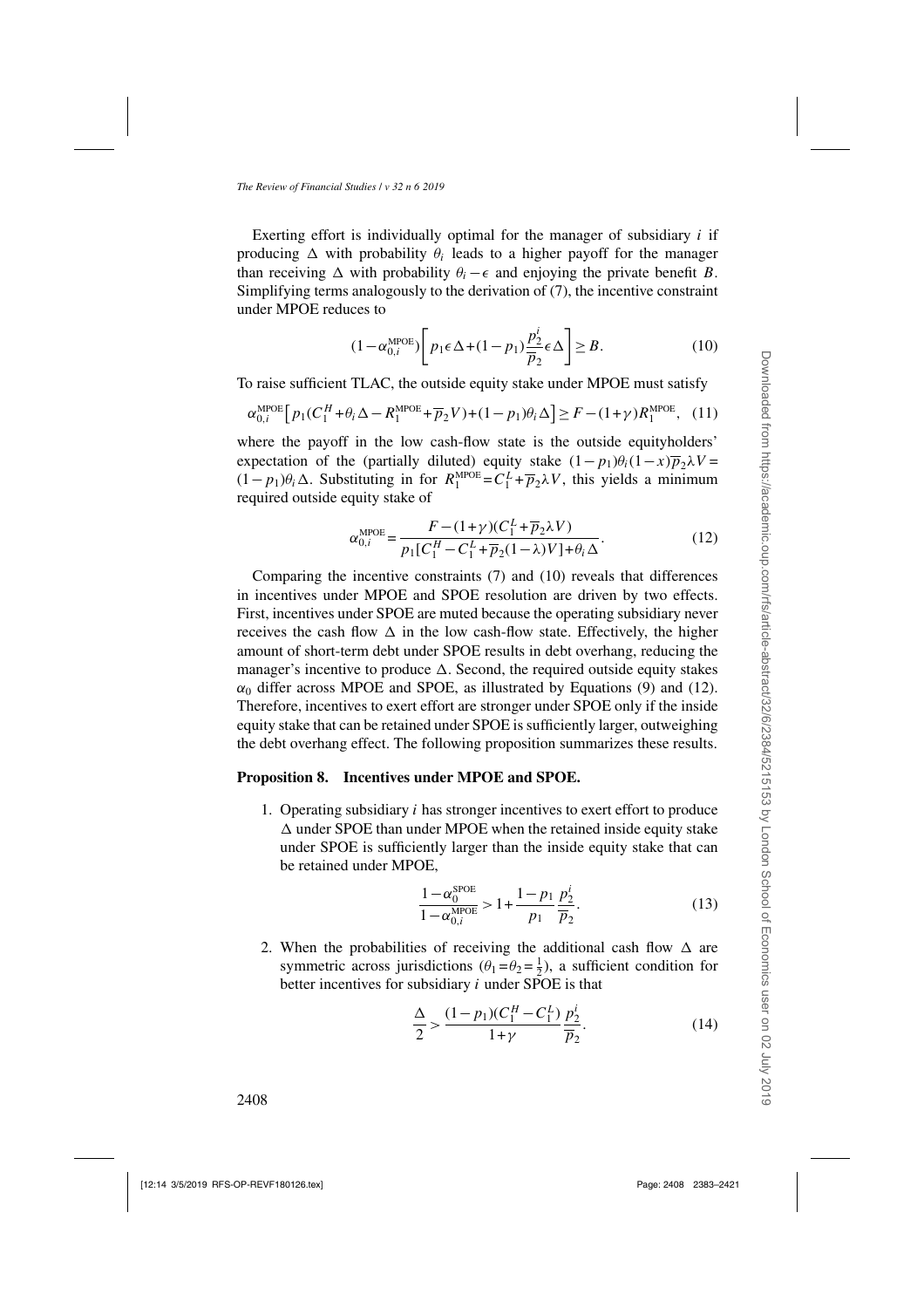3. When the probabilities of receiving the additional cash flow  $\Delta$ are asymmetric across jurisdictions ( $\theta_1 \neq \theta_2$ ), it becomes easier to sustain incentives for both operating subsidiaries under SPOE, because incentives are reduced for one of the two subsidiaries under MPOE.

Proposition [8](#page-25-0) shows that incentives under SPOE and MPOE resolution depend on the trade-off between two forces. On the one hand, SPOE dampens incentives because some of the cash flows generated by the manager are transferred to the other jurisdiction, which makes it difficult to sustain high effort. On the other hand, SPOE can allow the firm to retain a larger inside equity stake, which helps align incentives. Part 1 of Proposition [8](#page-25-0) shows that the net effect of these two forces is positive if and only if the retained equity stake under SPOE is sufficiently larger than the retained equity stake under MPOE. Of course, the retained equity stakes are endogenous quantities. To gain intuition for when the condition given in part 1 of Proposition [8](#page-25-0) holds, it is useful to first consider the symmetric case ( $\theta_1 = \theta_2 = 1/2$ ). As shown in part 2 of Proposition [8,](#page-25-0) in the symmetric case incentives to exert effort are stronger under SPOE when  $\Delta$  is sufficiently large. Part 3 considers the asymmetric case ( $\theta_1 \neq \theta_2$ ). Whereas asymmetry does not affect incentives for operating subsidiaries under SPOE, it worsens incentives for one of the two operating subsidiaries under MPOE, because the operating subsidiary for which  $\theta_i < 1/2$  has to issue a larger outside equity stake. Therefore, relative to SPOE, under MPOE it is harder to sustain incentives for both operating subsidiaries to produce  $\Delta$ , as stated in part 3 of Proposition [8.](#page-25-0)<sup>25</sup>

# **5.3 The effect of TLAC composition on incentives**

Above, we have assumed for simplicity that the bank issues TLAC in the form of an equity stake. We now relax this assumption and allow for TLAC in the form of equity and debt. The key novel effect is that TLAC composition can affect the operating subsidiaries' incentives to produce  $\Delta$ .

The easiest way to see how TLAC in the form of debt affects incentives is from the incentive constraints [\(7\)](#page-23-0) and [\(10\)](#page-25-0). Consider first the effect on effort incentives of a small amount of long-term debt under SPOE. In the high aggregate-cash-flow state, resolution does not occur, and  $R_{LT}$  is repaid in full regardless of whether  $\Delta$  is produced. Therefore, the only change in the incentive constraint [\(7\)](#page-23-0) is an increase in the inside equity stake  $1-\alpha^{\text{Spec}}$  that results when a larger fraction of the bank's TLAC is raised in the form of debt. With a larger retained equity stake, the incentive constraint [\(7\)](#page-23-0) becomes easier

<sup>&</sup>lt;sup>25</sup> In our analysis of moral hazard concerns, we focused on how operating subsidiary managers can be incentivized through equity participation to offset the lack of discipline from debt markets. Alternatively, moral hazard concerns could be addressed by monitoring subsidiary managers. The analysis above can be straightforwardly adapted to this alternative specification by focusing on the holding company manager's incentives to monitor subsidiaries, with  $e \in \{0,1\}$  standing for monitoring effort as opposed to the effort needed to produce the cash flow  $\Delta$ .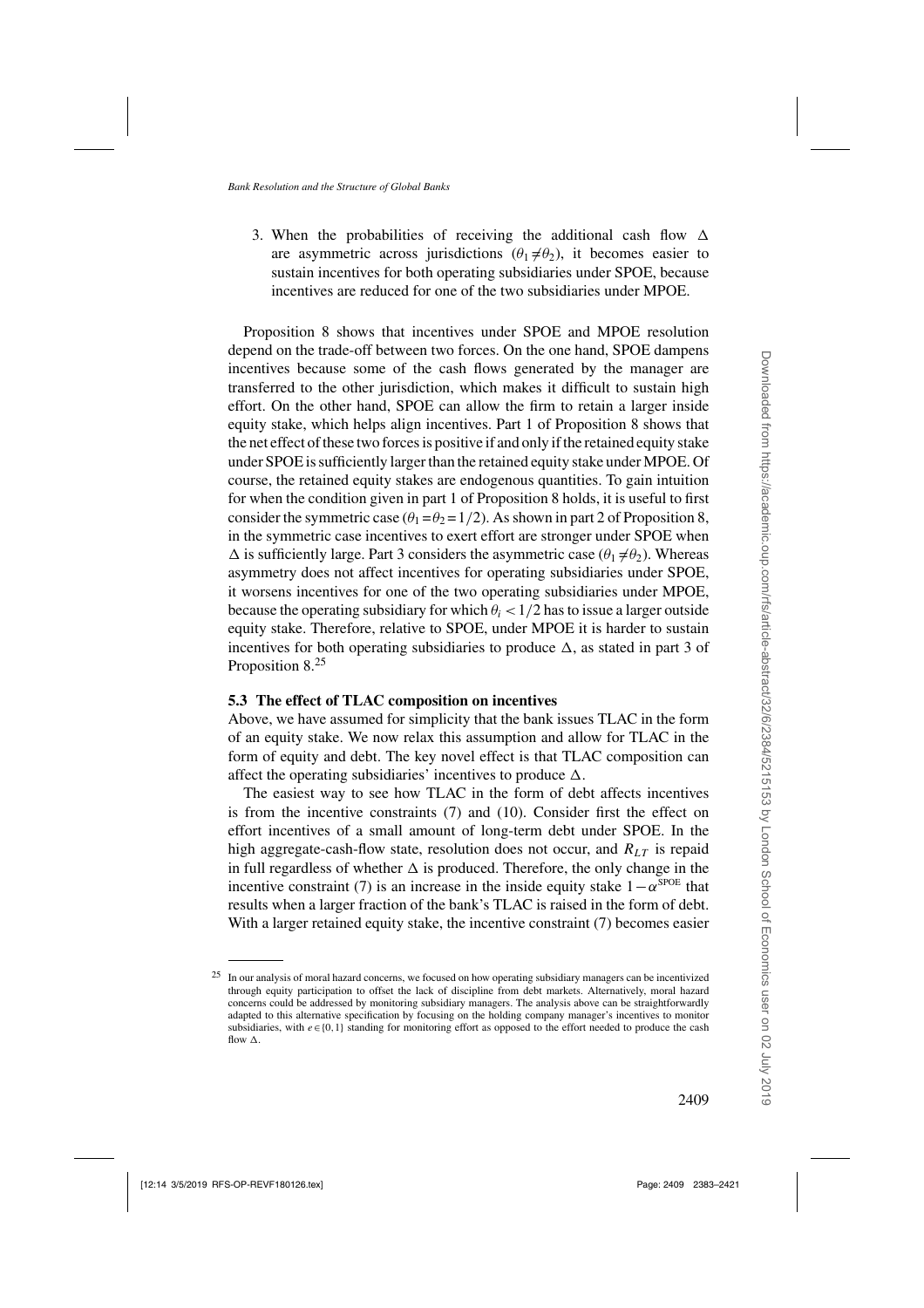<span id="page-27-0"></span>to satisfy. Under SPOE, more TLAC in the form of debt therefore improves the operating subsidiaries' incentives to produce  $\Delta$ , an illustration of the classic incentive property of debt, as pointed out by [Jensen and Meckling](#page-38-0)  $(1976)^{26}$  $(1976)^{26}$ 

UnderMPOE, the effect of long-term debt on incentives is more subtle. As the incentive constraint [\(10\)](#page-25-0) shows, a second effect counteracts the improvement in incentives. In the low aggregate-cash-flow state, the presence of long-term debt reduces the payoff to (inside and outside) equityholders from  $\frac{p_2^2}{p_2} \epsilon \Delta$  to  $\max\left[\frac{p_2^i}{\overline{p}_2}\epsilon\Delta - R_{LT}, 0\right]$ . This payoff reduction counteracts the increase in the size of the retained equity stake  $1-\alpha^{\text{MPOE}}$ . The net effect of long-term debt on incentives to produce  $\Delta$  is therefore ambiguous. In particular, in contrast to SPOE, it is possible that incentives to produce  $\Delta$  are strongest under MPOE when TLAC is all equity.

# **6. Discussion**

In this section, we link our analysis to the current policy discussion on bank resolution, focusing on recent resolution proposals by the Financial Stability Board (FSB) and the Federal Reserve, the issue of TLAC composition, the possibility that resolution areas include more than two countries, and the legal structures of global banks (i.e., the choice between branches and subsidiaries).

#### **6.1 Assessing the FSB and Federal Reserve TLAC policy proposals**

The policy proposals put forward by the [Financial Stability Board](#page-37-0) [\(2015\)](#page-37-0) and the [Federal Reserve](#page-37-0) [\(2015\)](#page-37-0) broadly advocate an SPOE approach and address incentive and ring-fencing issues through the prepositioning of TLAC and liquidity.<sup>27</sup> In their general contours, the FSB and Fed G-SIB resolution proposals therefore reflect the hybrid resolution model discussed in Section [4.4.](#page-21-0)

As highlighted by our analysis, one of the key challenges in G-SIB resolution under SPOE is ensuring that national regulators are willing to cooperate. Such cooperation cannot be taken for granted. National regulators may prefer to ringfence domestic assets rather than cooperate in a cross-border SPOE resolution that involves transfers to recapitalize operations in another jurisdiction. In our model, this issue arises when the required transfer of  $\Delta/2$  is so large that ring-fencing  $\Delta$  becomes privately optimal for national regulators.

<sup>&</sup>lt;sup>26</sup> One potential concern with TLAC in the form of debt is that it may create risk-shifting incentives. For a model that examines the trade-off between the incentive and risk-shifting properties of debt and equity-based TLAC, but without our focus on MPOE and SPOE resolution, see [Mendicino, Nikolov, and Suarez](#page-38-0) [\(2018\)](#page-38-0).

<sup>&</sup>lt;sup>27</sup> In our model, liquidity corresponds to the minimum (total) cash flow  $2C_1^L + \Delta$ , where  $C_1^L$  can be prepositioned in each jurisdiction, whereas  $\Delta$  cannot be prepositioned because ex ante it is not known where this cash flow will materialize.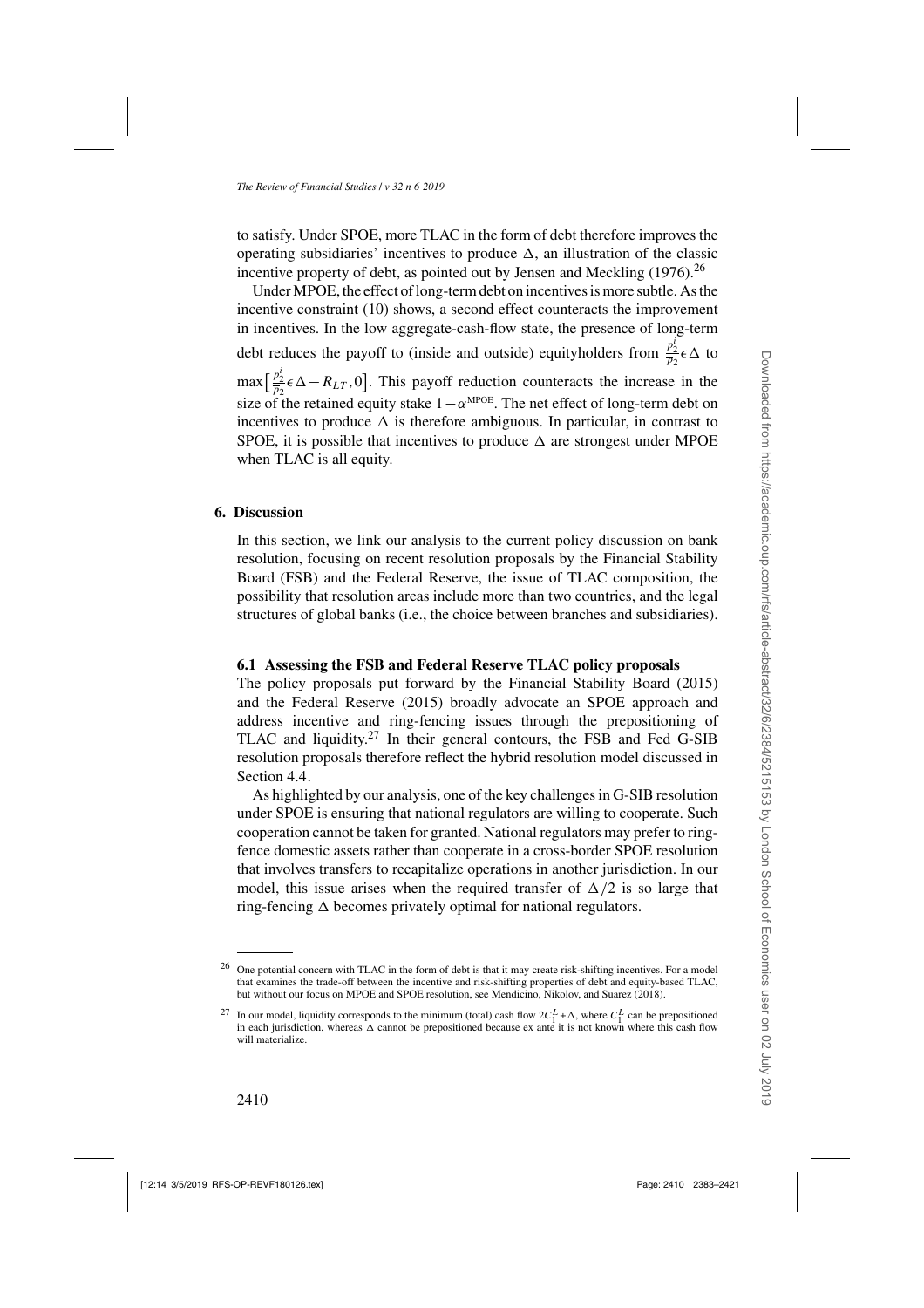The FSB and Fed resolution proposals recognize the challenge of ensuring coordination among regulators. In particular, U.S. regulators have asked G-SIBs based in the United States to adopt corporate structures that limit the need for action by foreign regulators under SPOE resolution. Under the envisioned corporate structure, only the global parent goes into resolution, whereas all key operating entities continue to operate as usual, shielded from the resolution process. For example, under JPMorgan Chase's resolution plan, key operating entities are held by a bankruptcy-remote U.S. intermediate holding company (IHC) that holds all nonprepositioned capital and liquidity to support affiliates as going concerns in the event of an SPOE resolution of the parent company. Because it is bankruptcy remote, this IHC is shielded from the resolution process (and, in particular, from claims of long-term TLAC creditors of the parent) via a trust structure.<sup>28</sup> However, although this structure indeed requires minimal action from foreign regulators, it does not prevent ring-fencing when foreign regulators determine that the resolution involves transfers that are not in their (national) interests. In fact, in its resolution plan, [JPMorgan Chase](#page-38-0) [\(2017\)](#page-38-0) acknowledges that "[a]lthough we have made these preparations, as a conservative measure, our resolution plan assumes soft ring-fencing, which is where foreign regulators limit transfers of assets between affiliates [in] resolution."

Therefore, ensuring incentive compatibility requires additional measures. Two such measures are discussed in the current policy proposals. First, under the FSB proposal, minimum TLAC requirements are not imposed on a consolidated basis on a whole banking group, but rather on "each resolution entity within each G-SIB" [\(Financial Stability Board 2015](#page-37-0), p. 9). Moreover, what counts as a resolution entity is flexible.<sup>29</sup> At least in principle, this flexibility allows regulators to set resolution-entity boundaries such that cross-jurisdictional transfers do not violate ex post incentive compatibility constraints.

Second, within resolution areas, both the FSB and the Federal Reserve envision that incentive compatibility could be ensured through "prepositioned resources," essentially TLAC and liquidity that is preassigned to an affiliate in a particular jurisdiction. For example, the Federal Reserve's rules require U.S. based intermediate holding companies of foreign G-SIBs to hold minimum amounts of "internal TLAC" in the form of convertible long-term debt that is issued to the foreign parent. The idea is that if the intermediate holding company (or the regulator) holds the trigger for conversion, losses in the intermediate

<sup>28</sup> The resolution plan of [JPMorgan Chase](#page-38-0) [\(2017](#page-38-0)) states: "We designed our resolution strategy to minimize or eliminate the need for global regulatory cooperation by having only our parent company enter resolution proceedings in the United States, while our Key Operating Entities receive necessary capital and liquidity support and continue as going concerns under a trust insulated from the resolution process. This means that the only necessary actions by foreign regulators generally are processing of or approving the indirect change in control to the trust<sup>?</sup>

<sup>&</sup>lt;sup>29</sup> "A resolution entity may be a parent company, an intermediate or ultimate holding company, or an operating subsidiary. A G-SIB may have one or more resolution entities," [Financial Stability Board](#page-37-0) [\(2015](#page-37-0), p. 9). Note that, in contrast to the Fed proposal, the FSB proposal does not require the resolution entity to be a holding company.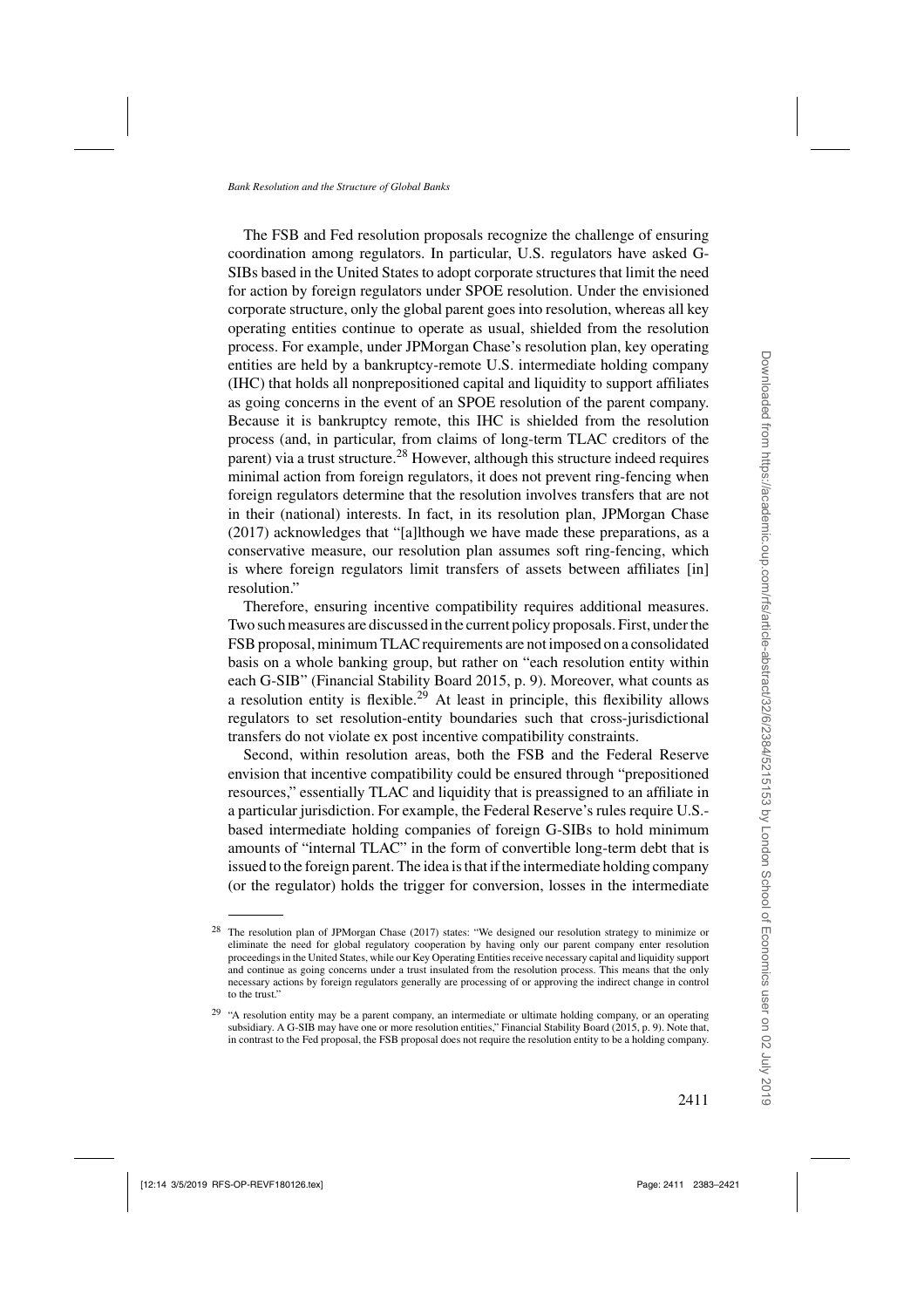<span id="page-29-0"></span>holding company can be pushed up unilaterally to the foreign parent holding company.<sup>30</sup> This is effectively a preallocation of loss-absorbing capital, so as to limit ex post transfers and ensure incentive compatibility.

Broadly speaking, the constrained-efficient resolution regime characterized in Section [4.4](#page-21-0) supports the view that loss-absorbing capital may have to be preassigned to jurisdictions. However, as shown in Proposition [6,](#page-21-0) preallocation of TLAC must go hand in hand with a reduction in the required crossjurisdictional transfers during resolution. The issue is that the diversifiable cash flow  $\Delta$  cannot be pre-assigned to a jurisdiction and therefore can be ringfenced even in the presence of internal TLAC. In addition to prepositioning capital, making transfers incentive compatible therefore requires limiting shortterm debt in each affiliate. Moreover, intermediate holding companies in each jurisdiction could issue external TLAC (i.e., long-term securities issued to outside investors rather than the parent holding company), such that some losses are absorbed by outside investors and not passed up to the global holding company, thereby limiting required transfers.

Interestingly, while our analysis suggests that it is efficient to set preassigned TLAC requirements to just satisfy ex post incentive compatibility (thereby maximizing the diversification benefits from shared loss-absorbing capacity subject to incentive compatibility), the internal TLAC rules proposed by the Federal Reserve seem to go significantly beyond what is required for incentive compatibility: Out of the 21% TLAC requirement at the global holding company level, the proposed rules require that foreign G-SIBs with large affiliates in the U.S. preposition as much as 18% as internal TLAC for the U.S. affiliate in an intermediate holding company based in the United States. By prepositioning almost all loss-absorbing capital, this requirement significantly limits the sharing of loss-absorption capacity across jurisdictions, thereby diminishing one of the key advantages of a global SPOE resolution. From the perspective of a non-U.S. G-SIB, the resultant resolution framework then looks essentially like MPOE.

### **6.2 TLAC composition**

Our model also sheds light on the debate about TLAC composition. In particular, our results highlight two advantages of having some TLAC in the form of debt rather than equity. First, in our analysis of privately optimal TLAC composition we show that, up to a certain amount, banks have a preference for issuing TLAC in the form of long-term debt rather than equity because this reduces the asymmetric information discount on TLAC securities. Insisting on all-equity TLAC may therefore affect the bank's participation constraint: Because of the asymmetric information discount, the bank may decide not to operate or, in a model with variable scale, operate at an inefficient scale. Second, our analysis

<sup>&</sup>lt;sup>30</sup> Losses are not automatically passed up if the global parent holds the trigger for conversion, because it may simply decide to walk away rather than absorb the losses.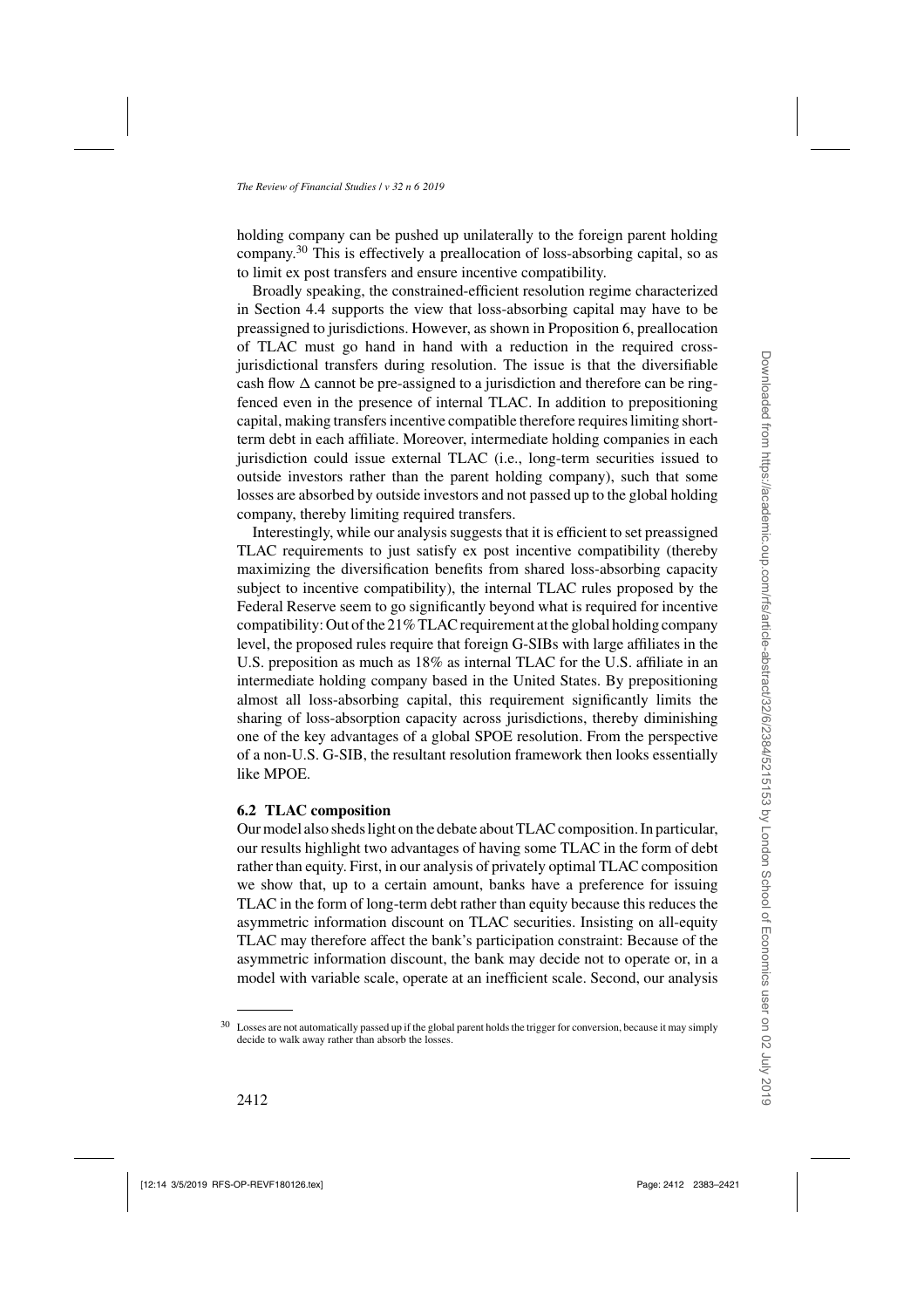of incentives establishes that TLAC in the form of long-term debt can have desirable incentive effects. However, recall that the incentive effects of the TLAC composition differ across SPOE and MPOE resolution. Under SPOE, long-term debt always improves incentives, but this is not the case under MPOE, where equity can be incentive maximizing. Interestingly, these justifications for TLAC in the form of debt rather than equity differ from those put forward by the Fed.<sup>31</sup>

# **6.3 Resolution areas**

Our model can be extended to resolution areas consisting of more than two jurisdictions. Following the same logic as used in the analysis above, we can rewrite both the ex ante and ex post incentive constraints for SPOE resolution with N jurisdictions. Specifically, assume that jurisdiction i receives  $\Delta$  with probability  $\theta_i$ , where  $\sum_{i=1}^{N} \theta_i = 1$ . Under SPOE, the jurisdiction that receives  $\Delta$ then makes a transfer of  $\Delta/N$  to each of the N −1 remaining jurisdictions. The net expected transfer made by jurisdiction  $i$  under SPOE is therefore given by  $(1-p_1)(\theta_i - \frac{1}{N})\Delta$ . This transfer will be weighed against the benefit of joining the N-country resolution area, which is given by  $\frac{\Delta}{N} \gamma + \min[\widetilde{F} - F, (1 - p_1 +$  $\gamma$ )(1− $\lambda_N$ ) $\overline{p}_2$ V]. The ex ante IC constraint for the N-jurisdiction resolution area is therefore

$$
\max[\theta_i] \le \left(1 + \frac{\gamma}{1 - p_1}\right) \frac{1}{N} + \frac{1}{\Delta} \min\left[\frac{\widetilde{F} - F}{1 - p_1}, \left(1 + \frac{\gamma}{1 - p_1}\right) (1 - \lambda_N) \overline{p}_2 V\right],\tag{15}
$$

where  $\lambda_N$  captures the loss of value when the subsidiary in jurisdiction *i* is separated from the remaining  $N-1$  subsidiaries. Extending [\(4\)](#page-18-0) to the Ncountry setting, the ex post IC constraint for the N-country resolution area is given by

$$
\frac{N-1}{N}\Delta \le (1 - \lambda_N)\overline{p}_2 V.
$$
 (16)

The N-country IC constraints (15) and (16) show that the main difference from the two-jurisdiction case is that incentive compatibility of SPOE resolution requires larger cross-country complementarities  $\lambda_N$  to be incentive compatible. From an ex ante perspective, this is the case because the per-jurisdiction risksharing benefit is decreasing in the number of jurisdictions, such that larger scale-economy benefits are required for incentive compatibility. From an ex post perspective, larger complementarities are required because the realized transfer that needs to be supported is larger  $(\frac{N-1}{N}\Delta$  instead of  $\Delta/2$ ). Larger

<sup>&</sup>lt;sup>31</sup> In the Fed's view, the objective of the long-term debt requirement is to ensure that loss-absorption capacity is not already used up (by depleting equity) before resolution is triggered. Under the Fed's "capital refill" framework, the long-term debt requirement is therefore set high enough to absorb losses and recapitalize the bank. See [Federal Reserve](#page-37-0) [\(2015,](#page-37-0) pp. 26–27).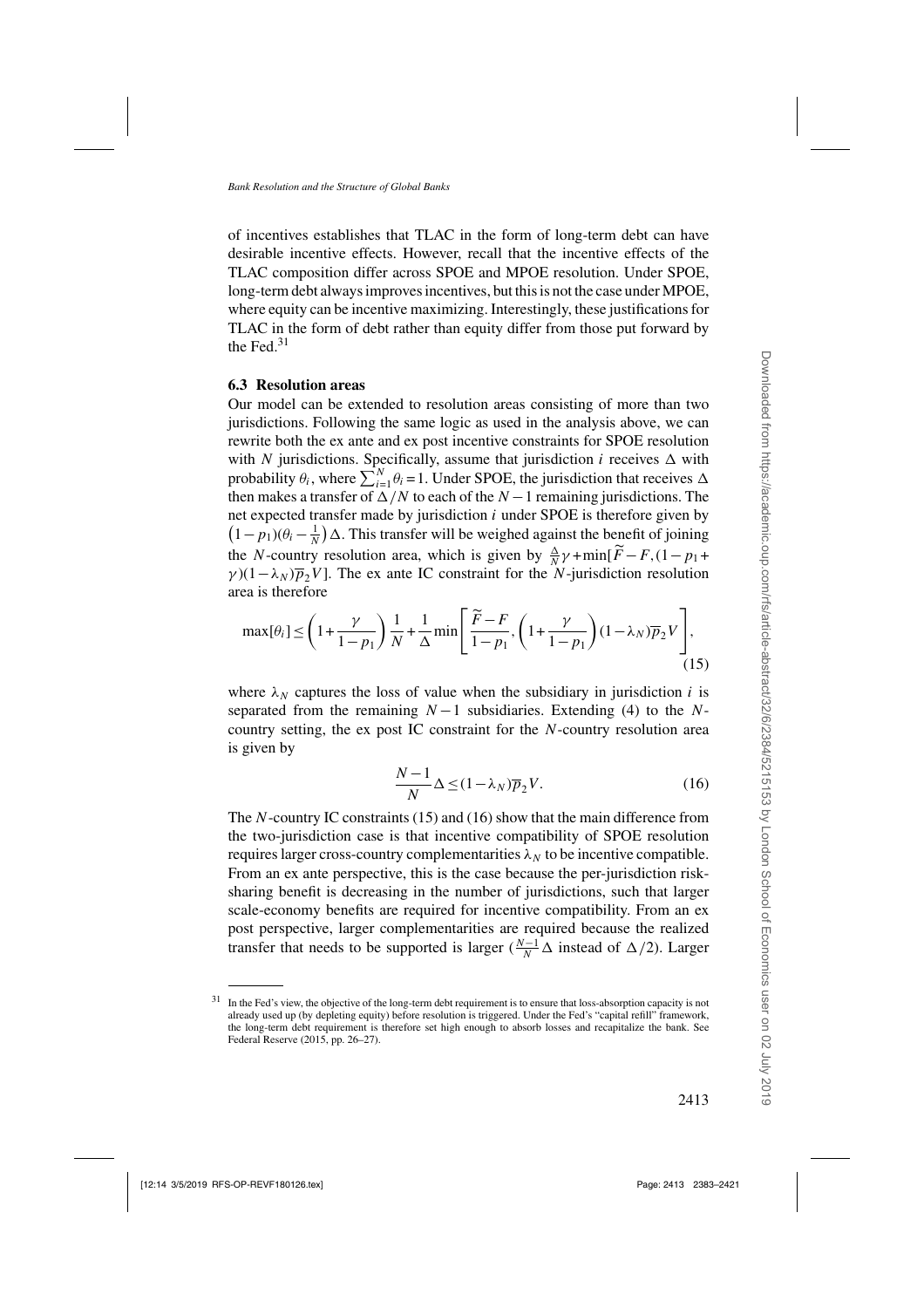<span id="page-31-0"></span>resolution areas are therefore harder to sustain, both from an ex post and an ex ante perspective. Moreover, like in the two-jurisdiction case, asymmetries in the probability of receiving  $\Delta$  hamper ex ante incentive compatibility, whereas larger required transfers make the ex post IC constraint harder to satisfy.<sup>32</sup>

# **6.4 The legal structure of foreign affiliates: Branches or subsidiaries?**

A number of papers have explored the choice between establishing foreign branches or subsidiaries. Our analysis adds an additional angle to this question. When it comes to bank resolution, the novel consideration is whether a branch structure can potentially relax the regulators' incentive compatibility constraints. Under a branch structure, all of the bank's assets are, at least in principle, located in one jurisdiction: the home jurisdiction. This can potentially eliminate the possibility of ring-fencing.

However, two important caveats arise. The first is that the possibility of ringfencing is only eliminated in cases where the "unity and universality principle" of bankruptcy applies. This principle is not universally applied in practice. Most prominently, instead of following the universality principle, U.S. bank insolvency law is territorial for a U.S. branch of a foreign bank, allowing U.S. authorities to ring-fence the foreign entity even though the U.S. operations of the foreign bank form a branch. Thus, a branch structure by itself does not necessarily eliminate the possibility of ring-fencing.

The second caveat is that, even if a branch structure can in principle protect against ring-fencing, it is not clear that G-SIBs could freely adopt such a structure if they wanted to. The reason is that both home and host regulators may prefer a s[ubsidiary](#page-37-0) [structure.](#page-37-0) [As](#page-37-0) [pointed](#page-37-0) [out](#page-37-0) [by](#page-37-0) Cerutti, Dell'Ariccia, and Martinez Peria [\(2007](#page-37-0)), both home and host regulators put restrictions on foreign branches.

Host regulators are particularly worried that, under a branch structure, they cede supervision to the home regulator. It is therefore likely that the host regulator will not allow the operation to be organized as a branch or, alternatively, the host regulator may severely restrict the activities that can be performed in branches (e.g., exclusion from mortgage business). Home regulators, on the other hand, worry that foreign branches are hard to supervise, and therefore they may also prefer foreign operations to be performed in subsidiaries, shifting the regulatory responsibility to the (perhaps better informed) host regulator. These considerations are particularly important for large, potentially systemic banks. In fact, [Cerutti, Dell'Ariccia, and Martinez Peria](#page-37-0) [\(2007\)](#page-37-0)

<sup>&</sup>lt;sup>32</sup> In the payoff specification above, the total risk-sharing benefit of the resolution area is fixed, leading to a lower per-jurisdiction benefit as N grows, so that incentive compatibility then requires larger complementarities. If the risk-sharing benefit is increasing in the number of participating jurisdictions, this can help sustain larger resolution areas.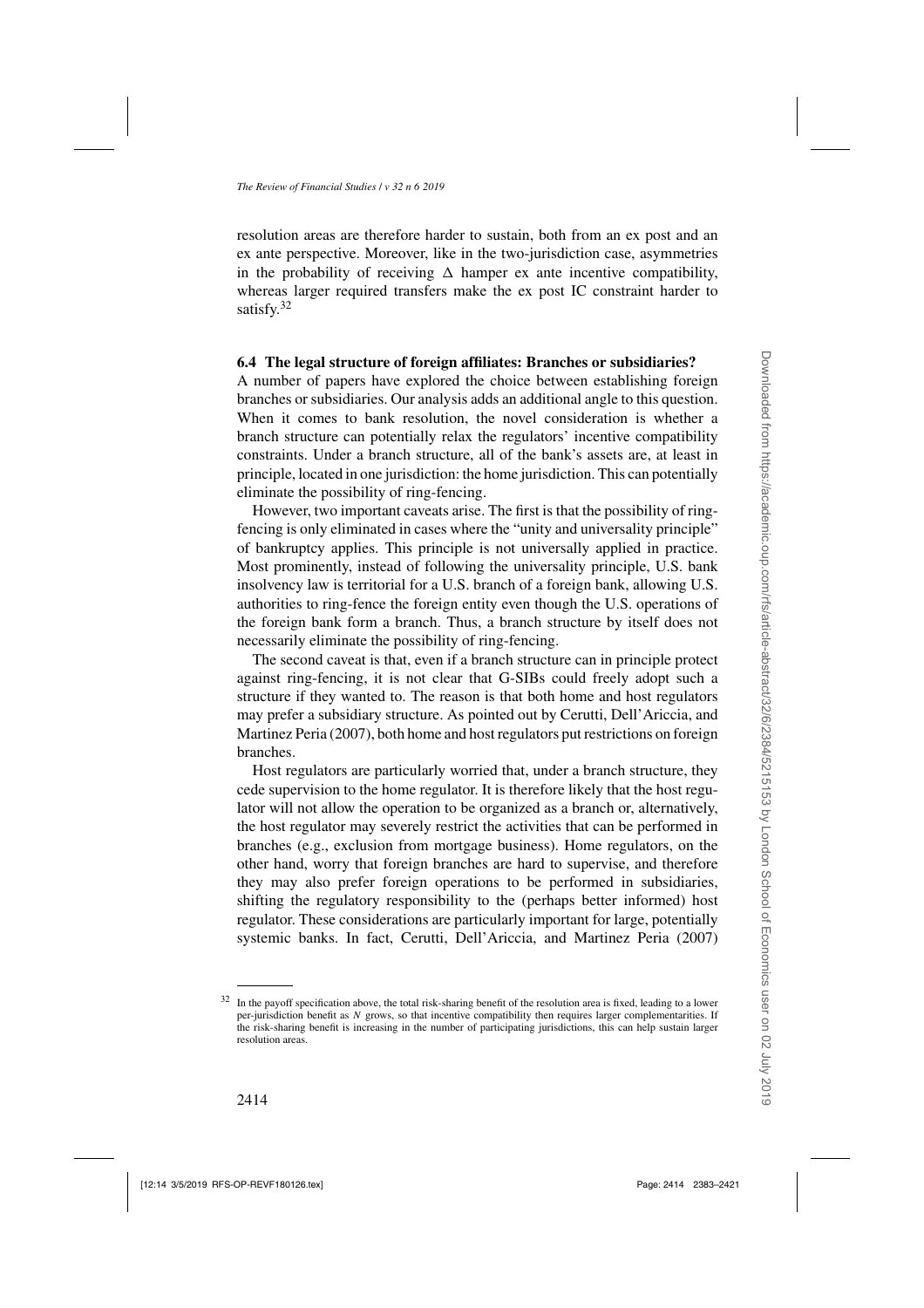document that large banks are less likely to organize their foreign operations as branches.<sup>33</sup>

### **7. Conclusion**

This paper studies the resolution of global systemically important banks (G-SIBs). Credible G-SIB resolution is a key component to ending too-big-to-fail, and regulators around the world have been working on proposals regarding the appropriate design of such resolution regimes. We contribute to this discussion by providing a formal economic analysis of the trade-offs that arise when choosing between different resolution models.

Our analysis highlights a key challenge in designing successful resolution regimes: The banks in question are global, whereas the regulators charged with carrying out the resolution are national. This tension necessitates careful consideration of the incentives of national regulators, both before and during resolution. Broadly speaking, our findings support the view that "[a]n effective resolution plan is not one-size-fits-all and is not designed in a vacuum. It must be tai[lored to the structure and business activities of a firm \[...\]" \(](#page-38-0)JPMorgan Chase [2017\)](#page-38-0). Our model emphasizes that successful bank resolution regimes need to consider the risk profile of a bank's cash flows and the operational complementarities across banking units located in different jurisdictions. Bank resolution must reflect the structure of global banks.

# **Appendix A. The Need for Minimum TLAC**

This appendix contains the detailed derivation of the financing equilibrium under asymmetric information presented in Section [2,](#page-10-0) in particular Proposition [1.](#page-11-0) Because the result in Proposition [1](#page-11-0) does not depend on the presence of multiple operating subsidiaries in different jurisdictions, we focus the analysis on one operating subsidiary in isolation (and therefore abstract from complementarities across jurisdictions and redundant systems).

Consider the financing choices of the owners of a single operating subsidiary. At date 0, the setup cost F can be funded via a combination of (1) short-term debt of face value  $R_1$  due at date 1; (2) long-term subordinated debt with face value  $R_{LT}$  due at date 2; and (3) an equity stake  $\alpha_0$ issued to outside investors at date 0. In addition, at date 1 the operating subsidiary can issue further claims against date 2 cash flows in order to roll over its (senior) short-term debt.

Financing choices are made by the informed owners of the operating subsidiary in a pooling equilibrium, like in [Bolton and Freixas](#page-36-0) [\(2000](#page-36-0), [2006\)](#page-36-0). In this pooling equilibrium, the high type  $(p_2^i=1)$  makes financing choices taking into account that it will be mimicked by the low type  $(\vec{p}_2^{\bar{i}}=0)$ . The high type will therefore seek to avoid issuing claims against the continuation value V , which are sold at a discount in the pooling equilibrium. From the perspective of a high-type

<sup>&</sup>lt;sup>33</sup> The practical difficulty of moving to a branch structure, even when the regulators involved are well aligned, is illustrated by Nordea's change in legal structure. Nordea was able to eventually convert its Nordic banking subsidiaries, Nordea Bank Danmark A/S, Nordea Bank Finland Plc, and Nordea Bank Norge ASA, from Danish, Finnish, and Norwegian subsidiary banks to branches of the Swedish parent company, Nordea Bank AB (publ), but only after a decade-long struggle. [Lastra and Wihlborg](#page-38-0) [\(2007\)](#page-38-0) point out that, as of 2007, "Nordea's efforts have stalled, however, as a result of resistance from authorities in all the four countries involved [...]."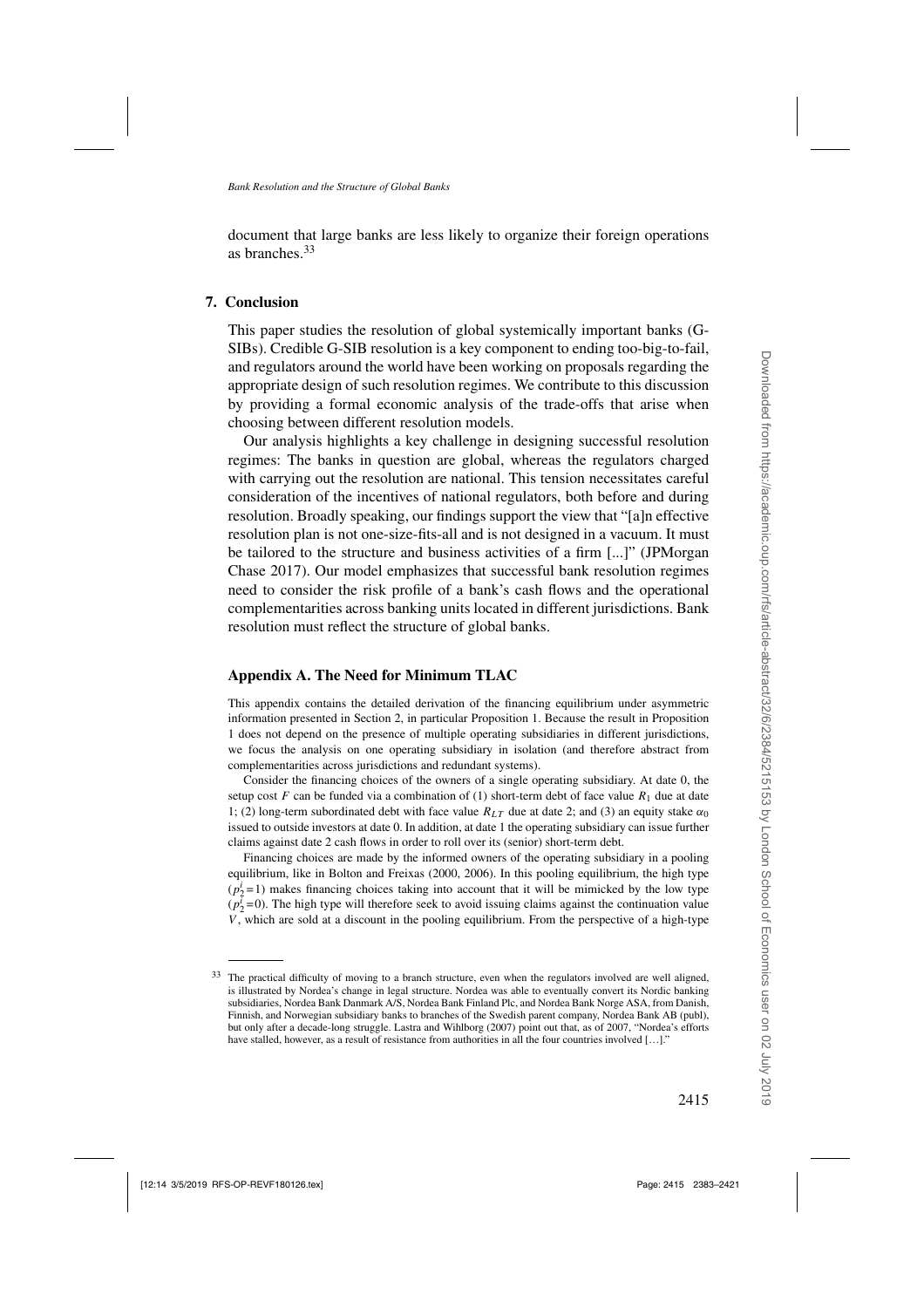subsidiary, the true value of a unit claim on  $V$  is 1, but uninformed investors are willing to pay only  $\bar{p}_2$  < 1 for this claim.<sup>34</sup>

The underpricing of claims issued against the continuation value  $V$  (from the perspective of the high type) entails a pecking order in funding sources, by which the issuer strictly prefers to first sell short-term claims on date 1 cash flows before considering issuing long-term claims. Up to the face value  $C_1^L$ , such short-term debt can always be repaid from the date 1 cash flows and can therefore be issued without incurring any informational dilution costs. Up to the face value  $C_1^L + \overline{p}_2 V$ , the optimal strategy for the high-type issuer is to issue short-term debt at date 0 and only issue claims against the continuation value  $V$  at date 1 in the event that the realized date 1 cash flow is smaller than the promised face value of the short-term debt. Such state-contingent issuance against  $V$  is optimal because it minimizes dilution costs.

Taking into account the convenience yield of safe short-term debt  $\gamma$ , the owners of the operating subsidiary can therefore raise up to  $(1+\gamma)(C_1^L + \overline{p}_2 V)$  without incurring any default risk at date 1. From a bank resolution perspective, the interesting case is therefore  $F > (1 + \gamma)(C_1^L + \overline{p}_2 V)$  because, in this case, financing entirely by short-term debt exposes the banking subsidiary to default risk at the interim date. In what follows, we therefore focus on this case.

**Assumption 1.** Financing exclusively with short-term debt exposes the operating subsidiary to default risk. This requires that  $F > (1 + \gamma)(C_1^L + \overline{p}_2 V)$ .

When  $F > (1 + \gamma)(C_1^L + \overline{\rho}_2 V)$ , two relevant funding structures need to be compared: one where default is avoided at date 1 and one where it is not. To avoid default at date 1, the operating subsidiary must issue no more than  $R_1 = C_1^L + \overline{p}_2 V$  in short-term debt, the maximum amount of short-term debt that can be always be repaid or rolled over at 1, after wiping out long-term claims in a resolution, if necessary. The remaining funds must be raised through a combination of subordinated long-term debt and equity, which absorb losses during a resolution. Alternatively, the operating subsidiary may raise the entire amount  $F$  via short-term debt, without any long-term subordinated debt or equity issued by the holding company. Under this latter funding structure, the bank is exposed to default risk because, in the low-cash-flow state, it will be unable to roll over its short-term debt at date 1 (absent loss-absorbing capital, a resolution is not possible). In this case, short-term creditors run on the bank and liquidate its assets for an amount  $L$ . Liquidation is inefficient because it yields less than the expected cash flows from continuing the banking franchise,  $L < \overline{p}_2 V$ .

We first consider the funding structure in which the holding company issues sufficient TLAC to ensure safety of the short-term debt issued by the subsidiary. The composition of this TLAC is such that, up to a face value of long-term subordinated debt of  $\hat{R}_{LT} \equiv \hat{C}_1^H + \Delta - R_1$ , the holding company has a preference for issuing long-term debt rather than equity. This is because it is in the bank's interest to ensure that all cash that may be carried forward within the firm from date 1 to date 2 is pledged to investors, as this ensures that all fairly priced cash flows are completely sold to investors.<sup>35</sup> Once all fairly priced cash flows have been sold, the owners are indifferent between any combination of outside equity issuance  $\alpha_0$  and additional subordinated long-term debt  $R_{LT} \geq R_{LT}$  as loss-absorbing capital. Intuitively, once all fairly priced cash flows have been sold, the total asymmetric information discount associated with long-term securities does not depend on the mix between long-term debt and equity. Without loss of generality, we can therefore calculate the payoff to equityholders, assuming that all external loss-absorbing capital is in the form of

<sup>&</sup>lt;sup>34</sup> Like in [Bolton and Freixas \(2000](#page-36-0), [2006\)](#page-36-0), separating equilibria do not exist because banks with low continuation values can always costlessly mimic high types.

 $35$  To see this, note that, in the high state, an operating subsidiary that also receives the cash flow  $\Delta$  carries forward  $C_1^H$  +  $\Delta$  –  $R_1$  in cash to date 2. To make sure that all the fairly priced cash flows are sold, it is therefore optimal to issue at least this amount in long-term debt. Of course, this long-term debt is exposed to the asymmetric information friction in states in which the firm does not carry forward sufficient cash, but it is less informationally sensitive than equity because it maximizes the fraction of fairly priced cash flows that back the security.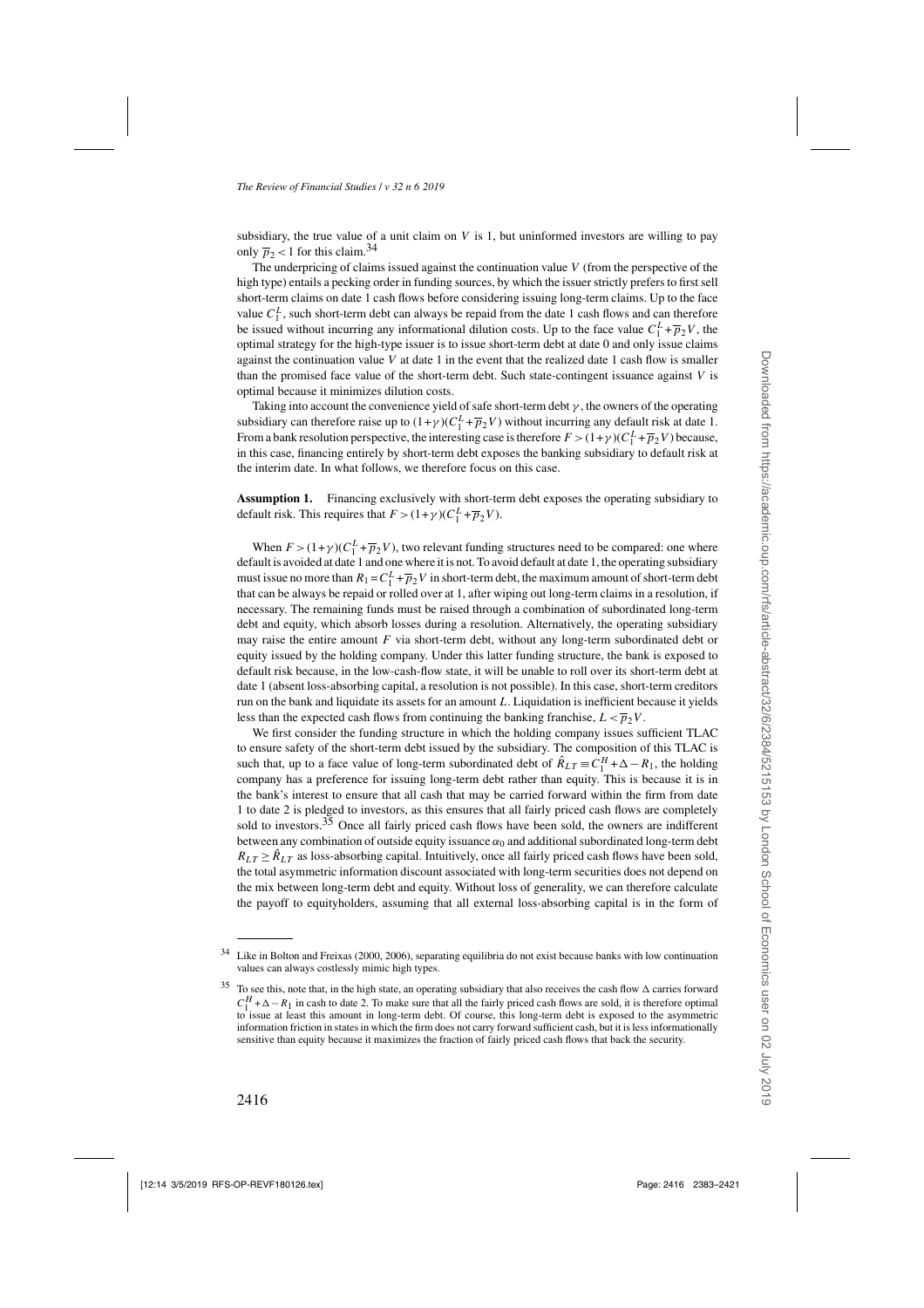<span id="page-34-0"></span>long-term subordinated debt. To reduce the number of cases, we also assume that  $F$  is sufficiently large such that, in order to raise F, the bank issues at least  $\hat{R}_{LT}$  in long-term debt.<sup>36</sup>

Maximum issuance of safe short-term debt  $R_1 = C_1^L + \overline{p}_2 V$  raises  $(1 + \gamma)(C_1^L + \overline{p}_2 V)$  in funds at date 0. The remaining amount  $F - (1 + \gamma)(C_1^L + \overline{p}_2 V)$  is then raised via long-term subordinated debt, as explained above. The face value of long-term subordinated debt  $R_{LT}$  must then satisfy

$$
\underbrace{p_1 \overline{p}_2 R_{LT}}_{R_{LT} \text{ repaid when}} + \underbrace{p_1 (1 - \overline{p}_2) (C_1^H + \theta \Delta - R_1)}_{R_{LT} \text{ partially repaid when}} + \underbrace{(1 - p_1) \theta \Delta}_{LT \text{ debt payoff}} = F - \underbrace{(1 + \gamma) (C_1^L + \overline{p}_2 V)}_{\text{Funds raised with safe ST debt}}
$$
 (A1)

The first term in this break-even condition reflects the fact that  $R_{LT}$  is paid back in full at date 1 when the high cash flow  $C_1^H$  is realized and the operating subsidiary has a positive continuation value V, which occurs with probability  $p_1\overline{p}_2$  (from the perspective of uninformed investors). The second term captures the payoff when  $C_1 = C_1^H$  and  $C_2 = 0$ . In this case, available resources are not sufficient to repay both short-term and long-term creditors. Therefore, long-term creditors, who are structurally subordinated, receive whatever is left after short-term creditors have been paid their claim of  $R_1 = C_1^L + \overline{p}_2 V$ . The third term captures the payoff when  $C_1 = C_1^L$ . The bank is resolved and long-term creditors receive an expected payoff of  $\theta \Delta$ , which is what is left after short-term creditors have been fully repaid. Based on this break-even condition, the face value of long-term subordinated debt is given by

$$
R_{LT} = \frac{F - (1+\gamma)(C_1^L - \overline{p}_2 V) - p_1(1-\overline{p}_2)(C_1^H + \theta \Delta - C_1^L - \overline{p}_2 V) - (1-p_1)\theta \Delta}{p_1 \overline{p}_2},\tag{A2}
$$

and the payoff to the owners of the high-type operating subsidiary is

$$
\Pi_{TLAC} = p_1 \left[ C_1^H + \theta \Delta + V - R_1 - R_{LT} \right]
$$
  
= 
$$
\frac{1}{\overline{p}_2} \left[ p_1 C_1^H + (1 - p_1) C_1^L + \theta \Delta + \overline{p}_2 V + \gamma (C_1^L + \overline{p}_2 V) - F \right].
$$
 (A3)

The expression in the first line of Equation (A3) captures that, under the maintained parameter assumptions, inside equityholders receive a payoff only if the high date 1 cash flow  $C_1^H$  is realized, in which case their expected payoff is  $C_1^H + \theta \Delta + V - R_1 - R_{LT}$ . The second line substitutes for  $R_1$ and  $R_{LT}$ . The key observation here is that  $d\Pi_{TLAC}/d\overline{p}_2$  is positive whenever having sufficient loss-absorbing capital requires issuing claims against the continuation value V (this is the case when  $F > p_1 C_1^H + (1 - p_1)C_1^L + \gamma C_1^L + \theta \Delta$ ). The expected profits to the owners of a high-type banking operation are lower when  $\overline{p}_2$  is low because claims against V are sold at a larger discount.

We now consider the second funding structure, under which the entire setup cost  $F$  is funded with short-term debt. In this case, the operating subsidiary defaults whenever the low cash flow  $C_1^L$ is realized, regardless of the realization of  $\Delta$ , provided that  $\Delta$  is not too large. We will focus on this case, but the alternate case (where receiving  $C_1^L + \Delta$  allows the operating subsidiary to service its short-term debt) can be treated in similar fashion.

**Assumption 2.** If exclusively financing with short-term debt, the operating subsidiary defaults whenever  $C_1^L$  is realized, regardless of whether the additional cash flow  $\Delta$  is received. This requires that  $R_1 > C_1^{\mathring{L}} + \Delta + \overline{p}_2 V$ , which holds as long as  $\Delta$  is not too large.

<sup>&</sup>lt;sup>36</sup> This assumption implies that long-term debtholders are only repaid fully when  $C_1 = C_1^H$  and  $C_2 = V$ . Relaxing this assumption would mean that long-term debtholders would also be fully repaid when  $C_1 = C_1^H$  and  $C_2 = 0$ . The expression for the face value of long-term debt would then be slightly different from the one calculated below, but none of the results would be affected.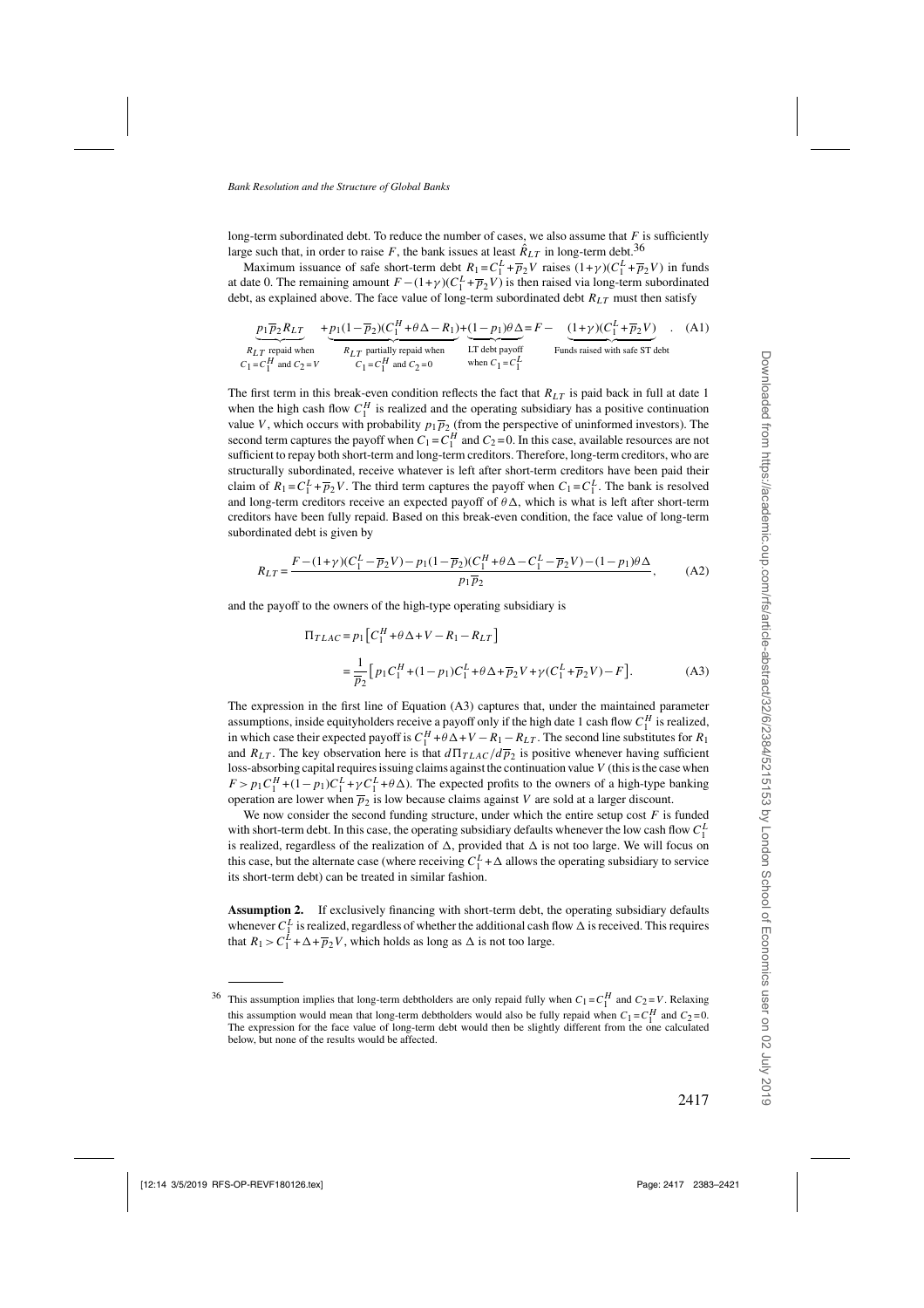When the entire amount  $F$  is raised by issuing short-term debt, short-term debt is risky and therefore does not generate the liquidity benefit  $\gamma$ .<sup>37</sup> The face value of short-term debt then has to satisfy the break-even condition

$$
p_1 R_1 + (1 - p_1)(C_1^L + \theta \Delta + L) = F.
$$
 (A4)

This break-even condition captures that short-term creditors are repaid in full when the high cash flow occurs. If the low cash flow is realized, creditors seize the available cash flow and liquidate the firm for a total expected payoff of  $C_1^L + \theta \Delta + L$ . This break-even condition yields a face value of short-term debt of

$$
R_1 = \frac{F - (1 - p_1)(C_1^L + \theta \Delta + L)}{p_1}.
$$
 (A5)

When exclusively financing in the form of short-term debt, under Assumption [2](#page-34-0) the owners of the operating subsidiary receive a payoff only when the high cash flow is realized, in which case they receive cash flows  $C_1^H + \theta \Delta + V$  net of the face value of short-term debt  $R_1$ . The expected profit of a high-type operating subsidiary is then given by

$$
\Pi_{noTLAC} = p_1 \left[ C_1^H + \theta \Delta - R_1 + V \right]
$$
  
=  $p_1 C_1^H + (1 - p_1) C_1^L + \theta \Delta + p_1 V - (1 - p_1) L - F,$  (A6)

where the second line substitutes for  $R_1$ .

Comparing expected profits with and without sufficient loss-absorbing capital (Equations [\(A3\)](#page-34-0) and (A6)) reveals that private incentives may be such that the owners of the banking operation do not issue securities that provide sufficient TLAC and instead exclusively rely on short-term debt. To see this, note first that financing with sufficient TLAC is privately optimal when claims against long-term cash flows are fairly priced  $(\overline{p}_2 = 1)$ . In this case, TLAC does not involve any dilution costs and generates a social benefit of safe short-term debt of  $\gamma(C_1^L + \overline{p}_2 V)$ , which, in equilibrium, is appropriated by the bank. Risky debt financing, on the other hand, is costly because it does not generate a convenience yield and it leads to inefficient liquidation in the low cash-flow state. In contrast, when dilution costs on long-term cash flows are sufficiently high (when  $\bar{p}_2$  lies below a cutoff  $\overline{p}_2^*$  < 1), risky debt financing is privately optimal, even though it leads to inefficient early liquidation and eliminates the social benefit of short-term debt.

To derive the cutoff  $\overline{p}_2^*$  below which short-term financing becomes optimal, we first note that  $d\Pi_{TLAC}/d\overline{p}_2 > 0$  whenever sufficient loss-absorbing capital requires issuing claims against the continuation value V (i.e., when  $F > p_1 C_1^H + (1 - p_1)C_1^L + \gamma C_1^L + \theta \Delta$ ). This can be seen from

$$
\frac{d\Pi_{TLAC}}{d\overline{p}_2} = \frac{F - p_1 C_1^H - (1 - p_1)C_1^L - \gamma C_1^L - \theta \Delta}{(\overline{p}_2)^2}.
$$
 (A7)

Next, solving  $\Pi_{TLAC} = \Pi_{noTLAC}$  for  $\overline{p}_2$  yields the unique cutoff

$$
\overline{p}_2^*(\gamma, L) = \frac{F - p_1 C_1^H - (1 - p_1 + \gamma)C_1^L - \theta \Delta}{F - p_1 C_1^H - (1 - p_1 + \gamma)C_1^L - \theta \Delta + (1 - p_1)(V - L) + \gamma (C_1^L + V)}.
$$
(A8)

Given that  $d\Pi_{TLAC}/d\overline{p}_2 > 0$ , risky short-term debt financing is then chosen whenever  $\overline{p}_2$  <  $\overline{p}_2^*(\gamma, L)$ , as stated in Proposition [1](#page-11-0). Therefore, SPOE and MPOE resolution schemes, both of which crucially rely on sufficient TLAC, must in general be complemented by a minimum TLAC requirement.

<sup>&</sup>lt;sup>37</sup> The entire liquidity benefit of short-term debt is lost when short-term debt risky. One could extend the model to allow for two types of short-term debt with different seniority (e.g., by collateralizing some of the short-term debt or issuing a covered bond), in which the safe senior short-term debt retains the liquidity benefit. The bank's decision to issue sufficient TLAC then purely depends on the trade-off between the asymmetric information discount of long-term securities and the cost of inefficient liquidation, and the bank would be less likely to issue sufficient TLAC.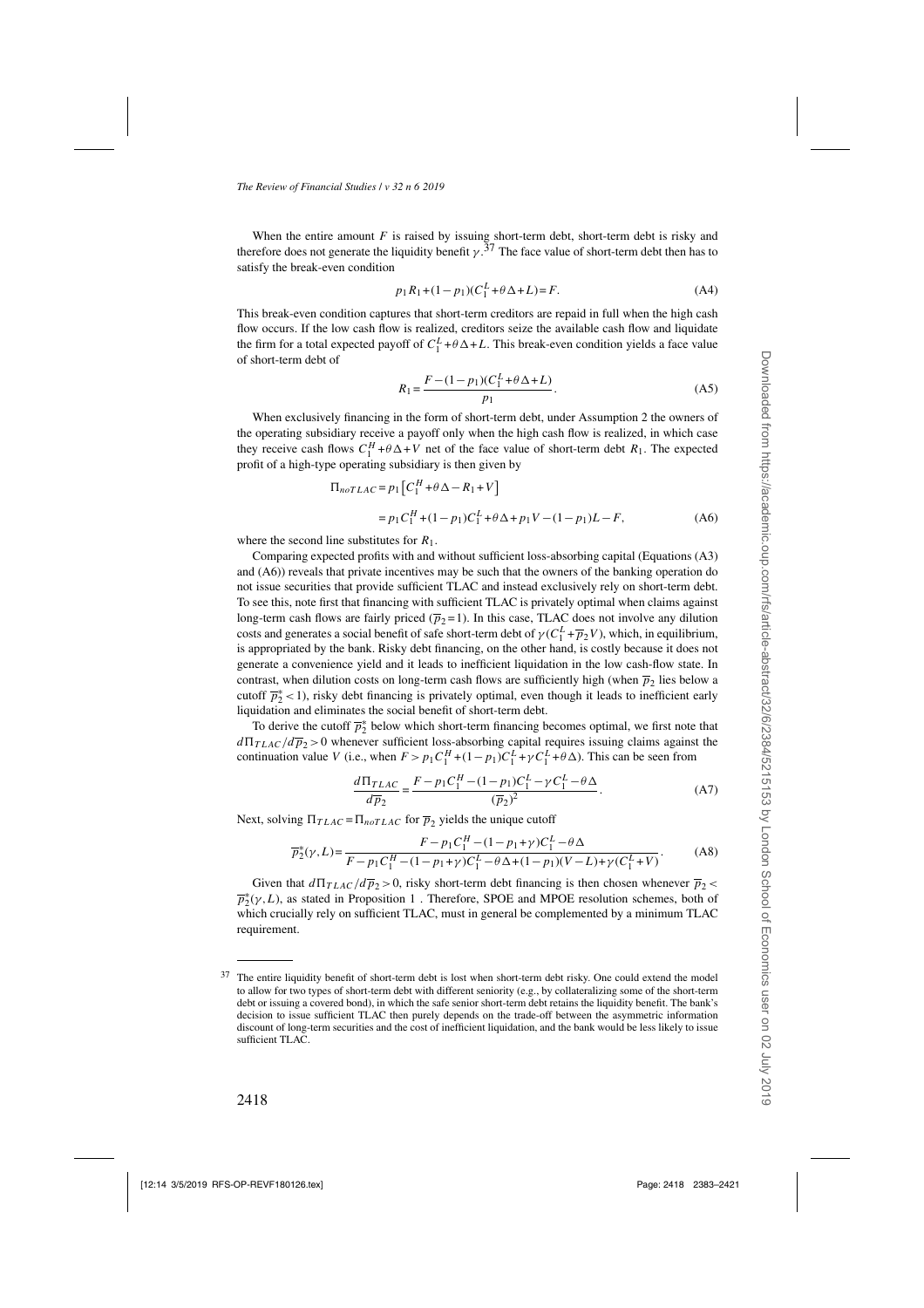### <span id="page-36-0"></span>**Appendix B. Proofs**

**Proof of Proposition [8:](#page-25-0)** From the IC constraints [\(7\)](#page-23-0) and [\(10\)](#page-25-0), we find that, after canceling terms, the incentives for the manager of subsidiary i to exert effort to produce  $\Delta$  are better under SPOE resolution when

$$
(1 - \alpha_0^{\text{SPOE}}) p_1 > (1 - \alpha_{0,i}^{\text{MPOE}}) \left[ p_1 + (1 - p_1) \frac{p_2^i}{\overline{p}_2} \right].
$$
 (B1)

Part 1 of the proposition directly follows from (B1). To derive the sufficient condition given in part 2, we substitute [\(12\)](#page-25-0) and [\(9\)](#page-23-0) into (B1). Setting  $\lambda = 1$  and eliminating terms, we then obtain the condition

$$
\left[ (1+\gamma)(C_1^L + \overline{p}_2 V) + p_1(C_1^H - C_1^L) + \frac{\Delta}{2} - F \right] \left[ (1-p_1)p_2^i(C_1^H - C_1^L) - (1+\gamma)\overline{p}_2 \frac{\Delta}{2} \right]
$$
  

$$
< \gamma \overline{p}_2 \frac{\Delta}{2} \left[ F - (1+\gamma)(C_1^L + \overline{p}_2 V) \right].
$$
 (B2)

A sufficient condition is therefore that  $\Delta$  satisfies

$$
\underbrace{\left[ (1+\gamma)\left( C_1^L + \overline{p}_2 V \right) + p_1 (C_1^H - C_1^L) + \frac{\Delta}{2} - F \right]}_{>0} \left[ (1-p_1) p_2^i (C_1^H - C_1^L) - (1+\gamma) \overline{p}_2 \frac{\Delta}{2} \right] < 0, \quad \text{(B3)}
$$

which holds when [\(14\)](#page-25-0) is satisfied. Given that  $\frac{d\alpha_{0,i}^{\text{MPOE}}}{d\lambda} < 0$  and  $\frac{d\alpha_{0}^{\text{SPOE}}}{d\lambda} = 0$ , this condition is sufficient but not necessary. Part 3 follows from the observation that asymmetry  $(\theta_1 \neq \theta_2)$  reduces the inside equity stake of the subsidiary for which  $\theta_i < 1/2$ , thereby reducing incentives to produce  $\Delta$  for this subsidiary under MPOE, while incentives under SPOE are not affected.

#### **References**

Anderson, R. W., and K. Jõeveer. 2017. Bankers and bank investors: Understanding the performance of large, complex banks. Working Paper, London School of Economics.

Bebchuk, L. A., and A. T. Guzman. 1999. An economic analysis of transnational bankruptcies. *Journal of Law and Economics* 42:775–808.

Beck, T., R. Todorov, and W. Wagner. 2013. Supervising cross-border banks: Theory, evidence and policy. *Economic Policy* 73:5–44.

Beck, T., and W. Wagner. 2016. Supranational supervision: How much and for whom? *International Journal of Central Banking* 12:221–68.

Berger, A. N., W. C. Hunter, and S. G. Timme. 1993. The efficiency of financial institutions: A review and preview of research past, present and future. *Journal of Banking & Finance* 17:221–49.

Bolton, P., and X. Freixas. 2000. Equity, bonds, and bank debt: Capital structure and financial market equilibrium under asymmetric information. *Journal of Political Economy* 108:324–51.

———. 2006. Corporate finance and the monetary transmission mechanism. *Review of Financial Studies* 19:829–70.

Calomiris, C. W., and C. M. Kahn. 1991. The role of demandable debt in structuring optimal banking arrangements. *American Economic Review* 81:497–513.

Calzolari, G., J.-E. Colliard, and G. Lóránth. Forthcoming. Multinational banks and supranational supervision. *Review of Financial Studies*.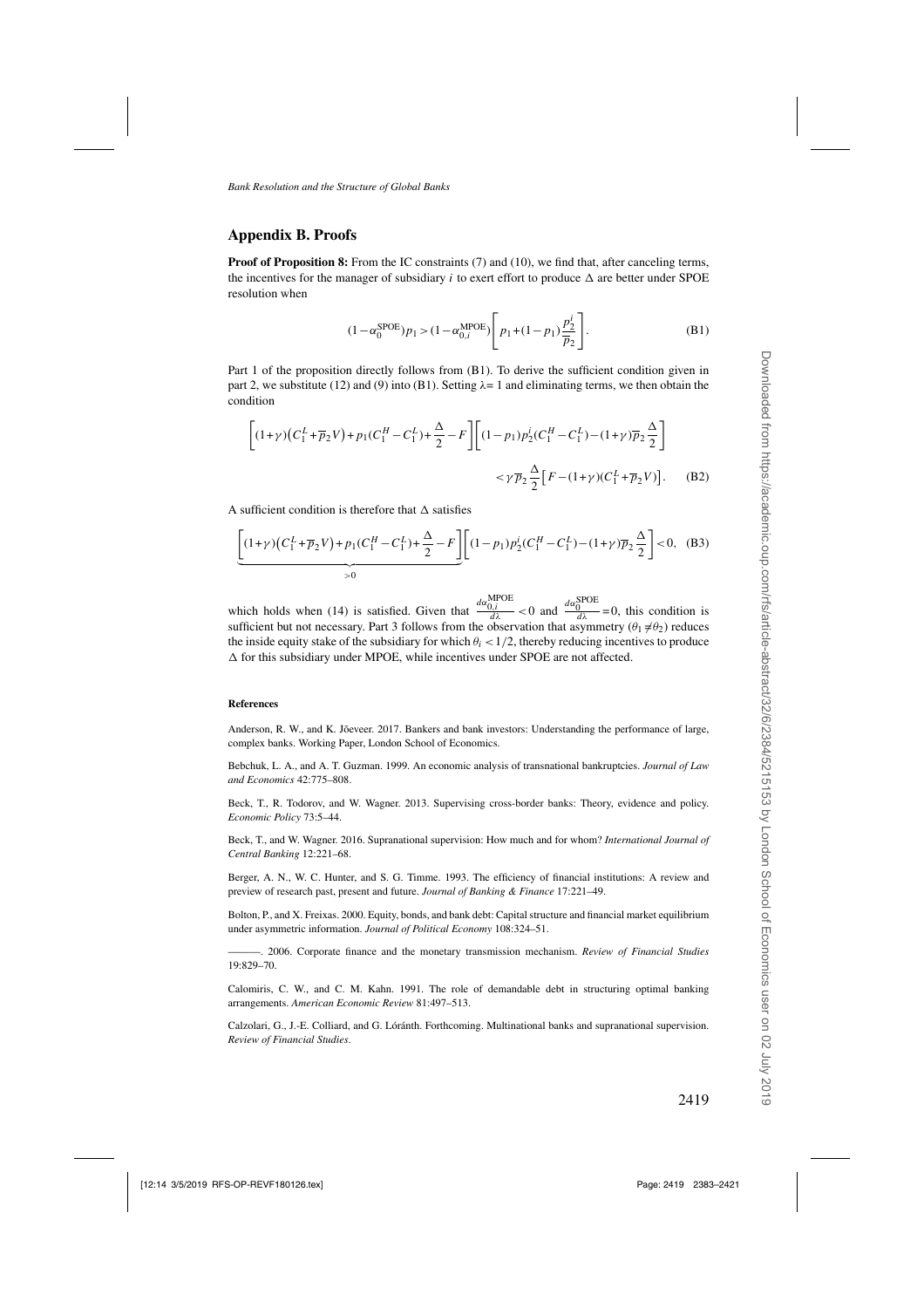<span id="page-37-0"></span>Calzolari, G., and G. Lóránth. 2011. Regulation of multinational banks: A theoretical inquiry. *Journal of Financial Intermediation* 20:178–98.

Carletti, E., G. Dell'Ariccia, and R. Marquez. 2015. Supervisory incentives in a banking union. Working Paper, Bocconi, IMF, and UC Davis.

Cerutti, E., G. Dell'Ariccia, and M. S. Martinez Peria. 2007. How banks go abroad: Branches or subsidiaries? *Journal of Banking & Finance* 31:1669–92.

Colliard, J.-E. 2017. Optimal supervisory architecture and financial integration in a banking union. Working Paper, HEC.

Colliard, J.-E., and D. Gromb. 2018. Financial restructuring and resolution of banks. Working Paper, HEC.

Dell'Ariccia, G., and R. Marquez. 2006. Competition among regulators and credit market integration. *Journal of Financial Economics* 79:401–30.

Diamond, D. W., and P. H. Dybvig. 1983. Bank runs, deposit insurance, and liquidity. *Journal of Political Economy* 91:401–19.

Diamond, D. W., and A. K. Kashyap. 2016. Liquidity requirements, liquidity choice and financial stability. In *Handbook of macroeconomics*, vol. 2B, eds. J. B. Taylor and H. Uhlig, 2263–303. Amsterdam: North Holland.

Diamond, D. W., and R. G. Rajan. 2001. Liquidity risk, liquidity creation, and financial fragility: A theory of banking. *Journal of Political Economy* 109:287–327.

Donaldson, J. R., and G. Piacentino. 2018. Money runs. Working Paper, Washington University at St. Louis and Columbia University.

Duffie, D. 2014. Resolution of failing central counterparties. In *Making failure feasible: How bankruptcy reform can end "too big to fail"*, eds. K. E. Scott, T. H. Jackson, and J. B. Taylor, 87–109. Stanford, CA: Hoover Institution.

Ervin, D. W. 2017. The risky business of ring-fencing. Working Paper.

Faia, E., and B. Weder di Mauro. 2016. Cross-border resolution of global banks: Bail in under single point of entry versus multiple points of entry. Working Paper, Goethe University Frankfurt and University of Mainz.

FDIC and Bank of England. 2012. Resolving globally active, systemically important, financial institutions. Report.

Federal Reserve. 2015. Total loss-absorbing capacity, long-term debt, and clean holding company requirements for systemically important U.S. bank holding companies and intermediate holding companies of systemically important foreign banking organizations. 12 CFR Parts 217 and 252.

Financial Stability Board. 2013. Recovery and resolution planning for systemically important financial institutions: guidance on developing effective resolution strategies. Report.

———. 2014. Key attributes of effective resolution regimes for financial institutions. Report.

———. 2015. Principles on loss-absorbing and recapitalisation capacity of G-SIBs in resolution: Total lossabsorbing capacity (TLAC) term sheet. Report.

Flannery, M. J. 2014. Contingent capital instruments for large financial institutions: A review of the literature. *Annual Review of Financial Economics* 6:225–40.

Greenwood, R., S. G. Hanson, and J. C. Stein. 2015. A comparative-advantage approach to government debt maturity. *Journal of Finance* 70:1683–722.

HSBC. 2015. Annual report and accounts.

Hughes, J. P., and L. J. Mester. 2013. Who said large banks don't experience scale economies? Evidence from a risk-return-driven cost function. *Journal of Financial Intermediation* 22:559–85.

Jackson, T. H., and D. A. Skeel. 2012. Dynamic resolution of large financial institutions. *Harvard Business Law Review* 2:435–60.